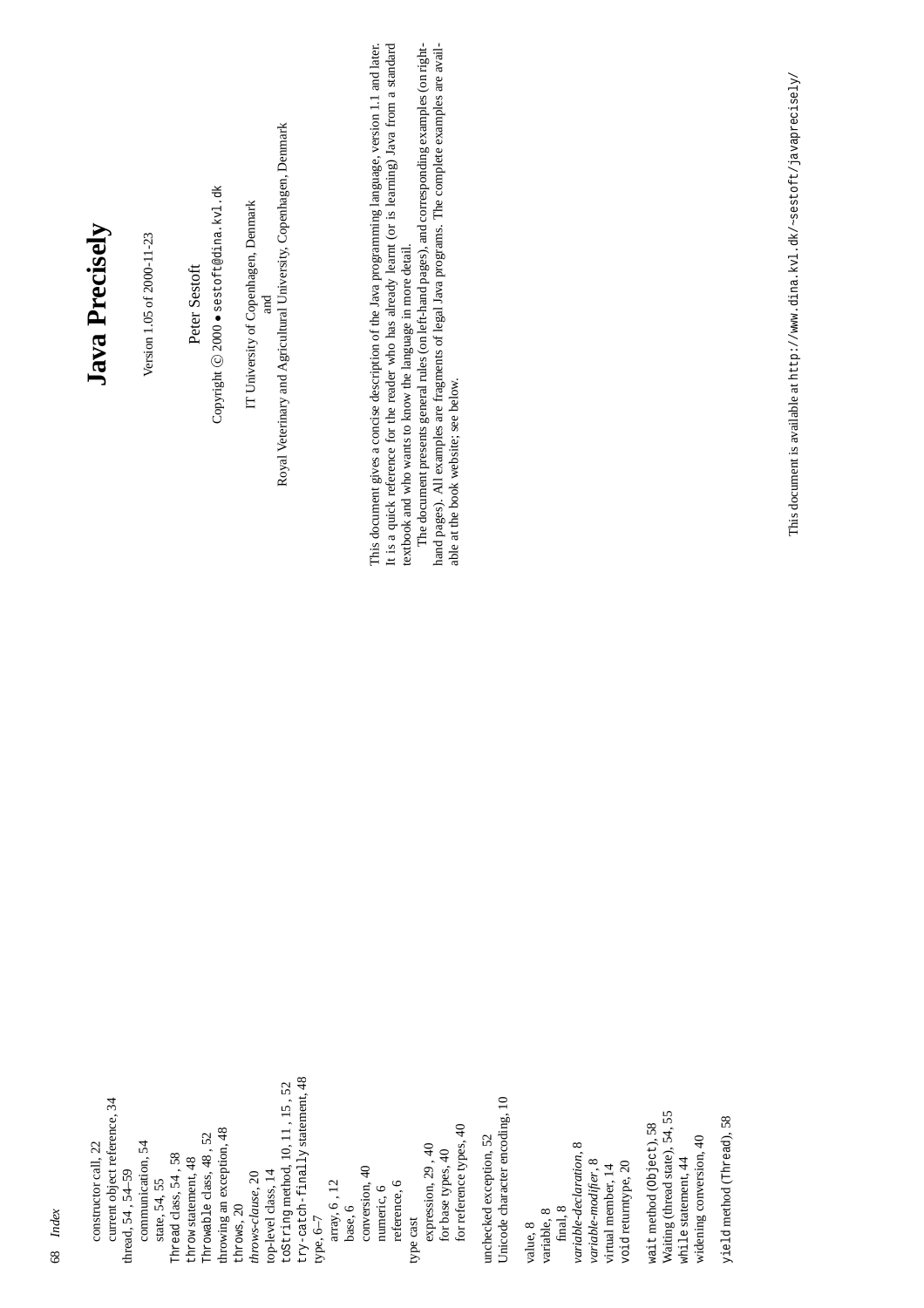| ٠<br>I<br>$\overline{\phantom{a}}$<br>× |
|-----------------------------------------|
|                                         |

| è. |  |
|----|--|
|    |  |

| ⊟                                                                                                                                                                                                                                                                                              | $\overline{\bullet}$                      |                                                                                               |                                                                                           |                                                                                                                                                                                          |                                                                                                  |                                                                       |                                                                                                                                                                                                                                                                                                                   |                                                                                                                              |                                                                                                                                                                                                                                                                                                                                                                                                                                                                                                                                                                                                                                                                                                                                                                                                                                                                                                                                                                                                     |                                                                                                                                                                                                | ڡ                                                           |                                                                                      |                                            | $\infty$                                          |                |                                                        |                                                                                                                                                                                                                                                                                                                                                                                                                                           | ╺                                                                                                                    |                                 |                                                                                       |                                                       |                                                    | u     |                              | س                       | N                        |                                                   |
|------------------------------------------------------------------------------------------------------------------------------------------------------------------------------------------------------------------------------------------------------------------------------------------------|-------------------------------------------|-----------------------------------------------------------------------------------------------|-------------------------------------------------------------------------------------------|------------------------------------------------------------------------------------------------------------------------------------------------------------------------------------------|--------------------------------------------------------------------------------------------------|-----------------------------------------------------------------------|-------------------------------------------------------------------------------------------------------------------------------------------------------------------------------------------------------------------------------------------------------------------------------------------------------------------|------------------------------------------------------------------------------------------------------------------------------|-----------------------------------------------------------------------------------------------------------------------------------------------------------------------------------------------------------------------------------------------------------------------------------------------------------------------------------------------------------------------------------------------------------------------------------------------------------------------------------------------------------------------------------------------------------------------------------------------------------------------------------------------------------------------------------------------------------------------------------------------------------------------------------------------------------------------------------------------------------------------------------------------------------------------------------------------------------------------------------------------------|------------------------------------------------------------------------------------------------------------------------------------------------------------------------------------------------|-------------------------------------------------------------|--------------------------------------------------------------------------------------|--------------------------------------------|---------------------------------------------------|----------------|--------------------------------------------------------|-------------------------------------------------------------------------------------------------------------------------------------------------------------------------------------------------------------------------------------------------------------------------------------------------------------------------------------------------------------------------------------------------------------------------------------------|----------------------------------------------------------------------------------------------------------------------|---------------------------------|---------------------------------------------------------------------------------------|-------------------------------------------------------|----------------------------------------------------|-------|------------------------------|-------------------------|--------------------------|---------------------------------------------------|
| E<br>$\overline{112}$<br>$\Xi$                                                                                                                                                                                                                                                                 |                                           | 9.12                                                                                          | 611<br>0176                                                                               | 66                                                                                                                                                                                       | 8.8                                                                                              | $6\overline{7}$                                                       | 56<br>9.6                                                                                                                                                                                                                                                                                                         | 64                                                                                                                           | 6.3                                                                                                                                                                                                                                                                                                                                                                                                                                                                                                                                                                                                                                                                                                                                                                                                                                                                                                                                                                                                 | $6\overline{5}$                                                                                                                                                                                | $6^{1}$<br><b>Classes</b>                                   | 8.3                                                                                  | 8.2                                        | $\overline{1.8}$<br>Arrays                        | <b>Strings</b> | 6.3                                                    | 6.2                                                                                                                                                                                                                                                                                                                                                                                                                                       | 6.1                                                                                                                  | 5.5                             | 5.4                                                                                   | 5.3<br>5.2                                            | 5.1                                                | Types |                              |                         |                          |                                                   |
| <b>Expressions</b><br>Logical operators<br>Bitwise operators and shift operators<br>Arithmetic operators<br>$\ddot{\cdot}$<br>$\cdot$<br>$\cdot$<br>$\ddot{\phantom{0}}$<br>$\ddot{\phantom{0}}$<br>$\ddot{\phantom{0}}$<br>$\cdot$<br>$\ddot{\phantom{a}}$<br>$\infty$<br>$\infty$<br>ತ<br>28 | Classes and objects in the computer<br>26 | Nested classes, member classes, local classes, and<br>Anonymous classes<br>mner classes<br>24 | Initializer blocks, field initializers and initializers<br>22<br>$\overline{\mathcal{L}}$ | Constructor declarations<br>$\ddot{\cdot}$<br>$\ddot{\phantom{0}}$<br>$\ddot{\phantom{0}}$<br>$\ddot{\phantom{0}}$<br>$\ddot{\phantom{0}}$<br>$\cdot$<br>$\cdot$<br>$\ddot{\cdot}$<br>22 | Method declarations<br>$\ddot{\phantom{0}}$<br>$\frac{1}{2}$<br>$\ddot{\phantom{a}}$<br>$\infty$ | Member access modifiers: private, protected, public<br>$\overline{8}$ | Subclasses, superclasses, class hierarchy, inheritance and overriding<br>Field declarations in classes .<br>$\cdot$<br>$\vdots$<br>$\ddot{\phantom{0}}$<br>$\ddot{\phantom{0}}$<br>$\ddot{\phantom{a}}$<br>$\ddot{\phantom{0}}$<br>$\ddot{\phantom{0}}$<br>$\cdot$<br>$\cdot$<br>$\overline{8}$<br>$\overline{5}$ | The class modifiers public, final, and abstract<br>$\ddot{\phantom{0}}$<br>$\ddot{\phantom{a}}$<br>$\cdot$<br>$\overline{9}$ | Class modifiers<br>$\ddot{\phantom{0}}$<br>$\ddot{\cdot}$<br>$\ddot{\phantom{a}}$<br>$\ddot{\phantom{a}}$<br>$\ddot{\phantom{0}}$<br>$\ddot{\phantom{a}}$<br>$\cdot$<br>$\begin{bmatrix} 1 \\ 1 \\ 1 \\ 1 \end{bmatrix}$<br>$\ddot{\phantom{0}}$<br>$\begin{array}{c} \bullet \\ \bullet \\ \bullet \\ \bullet \end{array} \qquad \begin{array}{c} \bullet \\ \bullet \\ \bullet \\ \bullet \end{array} \qquad \begin{array}{c} \bullet \\ \bullet \\ \bullet \\ \bullet \end{array} \qquad \begin{array}{c} \bullet \\ \bullet \\ \bullet \\ \bullet \end{array} \qquad \begin{array}{c} \bullet \\ \bullet \\ \bullet \\ \bullet \end{array} \qquad \begin{array}{c} \bullet \\ \bullet \\ \bullet \\ \bullet \end{array} \qquad \begin{array}{c} \bullet \\ \bullet \\ \bullet \\ \bullet \end{array} \qquad \begin{array}{c} \bullet \\ \bullet \\ \bullet \\ \bullet \end{array} \qquad \begin{array}{c} \bullet \\ \bullet$<br>$\ddot{\phantom{0}}$<br>$\ddot{\phantom{0}}$<br>$\overline{4}$ | Top-level classes, nested classes, member classes and local classes<br>$\cdot$<br>$\ddot{\phantom{a}}$<br>$\cdot$<br>$\frac{1}{2}$<br>$\blacksquare$<br>$\ddot{\phantom{0}}$<br>$\overline{4}$ | Class declarations and class bodies.<br>$\overline{4}$<br>7 | Array initializers<br>$\vdots$<br>$\ddot{\phantom{0}}$<br>$\ddot{\phantom{0}}$<br>12 | Multi-dimensional arrays<br>$\overline{5}$ | Array creation and access<br>$\overline{5}$<br>12 | ᇹ              | Scope of variables, parameters and fields.<br>$\infty$ | Variable declarations<br>$\frac{1}{2}$ $\frac{1}{2}$ $\frac{1}{2}$ $\frac{1}{2}$ $\frac{1}{2}$ $\frac{1}{2}$ $\frac{1}{2}$ $\frac{1}{2}$ $\frac{1}{2}$ $\frac{1}{2}$ $\frac{1}{2}$ $\frac{1}{2}$ $\frac{1}{2}$ $\frac{1}{2}$ $\frac{1}{2}$ $\frac{1}{2}$ $\frac{1}{2}$ $\frac{1}{2}$ $\frac{1}{2}$ $\frac{1}{2}$ $\frac{1}{2}$ $\frac{1}{2}$<br>$\cdot$<br>$\ddot{\phantom{0}}$<br>$\cdot$<br>$\cdot$<br>$\ddot{\phantom{0}}$<br>$\infty$ | Variables, parameters, fields, and scope<br>Values bound to variables, parameters, or fields<br>$\infty$<br>$\infty$ | Signatures and subsumption<br>┙ | Subtypes and compatibility<br>$\ddot{\cdot}$<br>$\ddot{\phantom{a}}$<br>$\rightarrow$ | Reference types<br>Array types<br>$\sigma$<br>$\circ$ | <b>Base types</b><br>$\cdot$<br>$\cdot$<br>$\circ$ | ◓     | Comments and program lay-out | Java naming conventions | Names and reserved names | Running Java: compilation, loading, and execution |
|                                                                                                                                                                                                                                                                                                |                                           |                                                                                               |                                                                                           |                                                                                                                                                                                          |                                                                                                  |                                                                       |                                                                                                                                                                                                                                                                                                                   |                                                                                                                              |                                                                                                                                                                                                                                                                                                                                                                                                                                                                                                                                                                                                                                                                                                                                                                                                                                                                                                                                                                                                     |                                                                                                                                                                                                |                                                             |                                                                                      |                                            |                                                   |                |                                                        |                                                                                                                                                                                                                                                                                                                                                                                                                                           |                                                                                                                      |                                 |                                                                                       |                                                       |                                                    |       |                              |                         |                          |                                                   |

protected member, 18 , 61 public class, 16 , 50 , 60 interface, 50 , 60 member,  $\approx$ reference type, 6 remainder floating-point, floating-point, 30 integer, 30 reserved name, 4 return statement, 46 returntype, 20 void, 20 right associative, 28 , 32 Runnable interface, 54 , 59 Running (thread state), 54, ე<br>თ RuntimeException.<br>25 scope, 8 ቧ<br>ት field, 8 , 14 ቧ<br>ት label, 46 ቧ<br>ት member, 14 ቧ<br>ት parameter, 8 , 20 ቧ<br>ት variable, 8 shadowing a field, 8 shared state, 24 shift operators, 30 short (base type), 6 , 40 Short class, 6 short-cut evaluation, 30 signature, 7 extended, 7 more specific, 7 most specific, 7 of constructor, 22 ቧ<br>ት method, 20 of method call, 36 subsumption, ر sleep method (Thread), 58 Sleeping (thread state), 54, 55 source file, 8 SPoint class (example), 5 StackOverflowError, 52 start method (Thread), 58 state, 28 , 41 of thread, 54, 55 state shared, 24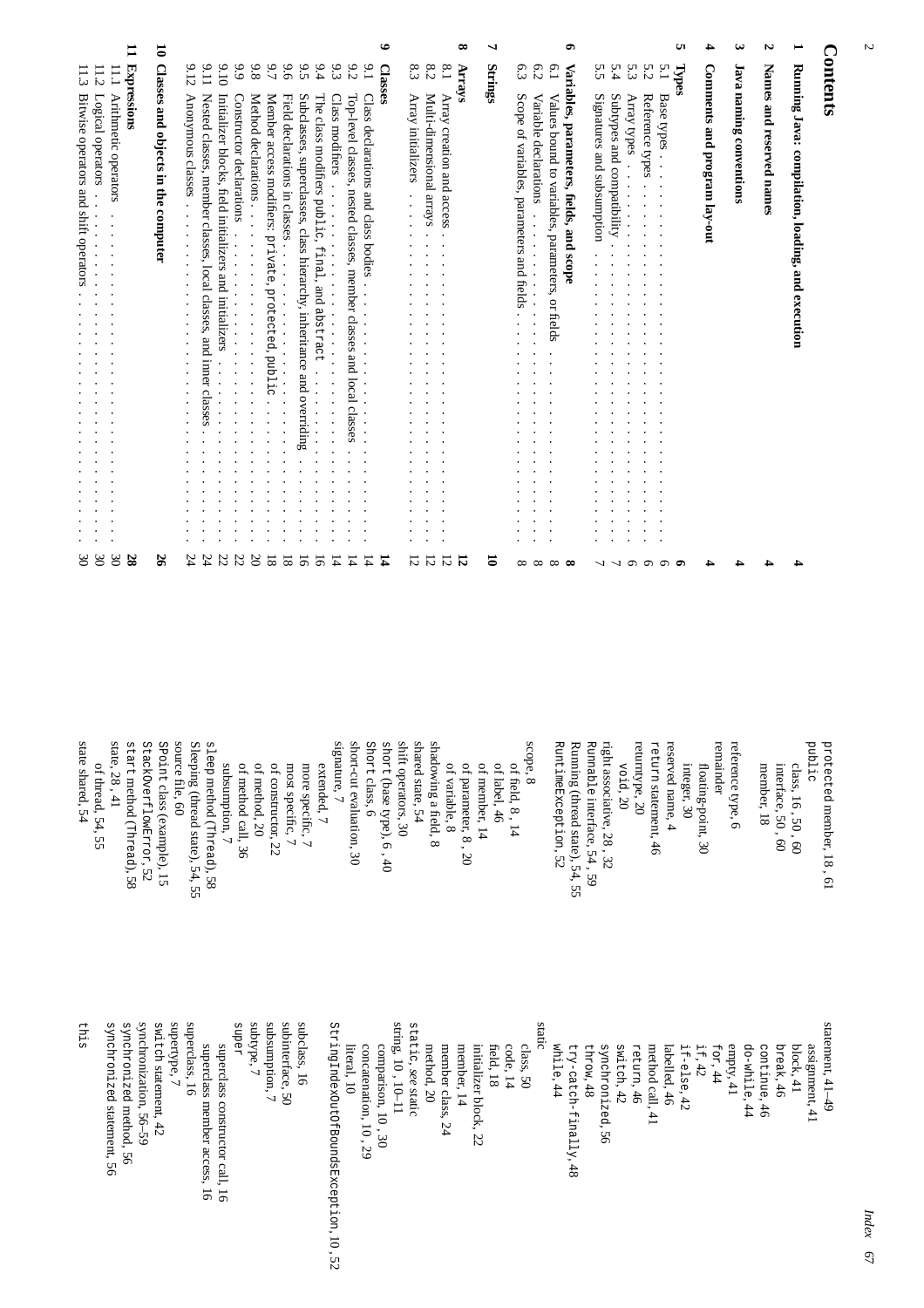66 *Index*

object creation, 24, 29, 32 final, 20<br>invocation, *see* method call invocation, *see* method call object creation, 24 , 29 , 32 lock, 56<br>Locking (thread state), 54, 55 call,  $36-39$ <br>ambiguous, 21, 38, 39 Locking (thread state), 54, 55 ambiguous, 21 , 38, 39 array creation, 12, 29 monitor, 56<br>more specific signature, 7 most specific signature, 7 narrowing conversion, 40 array creation, 12 , 29 more specific signature, 7 narrowing conversion, 40 most specific signature, 7 nested class, 14, 24, 60 string, 10<br>loading of class, 22, 26 long (base type), 6, 40 static, 20<br>method-declaration, 20 nested class, 14 , 24 , 60 method-description, 50 loading of class, 22 , 26 local class, 14, 24, 60 long (base type), 6 , 40 reserved, 4<br>named constant, 8, 50 *method-declaration*, 20 *method-description*, 50 local class, 14 , 24 , 60 named constant, 8 , 50 logical operators, 30 method-modifier, 20 overriding, 16<br>signature, 7, 20 logical operators, 30 non-static, 20 signature, 7 , 20 *method-modifier*, 20 nested interface, 60 signature, 36 statement, 41 declaration, 20 overloading, 20 nested interface, 60 non-static, 24 virtual, 14<br>member class, 14 member class, 14 instance, 14 abstract, 20 integer, 6 Long class, 6 static, 14 static, 24 body, 20 member, 14 method, 20 name, 4 new

NullPointerException, 10, 38, 48, 52, NullPointerException, 10 , 38 , 48 , 52 , notifyAll method (Object), 58 notifyAll method (Object), 58 method, 20<br>notify method (Object), 58 notify method (Object), 58 null,  $6, 8$ <br>and  $+$  with string,  $10$ and + with string, 10 field, 18<br>initializer block. 22 initializer block, 22 member class, 24 member class, 24 56<br>Number class, 6 numeric type, 6 Number class, 6 numeric type, 6 code, 14 non-static

inner, 26<br>Object class, 7, 10, 16, 58 Object class, 7 , 10 , 16 , 58 creation expression, 32 creation expression, 32 OutOfMemoryError, 52 overriding a method, 16 OutOfMemoryError, 52 overriding a method, 16 overloading<br>of constructors, 22 octal integer literal, 6 of constructors, 22 floating-point, 30 floating-point, 30 enclosing, 26<br>initialization, 22 octal integer literal, 6 initialization, 22 of methods, 20 of methods, 20 object, 18, 26-27 object, 18 , 26–27 integer, 30 overflo w

Point class (example), 15 Point class (example), 15 formal, 20<br>parameter-modifier, 20 *parameter-modifier*, 20 oostdecrement, 29, 30 postincrement, 29, 30 postdecrement, 29, 30 predecrement, 29, 30 postincrement, 29, 30 preincrement, 29, 30 private member, 18 private member, 18 predecrement, 29, 30 preincrement, 29, 30 promotion type, 28 program lay-out, 4 promotion type, 28 program lay-out, 4 package, 60-61 precedence, 28 package, 60–61 access, 18 default, 60 precedence, 28 actual, 36 parameter, 8 final, 20

**19 Index 63**

|                 | Ξ                            | $\mathfrak{L}$                                                                            |  |
|-----------------|------------------------------|-------------------------------------------------------------------------------------------|--|
|                 | 1.5<br>4.                    | 32<br>Assignment expression                                                               |  |
|                 |                              | Conditional expression                                                                    |  |
|                 | 1.6                          | 32<br>Object creation expression                                                          |  |
|                 | 11.7                         | 32<br>Instance test expression                                                            |  |
|                 | 11.8                         | 34<br>Field access expression                                                             |  |
|                 | 11.9                         | 34<br>The current object reference this                                                   |  |
|                 | 11.10Method call expression  | 36                                                                                        |  |
|                 |                              | 36                                                                                        |  |
|                 |                              | $\ddot{\phantom{0}}$<br>11.10.1 Method call: parameter passing                            |  |
|                 |                              | 38<br>Ē<br>11.10.2 Method call: determining which method                                  |  |
|                 |                              | $\Theta$<br>11.11Type cast expression and type conversion                                 |  |
|                 |                              |                                                                                           |  |
| $\overline{1}$  | <b>Statements</b>            | ਚ                                                                                         |  |
|                 | Expression statement<br>12.1 | ∓                                                                                         |  |
|                 | Block statement<br>12.2      | 근                                                                                         |  |
|                 | The empty statement<br>12.3  | ₽                                                                                         |  |
|                 | Choice statements<br>12.4    | $\vartheta$<br>$\ddot{\phantom{a}}$                                                       |  |
|                 | 12.4.1                       | $\overline{42}$<br>The if statement                                                       |  |
|                 | 12.4.2                       | 42<br>The if-else statement                                                               |  |
|                 | 2.4.3                        | $\ddot{c}$<br>The switch statement                                                        |  |
|                 | Loop statements<br>12.5      | 4                                                                                         |  |
|                 | 12.5.1                       | 4<br>The for statement                                                                    |  |
|                 | 2.5.2                        | ₹<br>The while statement                                                                  |  |
|                 | 2.5.3                        | \$<br>The do-while statement                                                              |  |
|                 | 12.6                         | $\frac{4}{6}$<br>Labelled statements, returns, exits and exceptions                       |  |
|                 | 12.6.1                       | 46<br>The return statement                                                                |  |
|                 | 2.6.2                        | $\frac{4}{6}$<br>The labelled statement                                                   |  |
|                 | 2.6.3                        | $\frac{4}{6}$<br>The break statement                                                      |  |
|                 | The<br>2.6.4                 | $\frac{4}{6}$<br>continue statement                                                       |  |
|                 | The<br>2.6.5                 | $\frac{8}{3}$<br>throw statement                                                          |  |
|                 | The<br>2.6.6                 | 48<br>try-catch-finally statement                                                         |  |
| 13              | <b>Interfaces</b>            | $\overline{50}$                                                                           |  |
|                 | Interface declarations       | 50                                                                                        |  |
|                 | 13.2<br>13.1                 | 50<br>Classes implementing interfaces                                                     |  |
|                 |                              |                                                                                           |  |
| $\vec{a}$       | Exceptions                   | S,                                                                                        |  |
| 15              |                              | ų<br>Threads, concurrent execution, and synchronization                                   |  |
|                 | 15.1                         | 24<br>$\ddot{\phantom{a}}$<br>$\ddot{\phantom{a}}$<br>Threads and concurrent execution    |  |
|                 | 5.2                          | 56<br>Locks and the synchronized statement                                                |  |
|                 | Operations on threads<br>5.3 | 58<br>$\frac{1}{2}$<br>$\begin{array}{c} \n\cdot \\ \cdot \\ \cdot \\ \cdot\n\end{array}$ |  |
| $\overline{16}$ |                              | 3<br>Compilation, source file names, class names, and class files                         |  |
| $\overline{1}$  | Packages                     | $\mathbf{S}$                                                                              |  |
|                 | 18 References                | ଌ                                                                                         |  |
|                 |                              |                                                                                           |  |
|                 | 19 Index                     | Œ                                                                                         |  |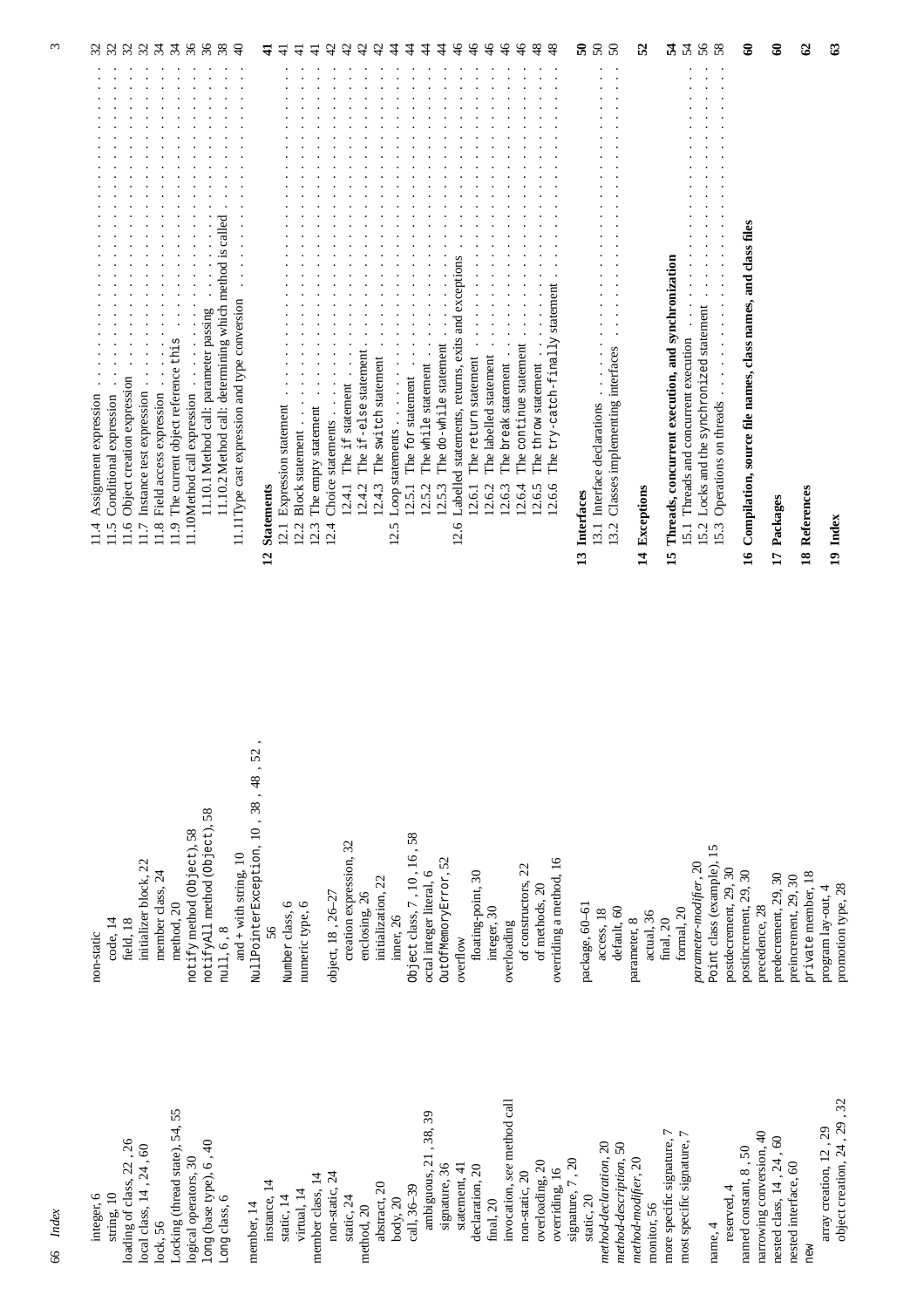### **1 Running J a va: compilation, loading, and execution**

Before a Java program can be executed, it must be compiled and loaded. The compiler checks  $\thinspace \text{that}$ the Java program is *legal*: that the program conforms  $\Xi$ the syntax (grammar) for Java programs,  $\thinspace \tan$ operators (such  $as +)$  are applied to the correct type ቧ operands (such as 5 and x), etc. If so, the compiler generates so-called *class files*. Execution then starts ş loading the needed class files.

Thus running a Java program involves three stages: *compilation* (checks  $\thinspace \text{that}$ the program is well-formed), *loading* (loads and initializes classes), and *execution* (runs the program code).

### **2 Names and reser ved names**

A legal *name* (of a variable, method, field, parameter, class, or interface) must start with a letter or dollar sign  $\widehat{\mathbf{e}}$ or underscore (\_), and continue with zero or more letters or dollar signs or underscores or digits (0–9). Do not use dollar signs in, class names. Java is case sensitive: upper case letters are distinguished from lower case letters. A legal name cannot be one ቧ the following *reserved names*

abstract boolean break byte case catch char class const continue default do double else extends false final finally float for goto  $\Xi$ implements import instanceof int interface long native new nu<br>I package private protected public return short static strictfp super switch synchronized this throw throws transient true try void volatile while

### **3 J a v a naming con ventions**

The following naming conventions are often followed in Java programs, although not enforced হ the compiler: compiler: If a name

- is composed ቧ several words, then each word (except possibly the first one) begins with an upper case letter. Examples: setLayout, addLayoutComponent
- wuu an upper taas retter. Loomuptes: Betaag van die gestig van die gestig op die gestig op die gestig op die g<br>**. Alames of variables. fields. and methods heem with a lower case letter. F** Names ቧ variables, fields, and methods begin with a lower case letter. Examples: vehicle, currentVehicle
- carrencementers.<br>• Names of classes a Names ቧ classes and interfaces begin with an upper case letter. Examples: Layout, FlowLayout. -
- Named constants (that is, final variables and fields) are written entirely in upper case (and the parts ቧ<br>ት composite names are separated ş underscores \_). Examples: CENTER,  $\mathtt{H}\cap\mathtt{TM}$ puro or composito mantos ato segundo to o metroscero \_/, Estadista e estadounidade a presencia e altre estado<br>**e A packase name is a sequence of dot-separated lower case names. Example: 1ava. avt. even e 1**
- A package name is a sequence ቧ dot-separated lower case names. Example: java.awt.event.

### **4 Comments and program lay-out**

*Comments* have no effect on the execution ቧ the program, but may be inserted anywhere  $\Xi$ help humans understand the program. There are two forms: one-line comments and delimited comments. but is used ಕ help

*Program lay-out*  $\ln$ no effect on the computer's execution ቧ the program, humans understand the structure ቧ the program.

> *formal-list*, 20 final *field-modifierfield-descriptionfield-desc-modifierfield-declaration*hexadecimal formal floating-point Float field, 8 , 18 *extends-clause*extended expression if-else  $\Xi$ for nod-gune float finally, 48 final, *see* statement, remainder, 30 parameter, 20 declaration, 18 conditional, 32 remainder, literal, 6 division, variable, 8 parameter, method, class, declaration, type method logical, conditional, assignment, 32 statement, overflo w, field, static, final, access, object assignment, class, 6 (base parameter, cast, signature,  $7$ 18 18 5 18 creation, final statement, بر<br>44 call, 30 type), 6 , 40 20 integer 30 , 18 42 క 29 , 40 , 16 , 50 44 .<br>ئ , 18 36–39 20 .<br>20  $\mathrm{g}$ literal, 6 41

mtalization if- $e$ lse statement, 42 initialization index *implements-clause*immediate IndexOutOfBoundsExceptionimport, 60 IllegalMonitorStateExceptioninto<br>C statement, array, superclass, 12 .<br>20 5 , 52 , 52 , 56

ቧ non-static fields, 18 ቧ static fields,  $\approx$ initializer, 22 block, 22 ቧ array type, 12 ቧ field, 18 ቧ variable, 8 *initializer-block*, 22 inner class, 14 , 24 , 32 inner object, 26 instance,  $\approx$ instance member, 14 instanceof, 29 , 32 int (base type), 6 , 40 inte di vision, ger 30 literal, 6 overflo w, 30 remainder, remainder, 30 Integer class, 6 interface, 50–51 declaration, declaration, 50 nested, 8 public, 50 , 60 *interface-declaration*.<br>20 *interface-modifier*.<br>ی interrupt method (Thread), 58 interrupted method (Thread), 58 interrupted status, 54 , 58 InterruptedException.<br>27 invocation ቧ method, *see* method call IOException.<br>25 isInterrupted method (Thread), 58 Java program, 8 join method (Thread), 58 Joining (thread state), 54, 55 *label*, 46 labelled statement, 46 lay-out ቧ program, 4 left associative, 28 length field (array), 12 method (String), 10 literal base type, 6 floating-point, floating-point, 6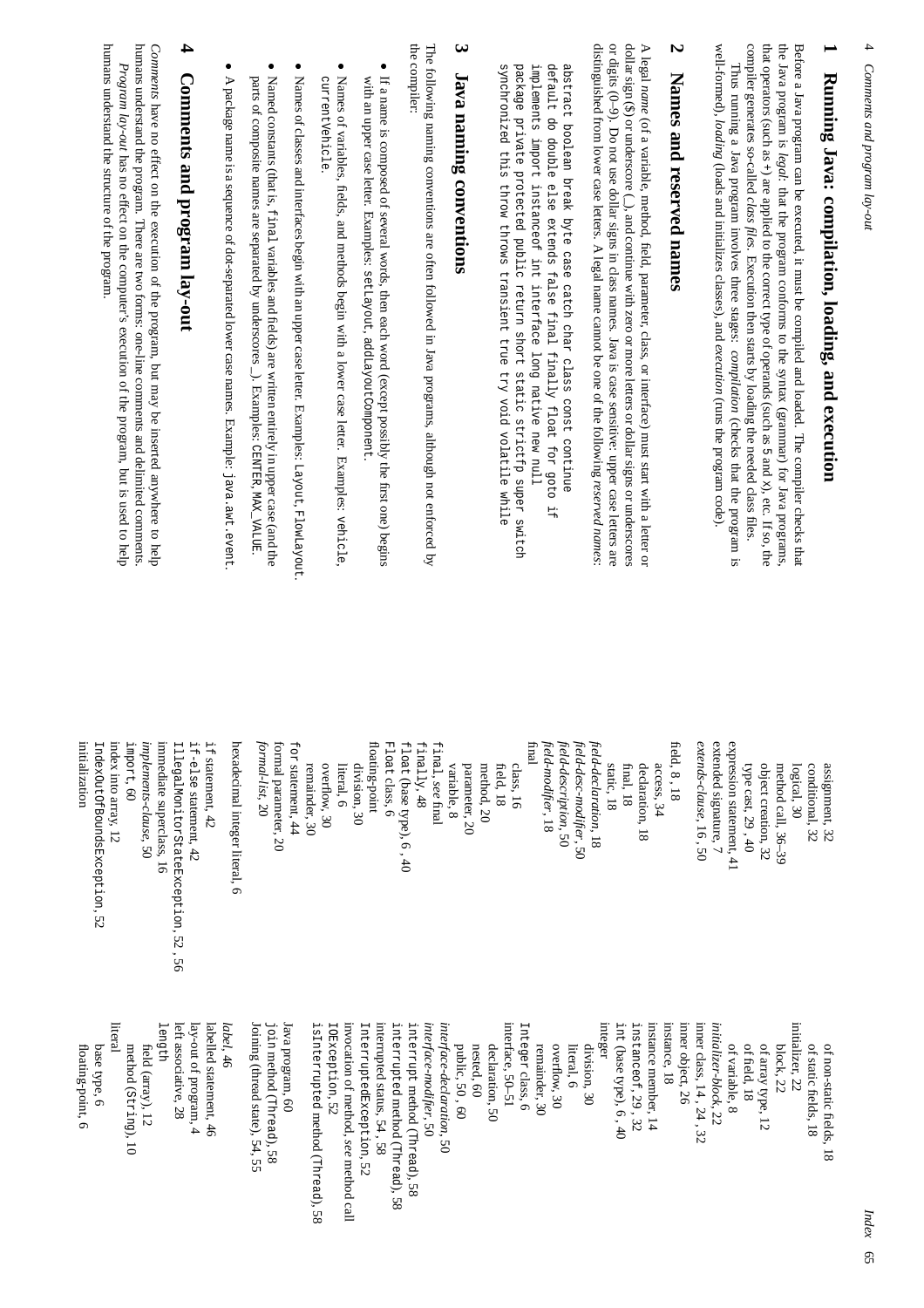| mo-         |  |
|-------------|--|
| mnamm<br>Ĩ. |  |
| ana<br>֠    |  |

 $\mathbf{v}$ 

Example 1 Comments **Example 1** Comments

class Comment {

// This is a one-line comment; it extends to the end of the line // This is a one-line comment; it extends to the end of the line class Comment {

/\* This is a delimited comment, /\* This is a delimited comment,

extending over several lines extending over several lines

\*/<br>int /\* This is a delimited comment, extending over part of a line \*/ x = 117; int /\* This is a delimited comment, extending over part of a line \*/ x = 117;

## Example 2 Program lay-out style **Example 2** Program lay-out style

// Nested if-else, block statement else if (a < 0) { // Nested if-else, block statement // Terminal else, block statement  $\}$  else  $\{$  // a == 0  $\qquad$  // Terminal else, block statement // One-line constructor body  $\{$  this.a = a;  $\}$   $\{$   $\{$   $\}$   $\{$   $\}$   $\{$   $\}$   $\{$   $\}$   $\{$   $\}$   $\{$   $\}$   $\{$   $\}$   $\{$   $\}$   $\{$   $\}$   $\{$   $\}$   $\{$   $\}$   $\{$   $\}$   $\{$   $\}$   $\{$   $\}$   $\{$   $\}$   $\{$   $\}$   $\{$   $\}$   $\{$   $\}$   $\{$   $\}$   $\{$ int sum(int b) {  $/$   $/$  Multi-line method body // Multi-line method body case 1: case 3: case 5: case 7: case 8: case 10: case 12: case 1: case 3: case 5: case 7: case 8: case 10: case 12: // Class declaration class Layout { // Class declaration // Single statement return a + b; // Single statement // Switch statement switch ( $mth$ ) {  $\frac{1}{2}$ // Multiple case case 4: case 6: case 9: case 11: // Multiple case // If statement if (a  $> 0$ )  $/$  If statement // Single case case 2:  $\frac{1}{2}$ // For loop for (int i=0; i<10; i++) // For loop static boolean checkdate(int mth, int day) { static boolean checkdate(int mth, int day) { return (day >= 1) && (day <= length); return (day >= 1) && (day <= length); case 4: case 6: case 9: case 11: sum +=  $(d) * (i - d) = (m + 1)$ ; sum +=  $(b - i) * (b - i)$ ; for  $(int i = 0; i < 10; i++)$ length =  $28$ ; break; length =  $30$ ; break; length = 31; break; length = 28; break; length = 30; break; length = 31; break; int res =  $-a + bi$ return res \* 117; int res =  $-a + bi$ return res \* 117; else {  $//$  a == 0 else if  $(a < 0)$  {  $return a + bi$ default:<br>return false;  $int sum = 0$ ; return false; int length;<br>switch (mth) {  $int sum(int b)$ int sum = 0; return sum; return sum;  ${\text{this.a = a}}$ Layout (int a) Layout(int a) if  $(a > 0)$ class Layout {  $case 2:$ int a;

unchecked, 52<br>ExceptionInInitializerError, 22, 52 ExceptionInInitializerError, 22 , 52 Enabled (thread state), 54, 55 equals method (String), 10 Enabled (thread state), 54, 55 equals method (String), 10 of field, 18<br>of formal parameter, 20 of formal parameter, 20 Enumeration interface, 25 initial value<br>of array element, 12 double (base type), 6, 40 Enumeration interface, 25 of array element, 12 checked, 52<br>in static initializer, 22 double (base type), 6 , 40 in static initializer, 22 enclosing object, 24, 26 default<br>clause in switch, 42 integer, 30<br>do-while statement, 44 access,  $18$ <br>constructor,  $16$ ,  $22$ do-while statement, 44 enclosing object, 24 , 26 clause in switch, 42 constructor, 16 , 22 by zero, 30<br>floating-point, 30 dynamic dispatch, 38 array creation, 12 floating-point, 30 array creation, 12 dynamic dispatch, 38 Error, 52<br>escape sequence, 10 aritmetic, 30<br>array access, 12 else, 42<br>empty statement, 41 escape sequence, 10 array access, 12 empty statement, 41 of interface, 50 of interface, 50 of method, 20 execution, 4<br>expression, 28-40 of variable, 8 of field, 18 expression, 28–40 exception, 52-53 throwing, 48 package, 60 exception, 52–53 catching, 48 Double class, 6 of array, 12 Exception, 52 Double class, 6 Exception, 52 type, 12 division element default current Thread method (Thread), 58 currentThread method (Thread), 58 comment, 4<br>compareTo method (String), 10 compareTo method (String), 10 *classbody*, 14 ClassCastException, 40 , 52 compound assignment, 29, 32 compound assignment, 29 , 32 concat method (String), 10 concat method (String), 10 of an object, 26, 28, 32 of an object, 26 , 28 , 32 constructor-declaration, 22 *constructor-declaration*, 22 conditional expression, 32 compilation, 4 conditional expression, 32 compile-time constant, 42 class-declaration, 14, 50 *class-declaration*, 14 , 50 core API, 62<br>Created (thread state), 55 Created (thread state), 55 decimal integer literal, 6 constructor-modifier, 22 continue statement, 46 *constructor-modifier*, 22 decimal integer literal, 6 continue statement, 46 ibraries, 62<br>oading, 4, 22, 26 member, 14<br>nested, 14, 24, 60 Dead (thread state), 55

concurrency, 54–59

concurrency, 54-59

constant

compile-time, 42

compile-time, 42

constructor call, 32 declaration, 22<br>default, 16, 22 default, 16 , 22 signature, 7 , 22

signature, 7, 22

conversion, 40 narrowing, 40 widening, 40

current object, 14

current object, 14

Dead (thread state), 55

declaration of class, 14

64 *Index*

file, 4 , 60 inal, 16

of constructor, 22

of constructor, 22

hierarchy, 16<br>inner, 14, 24, 32 inner, 14 , 24 , 32 loading, 4 , 22 , 26 local, 14 , 24 , 60

 $local, 14, 24, 60$ 

nested, 14 , 24 , 60

public, 16 , 60 top-level, 14<br>Class class, 56 Class class, 56

*class-modifier*, 14

class-modifier, 14

compatible types, 7

compatible types, 7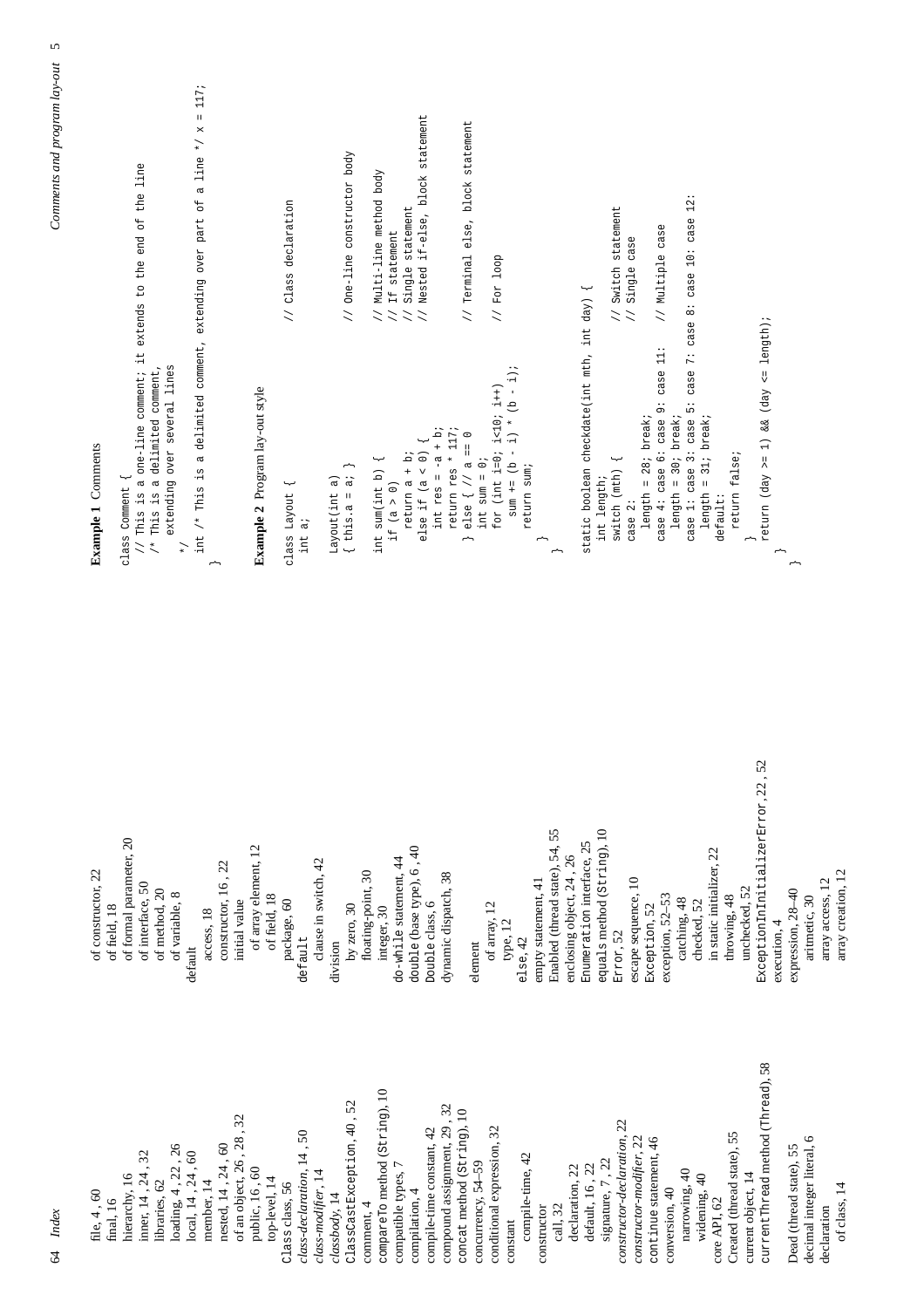### **5 Types**

 $\blacktriangleright$ *type* is a set ቧ values and operations on them.  $\blacktriangleright$ type is either a base type or a reference type.

### **5.1 Base types**

 $\blacktriangleright$ *base type* is either boolean, or one ቧ the *numeric* types char, byte, short, int, long, float, and double. The base types, example literals, size in bits, and value range are shown below:

| double                                               | float                                              | long<br>integer                   | int<br>mteger      | short<br>mteger   | byte<br>mteger    | char<br>mteger                                           | boolean   logical | Type<br>Kind     |
|------------------------------------------------------|----------------------------------------------------|-----------------------------------|--------------------|-------------------|-------------------|----------------------------------------------------------|-------------------|------------------|
|                                                      | floating-point                                     |                                   |                    |                   |                   |                                                          |                   |                  |
| floating-point   -1.0,0.499,3E8                      | │ -1.05,0.499f,3E8E,                               | $0L$ , $1L$ , $-1L$ , $117L$ , $$ | $0, 1, -1, 117, $  | $0, 1, -1, 117, $ | $0, 1, -1, 117, $ | 、 、 、 10、 、 A、                                           | false, true       | Example literals |
|                                                      |                                                    |                                   |                    |                   |                   |                                                          |                   |                  |
| $94$   $+10^{-208}$ , $80^{208}$ , $30^{2018}$ 12-10 | $32$   $\pm 10^{-38}$ . $\pm 10^{38}$ , sigdig 6–7 | 64   $max = 922337203685477580$   | $max = 2147483647$ | $max = 32767$     | $max = 127$       | $16$   $\sqrt{20000}$ $\sqrt{244}$ HH H H $\sqrt{20000}$ |                   | Size Range       |

The integer types are exact within their range. They use signed two's complement representation (except for char), so when the most positive number in a type is *max*, then the most negative number is *max* ... The floating-point types are inexact and follo w IEEE754, with the number ofsignificant digits indicated by sigdig above. For special character escape sequences, see page 10.

Integer literals (of type byte, char, short, int, or long) may be written in three different bases:

| OXABCDEF0123, 0x7F, -0x7F    | Leading 0x   |      |       |
|------------------------------|--------------|------|-------|
| 01234567,0177,-0177          |              |      | Octal |
| 1234567890, 127, -127        | No leading 0 |      | Deci  |
| Example 1<br>nteger literals | Distinction  | Base |       |

class Number as well as Eyte, Short, Integer, Long, FLoat, Double, Where the last six have the common super-<br>class Number. as For well  $\stackrel{\scriptscriptstyle w}{=}$ base as Byte, Short, Integer, Long, Float, Double, where types there are corresponding classes (reference types), the namely last six Boolean have the common and Character

### **5.2 Reference Reference types**

A *reference type* is a class type, an interface type, or an array type. A class type is defined by a class declaration (Section 9.1); an interface type is defined  $\mathbf{\hat{z}}$ an interface declaration (Section 13.1); array types are discussed in Section n<br>S belo w.

 $\blacktriangleright$ value ቧ reference type is either null or a reference to an object or array. The special value null denotes a<br>E object'. The literal null, denoting the null value, can have any reference type.

### **5.3 Array types**

An *array type* has the form t[], where t is any type. An array type  $\Box$ is a reference type. Hence a value ቧ array type  $\Xi$ is either null, or is a reference to an array whose element type is precisely t (when t is a base type), or is a subtype of t (when t is a reference type).

argument,

36

### **19 Index**

abstract applicable anonymous ambiguous *actual-list*actual accessible accessible access abstract $\sim$  (bitwise | | ^ (logical ^ (bitwise > (greater  $\blacksquare$ < (less / (division), - (subtraction), 29<br>-- (decrement), 29 - (minus + (string + (addition), \* && & (logical & (bitwise % ! (logical ?: >>> >> >= ||<br>||  $\hat{\mathsf{h}}$  $\hat{\mathstrut}$  $\frac{+}{11}$  $^+$  $\equiv$ (logical (bitwise (assignment), (subtraction), (multiplication), (remainder), (logical (conditional (signed (greater (equal (less (left (compound (increment), (logical member, class, method, class, (unsigned parameter, modifiers, than), shift), than concatenation), sign), to), .<br>96 , *see* strict strict than), strict negation), 5 5 complement), or), exclusive-or), and), method, right method or), than and), local 20 29 29 or  $\approx$ 29 29, 29, 29, right assignment), 29 abstract 29, or), exclusive-or), equal 29 and), expression), 29 29 29, shift), or 29 29, class, 36  $\approx$ 30 30 30 29 equal  $\approx$ 30 call, 29, 30 shift), ర 29 29, to), 29, 24 30 30 21 , 38, 29, 29, to), 10 , 29 29 29, 30 29 30 30 29 , 32 29 29, 30 39 30

arithmetic operators, 30 ArithmeticException, 30 , 52 array, 12–13 access, 12 assignment to element, 12 creation, 12 element, 12 element type, 12 index, 12 initializer, 12 type, 6 , 12 ArrayIndexOutOfBoundsException, 12 , 52 ArrayStoreException, 12 , 52 ASCII character encoding, 15 assignment compound, 29 , 32 expression,  $\frac{2}{3}$ operators,  $\mathcal{Z}$ statement, statement, 41 to array element, 12 associative, 28, 29 base type, 6 *block-statement*, 41 boolean (base type), 6 , 40 Boolean class, 6 break statement, 46 byte (base type), 6 , 40 Byte class, 6 call-by-value, call-by-value, 36 case, 42 case sensitive, 4 cast, *see* type cast catch, 48 catching an exception, 48 char (base type), 6 , 40 Character class, 6 charAt method (String), 10 checked exception, 52 class, 14–25 abstract, 5 anonymous local, 24 declaration, declaration, 14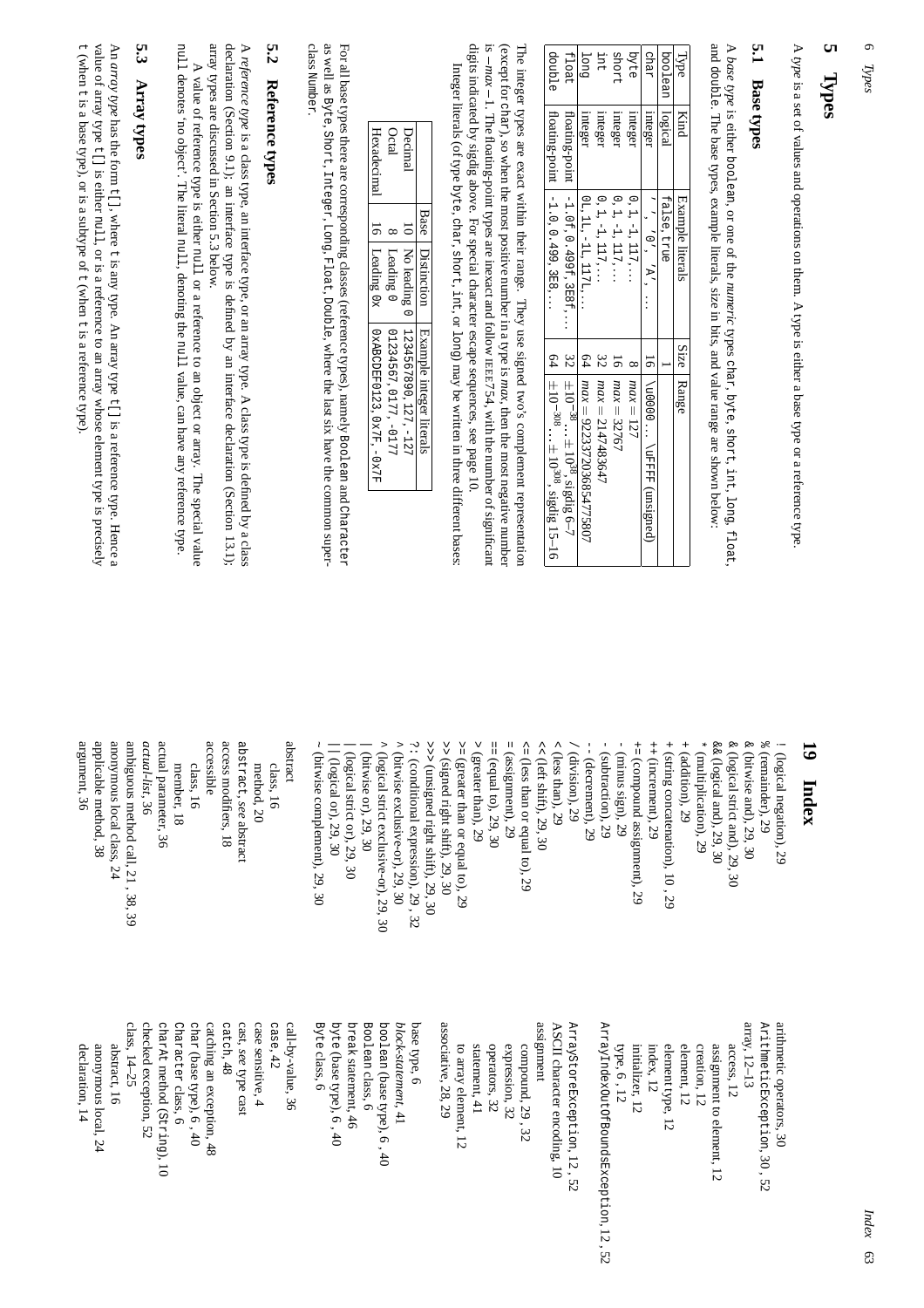|                               | Notational conventions in this document                                                                                                                                                | Subtypes and compatibility<br>5.4                                                                                                                                                                                        |
|-------------------------------|----------------------------------------------------------------------------------------------------------------------------------------------------------------------------------------|--------------------------------------------------------------------------------------------------------------------------------------------------------------------------------------------------------------------------|
| Symbol                        | Meaning                                                                                                                                                                                | A type t1 may be a subtype of a type t2, in which case t2 is a supertype of t1. Intuitively this                                                                                                                         |
| $\,>$                         | value of any type                                                                                                                                                                      | means that any value v1 of type t1 can be used where a value of type t2 is expected. When t1 and                                                                                                                         |
| ×                             | variable or parameter or field or array element                                                                                                                                        | t2 are reference types, t1 must provide at least the functionality (methods and fields) provided by                                                                                                                      |
| $\mathbb U$                   | expression                                                                                                                                                                             | t2. In particular, any value v1 of type t1 may be bound to a variable or field or parameter x2 of type                                                                                                                   |
| $\overline{ }$                | type (base type or reference type)                                                                                                                                                     | t2, e.g. by the assignment $x2 = v1$ or by parameter passing. We also say that types t1 and t2 are                                                                                                                       |
| ω                             | expression of type string                                                                                                                                                              | compatible. The following rules determine when a type t1 is a subtype of a type t2:                                                                                                                                      |
| $\epsilon$                    | method                                                                                                                                                                                 | Every type is a subtype of itself.                                                                                                                                                                                       |
|                               | field                                                                                                                                                                                  | If t1 is a subtype of t2 and t2 is a subtype of t3, then t1 is a subtype of t3                                                                                                                                           |
| H U E H                       | exception type<br>class                                                                                                                                                                | char is a subtype of int, long, float, and double.                                                                                                                                                                       |
|                               | interface                                                                                                                                                                              | byte is a subtype of short, int, long, float, and double.<br>$\bullet$                                                                                                                                                   |
| $\varpi$                      | expression or value of array type                                                                                                                                                      |                                                                                                                                                                                                                          |
| $\circ$                       | expression or value of object type                                                                                                                                                     | short is a subtype of int, long, float, and double.                                                                                                                                                                      |
| $\it sig$                     | signature of method or constructor                                                                                                                                                     | int is subtype of long, float, and double.                                                                                                                                                                               |
| $Q_4$ $\Rightarrow$           | package                                                                                                                                                                                | long is a subtype of float and double.                                                                                                                                                                                   |
|                               | expression or value of thread type                                                                                                                                                     | float is a subtype of double.                                                                                                                                                                                            |
|                               | Subjects not covered in this document                                                                                                                                                  | Let t1 and t2 be reference types.                                                                                                                                                                                        |
|                               |                                                                                                                                                                                        | • If t1 and t2 are classes, then t1 is a subtype of t2 if t1 is a subclass of t2.                                                                                                                                        |
|                               | Input and output; Garbage collection and finalization; Reflection; Details of IEEE754 floating-point                                                                                   | $\bullet$ If t1 and t2 are interfaces, then t1 is a subtype of t2 if t1 is a subinterface of t2.                                                                                                                         |
| numbers                       |                                                                                                                                                                                        | If t1 is a class and t2 is an interface, then t1 is a subtype of t2 provided that t1 (is a subclass<br>of a class that) implements t2 or implements a subinterface of t2.<br>$\bullet$                                   |
| References<br>$\overline{18}$ |                                                                                                                                                                                        | Array type t1[] is a subtype of array type t2[] if type t1 is a subtype of type t2.                                                                                                                                      |
|                               |                                                                                                                                                                                        | Any reference type t, including any array type, is also a subtype of predefined class Object.                                                                                                                            |
|                               | At $http://java.sum.com/docs/ and http://java.sum.com/j2se/ there is detailed document-$<br>tation for on-line browsing or downloading. Much documentation is available in print also: | No base type is a subtype of a reference type, and no reference type is a subtype of a base type.                                                                                                                        |
|                               | The authoritative reference on the Java programming language is Gosling, Joy, Steele, Bracha:                                                                                          | Signatures and subsumption<br>5.5                                                                                                                                                                                        |
|                               | The Java Language Specification, Second Edition, Addison-Wesley, June 2000 (544 pages).                                                                                                |                                                                                                                                                                                                                          |
|                               | Browse or download in HTML (573 KB) at http://java.sun.com/docs/books/jls/                                                                                                             | A <i>signature</i> has form $m(t_1,,t_n)$ where m is the name of a method or constructor, and $(t_1,,t_n)$<br>$t_{n}$ ) is a list of types; see Example 22. When the method is declared in class T, not inherited from a |
| $\bullet$                     | An introduction to all aspects of Java programming is Arnold, Gosling, and Holmes: The Java                                                                                            | superclass, then its extended signature is $m(T, t_1, , t_n)$ ; it is used in method calls (Section 11.10).                                                                                                              |
|                               | Programming Language, Third Edition, Addison-Wesley 2000 (624 pages).                                                                                                                  | We say that a signature $sig_1 = m(t_1, , t_n)$ subsumes signature $sig_2 = m(u_1, , u_n)$ if each $u_i$ is                                                                                                              |
|                               | The Java class libraries (or Java Core API) are described in two volumes: Chan, Lee, and                                                                                               | a subtype of $t_f$ . We also say that $sig_2$ is <i>more specific</i> than $sig_1$ . Note that the method name m and the                                                                                                 |
|                               | Kramer: The Java Class Libraries, Second Edition, Volume 1: java.io, java.lang, java.math,                                                                                             | number <i>n</i> of types must be the same in the two signatures. Since every type $t_i$ is a subtype of itself,                                                                                                          |
|                               | java.net, java.text, java.util, Addison-Wesley 1998 (2050 pages); and Chan and Lee: The<br>Java Class Libraries, Second Edition, Volume 2: java.applet, java.awt, java.beans, Addison- | every signature subsumes itself. In a collection of signatures there may be one which is subsumed<br>by all others; such as signature is called the most specific signature. Examples:                                   |
|                               | Wesley 1997 (1682 pages), plus a supplement: Chan, Lee, and Kramer: The Java Class Li-                                                                                                 | m(double,double) subsumes itself and m(double,int) and m(int,double) and m(int,int)<br>$\bullet$                                                                                                                         |
|                               | braries: 1.2 Supplement, Addison-Wesley 1999 (1157 pages).                                                                                                                             | m(double, int) subsumes itself and m(int, int)<br>$\bullet$                                                                                                                                                              |
|                               | Class library version 1.3 can be browsed at $http://java.sum.com/j2se/1.3/docs/appi/$                                                                                                  | m(int,double) subsumes itself and m(int,int)<br>$\bullet$                                                                                                                                                                |
|                               | or downloaded at http://java.sun.com/j2se/1.3/docs.html (22 MB).                                                                                                                       | m(double, int) does not subsume m(int, double), nor the other way round<br>$\bullet$                                                                                                                                     |
|                               |                                                                                                                                                                                        | the collection m(double, int), m(int, int) has the most specific signature m(int, int)                                                                                                                                   |
|                               |                                                                                                                                                                                        | $\bullet$ the collection $m(double, int)$ , $m(iint, double)$ has no most specific signature                                                                                                                             |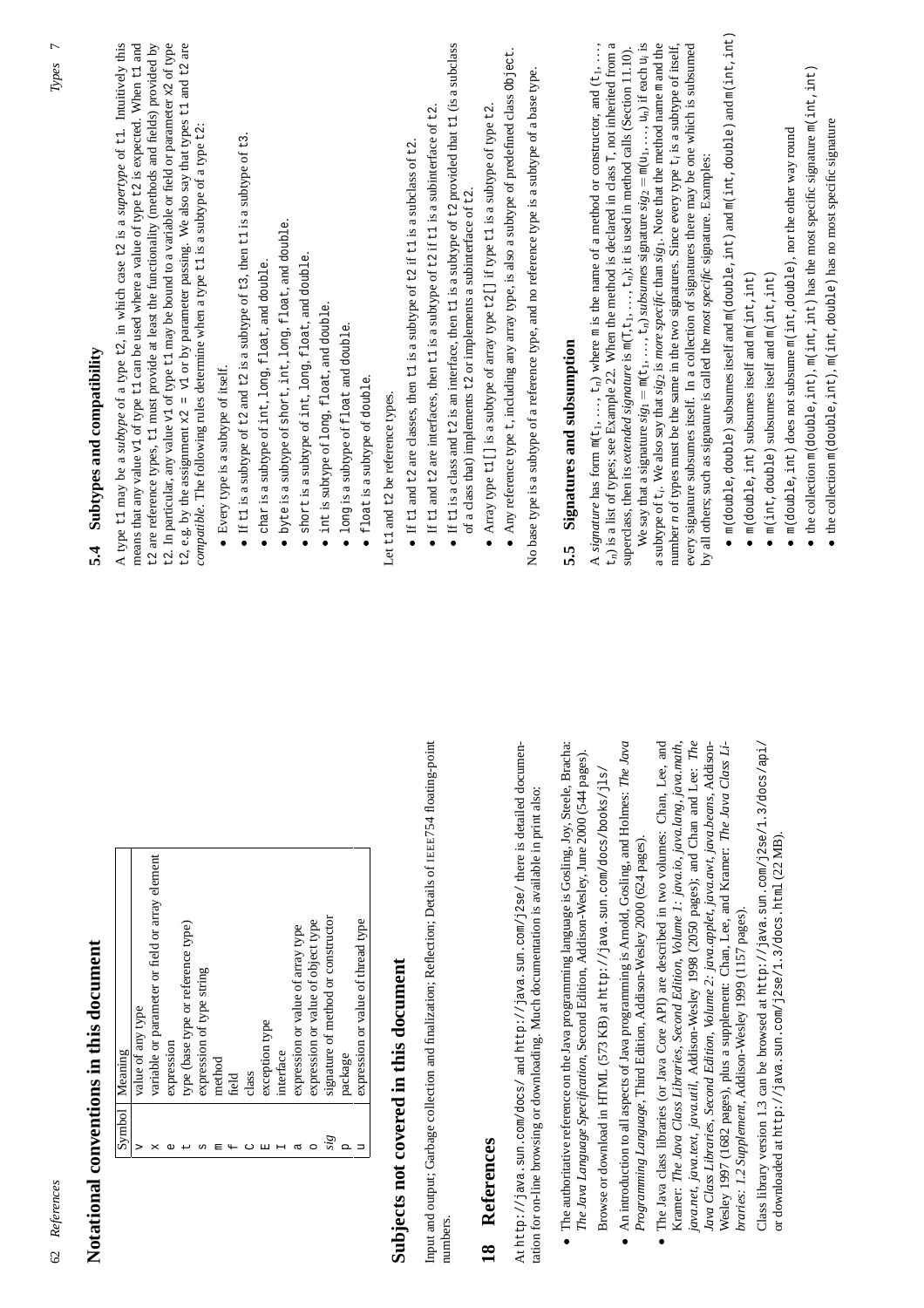### **6 Variables, parameters, fields, and scope**

A *variable* is declared inside a method, constructor or initializer block, or more generally, inside a block statement (see Section 12.2). The variable can  $\Xi$ used only in  $\thinspace \thinspace \thinspace$  that block statement (or method or constructor or initializer block), and only after its declaration.

A *parameter* is a special kind ቧ variable: it is declared in the parameter list of a method or constructor, and is given a value when the method or constructor is called. The parameter can  $\Xi$ used only in  $\thinspace \text{that}$ method or constructor, and only after its declaration.

A *field* is declared inside a class, but not inside a method or constructor or initializer block ቧ the class. It can be used anywhere the class, also textually before its declaration.

### **6.1 Values bound to variables, parameters, or fields**

A variable, parameter or field ቧ<br>ት *base type* al ways holds a *value* ቧ that type, such as the boolean false, the integer 117. or the floating-point number 1.7. A variable, parameter or field ቧ<br>ት *reference type* t either has the special value null, or holds a reference  $\Xi$ an object or array. If it is an object, then the class ቧ that object must be t or a subclass of t.

### **6.2** Variable declarations **Variable declarations**

The purpose of a variable is to hold a value during the execution of a block statement (or method or constructor or initializer block).  $\blacktriangleright$ *variable-declaration*  $\ln$ one ቧ the forms

```
variable-modifier type varname1, varname2, ... ;
variable-modifier type varname1 \blacksquareinitializer1, ... ;
```
The *variable-modifier* may be final, or absent. If a variable is declared final, then it must be initialized or assigned at most once at runtime (exactly once if it is ever used): it is a *named constant*. However, if the variable  $\ln$ reference type, then the object or array pointed  $\Xi$ by the variable may still  $\Xi$ modified. A variable *initializer* may be any expression, or an array initializer (Section 8.3). Execution ቧ the variable declaration will reserve for the variable, then evaluate the ini-

space tializer, if any, and store the resulting value in. the variable. Unlike a field, a variable is not given a default value when declared, but  $\Xi$ compiler checks that it has been given a value before it is used.

### **6.3 Scope of variables, parameters and fields**

The *scope* of a name is that part ቧ the program in which the name is visible. The scope of a variable extends from just after its declaration to the end ቧ the inner-most enclosing block statement. The scope of a method or constructor parameter is the entire method or constructor body. For a control variable x declared in a for statement

```
for (int x \blacksquare...; ...; ...) body
```
the scope is the entire for statement, including the header and the body.

Within the scope of a variable or parameter x, one cannot redeclare x. However, one may declare a variable x within the scope of a field x, thus *shadowing* the field. Hence the scope of a field x is the entire class, except where shadowed by a variable or parameter ቧ the same name (and except for initializers preceding the field's declaration; see Section 9.1).

The package vessel belo w contains part ቧ the vessel hierarchy (Example 16). The fields in classes Tank and Barrel are final, so they cannot be modified after object creation. They are protected, so they are accessible in. subclasses declared outside the vessel package, as shown in file Usevessels.java belo w (which is in the anonymous default package, not the vessel package).

### **The file vessel/Vessel.java**

```
package vessel;
                                                                                               vessel;
                                                                                public abstract class Vessel {
                                                                   private double contents;
                                                     public abstract double capacity();
                                        public final void fill(double amount)
                          ~
                            contents \blacksquareMath.min(contents + amount, capacity()); ~
              public final double getContents() ~
               return contents; ~
~
```
### **The file vessel/Tank.java**

```
package vessel;
                                                                                                                   vessel;
                                                                                                      public class Tank extends Vessel {
                                                                                         protected final double length, width, height;
                                                                             public Tank(double l, double w, double h) ~
                                                                             length = l; width = w; height = h; ~
                                                                 public double capacity() ~
                                                                  return length * width * height; ~
                                                    public String toString()
                                         return "tank (l,w,h) \blacksquareี ว
                                          + length + ", " + width + ", " + height + .<br>:
                                       ~
 file vessel/Barrel.java
```
# **The**

~

~

```
package vessel;
                                                                                                vessel;
                                                                                   public class Barrel extends Vessel {
                                                                        protected final double radius, height;
                                                            public Barrel(double r, double h) ~
                                                             radius = r; height = h; سب
                                                 public double capacity() ~
                                                  return height * Math.PI * radius * radius; ~
                                     public String toString() ~
                                       return "barrel (r, h) \blacksquareิ์
                                       + radius + ", " + height + .<br>:
                                     ~
Usevessels.java
```
## **The file**

~

Subclass Cube ቧ class Tank may access the field length because  $\thinspace \text{that}$ field is declared protected in Tank above. The main method is unmodified from Example 17.

```
import vessel.*;
                                                                       vessel.*;
                                                            class Cube extends Tank {
                                               public Cube(double side) ~
                                               super(side, side, side); ~
                                   public String toString() ~
                                    return "cube \widetilde{\mathfrak{s}}\blacksquare(" + length + .<br>:
                                  ~
             class
             Usevessels ~
public static void main(String[] args) ~
 ... ~
```
~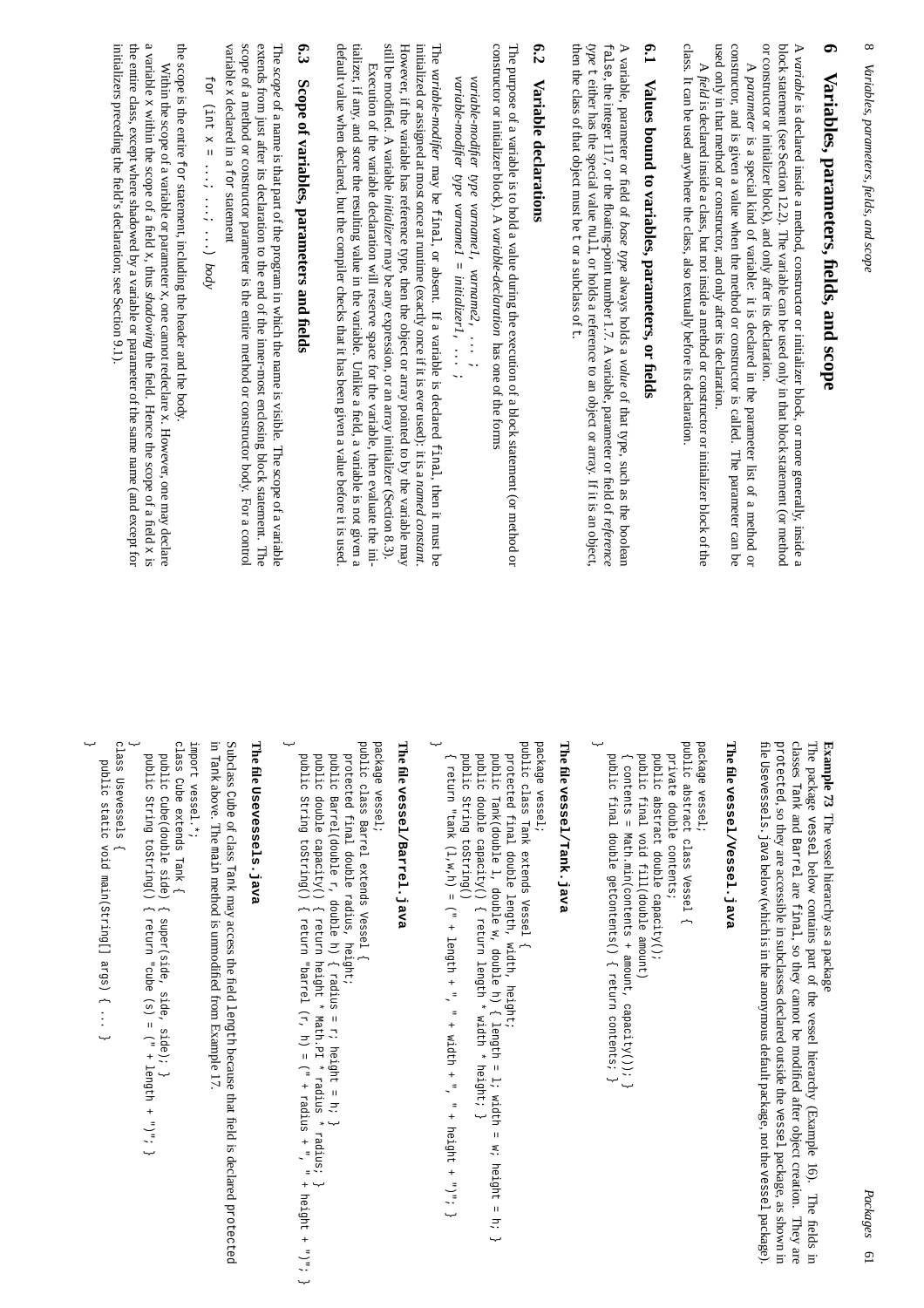# 16 Compilation, source file names, class names, and class files **16 Compilation, source file names, class names, and class files**

of a public class or interface, which must then have the same name as the file (minus the filename A Java program consists of one or more source files (with filename suffix . java). A source file may contain one or more class or interface declarations. A source file can contain only one declaration *Java program* consists of one or more *source files* (with filename suffix .java). A source file may source file can contain only one declaration of a public class or interface, which must then have the same name as the file (minus the filename source file source.java is compiled to Java class files (with filename suffix .class) by contain one or more class or interface declarations. a Java compiler, such as jikes or javac: Java compiler, such as jikes or javac: Asuffix).

jikes source.java jikes source.java

class or interface D declared inside class C produces a class file called C\$D, class. A local class D This creates one class file for each class or interface declared in the source file source. java. A class or interface c declared in a top-level declaration produces a class file called c .class. A nested This creates one class file for each class or interface declared in the source file source.java. A class or interface C declared in a top-level declaration produces a class file called C.class. A nested class or interface D declared inside class C produces a class file called C\$D.class. A local class D declared inside a method in class C produces a class file called C\$1\$D. class or similar. declared inside a method in class C produces a class file called C\$1\$D.class or similar.

A Java class C which declares the method public static void main (String[] args) can Java class C which declares the method public static void main(String[] args) can be executed using the Java runtime system java by typing a command line of the form be executed using the Java runtime system java by typing a command line of the form

java C *arg*1 *arg*2 ... java C argl arg2 ..

This will execute the body of method main with the command line arguments  $arg1, arg2, ...$  bound to the array elements args [0], args [1], ... of type String inside the method main. The program This will execute the body of method main with the command line arguments *arg*1, *arg*2, . . . bound to the array elements args[0], args[1], . . . of type String inside the method main. The program in Example 6 concatenates all the command line arguments. in Example 6 concatenates all the command line arguments.

### **17 Packages**

Java source files may be organized in packages. Every source file belonging to package p must begin Java source files may be organized in *packages*. Every source file belonging to package p must begin with the package declaration with the package declaration

package p;

declaration belongs to the anonymous *default package*. A source file not belonging to package  $p$ may refer to class C from package p by using the qualified name  $p.C$ , in which the class name is and must be stored in a subdirectory called  $p$ . A class declared in a source file with no package prefixed by the package name. To use the unqualified class name without the package name prefix, and must be stored in a subdirectory called p. A class declared in a source file with no package declaration belongs to the anonymous *default package*. A source file not belonging to package p may refer to class C from package p by using the qualified name p.C, in which the class name is To use the unqualified class name without the package name prefix, the source file must begin with an import declaration (possibly following a package declaration): the source file must begin with an import declaration (possibly following a package declaration): prefixed by the package name.

import p.C;

Alternatively, it may begin with an import declaration of the form: Alternatively, it may begin with an import declaration of the form:

import p.\*;

after which all accessible class and interface names from package p can be used unqualified. The Java contains the class Vector, which is declared in file java/util/Vector.java. The qualified name class library package java. lang is implicitly imported into all source files. Hence all java. lang Package names may be composite. For example, the Java class library package java util after which all accessible class and interface names from package p can be used unqualified. The Java class library package java.lang is implicitly imported into all source files. Hence all java.lang For example, the Java class library package java.util contains the class Vector, which is declared in file java/util/Vector.java. The qualified name classes, such as String and Math, can be referred to unqualified, without the package name. classes, such as String and Math, can be referred to unqualified, without the package name. Package names may be composite.

of that class is java. ut il. Vector; to avoid the package prefix, use one of these declarations:

of that class is java.util.Vector; to avoid the package prefix, use one of these declarations: import java.util.Vector; import java.util.Vector; import java.util.\*; import java.util.\*;

## Example 3 Variable declarations **Example 3** Variable declarations

public static void main (String[] args) { public static void main(String[] args) { if  $(z > y)$  maxyz = z; else maxyz = y; if (z >  $y$ ) max $yz = z$ ; else max $yz = y$ ; final double PI = 3.141592653589; final double PI = 3.141592653589; int  $x = 1$ ,  $y = 2$ ,  $z = 3$ ; int  $x = 1$ ,  $y = 2$ ,  $z = 3$ ; boolean found = false; boolean found = false; int ratio =  $z/x$ ; final int maxyz; int ratio =  $z/x$ ; final int maxyz; int  $a$ ,  $b$ ,  $c$ ; int a, b, c;

# Example 4 Scope of fields, parameters, and variables **Example 4** Scope of fields, parameters, and variables

// declaration of parameter x (#1) void m1(int x) { // declaration of parameter x (#1) // declaration of variable x (#2) // declaration of variable x (#3) // declaration of variable x (#4) int x; // declaration of variable x (#2) int x; // declaration of variable x (#3) int x; // declaration of variable x (#4) // declaration of field x (#5) int x;  $\frac{1}{1}$  // declaration of field x (#5)  $1/ x$  #1 in scope  $1/ x$  #2 in scope  $\cdots$   $\cdots$   $\cdots$  $1/ x$  #5 in scope  $\cdots$   $\cdots$   $\cdots$   $\cdots$  $1/ x$  #5 in scope  $\cdots$   $\cdots$   $\cdots$   $\cdots$  $\cdots$  //  $x$  #2 in scope  $1/ x$  #5 in scope  $\cdots$   $\cdots$   $\cdots$   $\cdots$  $1/ x$  #3 in scope  $\cdots$  //  $x$  #3 in scope  $1 / x$  #5 in scope  $\cdots$   $\cdots$   $\cdots$   $\cdots$  $1/ x$  #4 in scope  $\frac{1}{2}$ ...  $\frac{1}{2}$  in scope  $1 / x$  #5 in scope  $\cdots$   $\cdots$   $\cdots$   $\cdots$  $1/ x$  #5 in scope  $\cdot \cdot \cdot$  //  $\times$  #5 in scope  $\overline{z}$  $\geq$  $\geq$  $\geq$  $\geq$  $\geq$  $\overline{z}$  $\geq$ ... // // ... // void  $m2$ (int v2) { // // ... // void m3(int v3) { // // ... // void m4(int v4) { // // // // // // ... // void m2(int v2) { void m4(int v4) { void m3(int v3) { void  $ml(int x)$  { class Scope { class Scope { int xi int x; int x;  $\ddot{\cdot}$  $\frac{1}{2}$  $\ddot{\cdot}$  $int x$  $\vdots$  $\ddot{\cdot}$  $\vdots$  $\vdots$  $\vdots$  $\vdots$  $\vdots$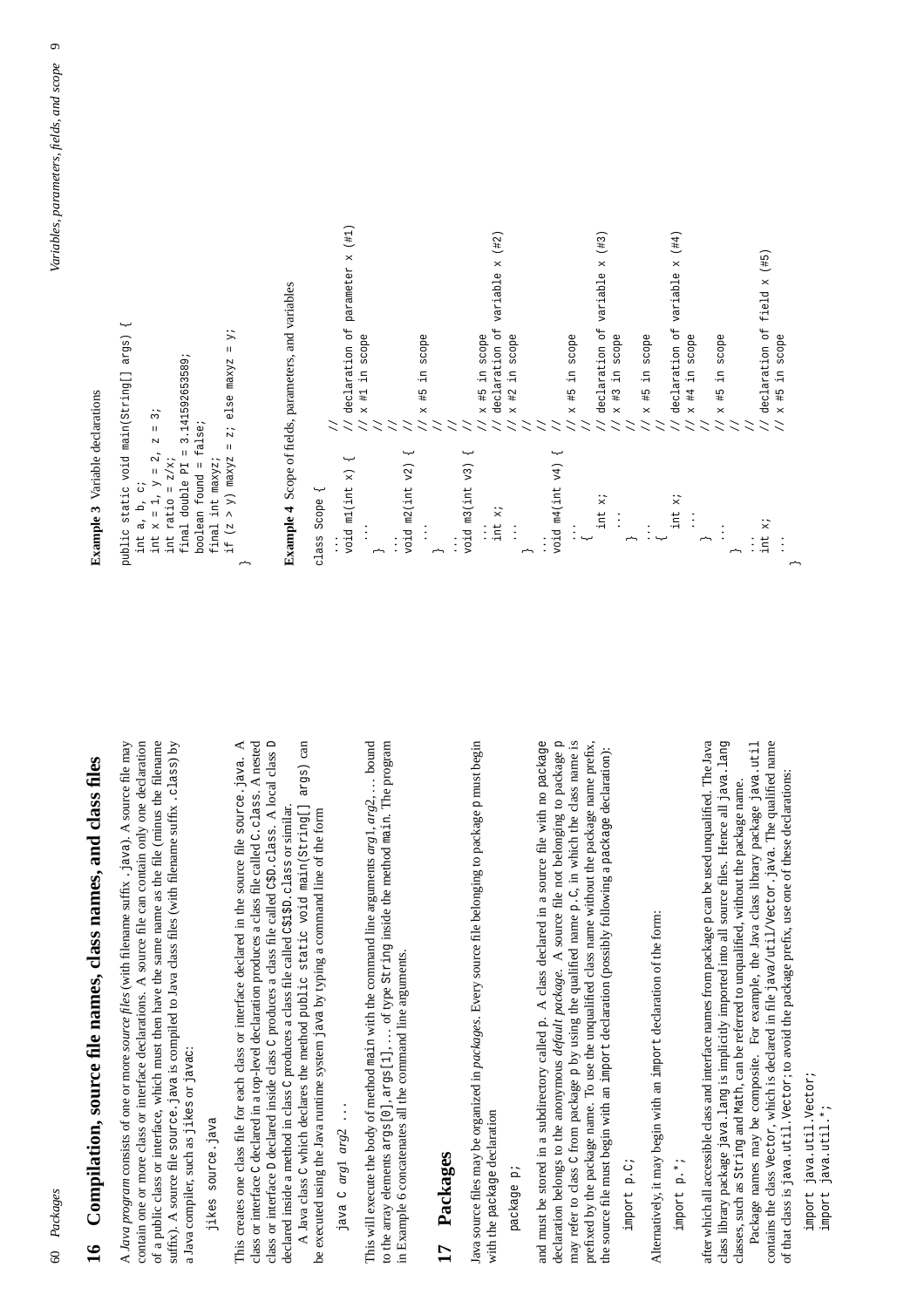### **7 Strings**

A *string* is an object ቧ<br>ት the predefined class String. A string literal is a sequence ቧ characters within double quotes: "New York", "B52", and so on. Internally, a character is stored as a number using the Unicode character encoding, whose character codes 0–127 coincide with the ASCII character encoding. String literals and character literals may use character *escape sequences*

| Escape code Meaning |                                                                              |
|---------------------|------------------------------------------------------------------------------|
|                     | backspace                                                                    |
|                     | horizontal tab                                                               |
|                     | newline                                                                      |
|                     | form feed (page break)                                                       |
|                     | carriage return                                                              |
|                     | the double quote character                                                   |
|                     | the single quote character                                                   |
|                     | the backslash character                                                      |
| $ppp\gamma$         | the character whose character code is the three-digit octal number ddd       |
| $pppp\wedge$        | the character whose character code is the four-digit hexadecimal number dadd |

Each character escape sequence represents a single character. For example, the letter A  $\ln$ code 65 (decimal), which is written 101 in octal and 0041 in hexadecimal, so the string literal "A\101\u0041" is the same as "AAA".

 $\equiv$  $^{51}$ and s<br>⊠ are expressions ቧ<br>ት type String

- If s1 and s2 are expressions of type String then:<br>• s1 .1enath() of type int is the length of s1. t s1.length() ቧ type int is the length ቧ s1, that is, the number ቧ characters in  $\overline{\mathbb{P}}$
- e stresseur) or type me we engine as the member of the member of the state sequence or engine set of the books<br>- extended in the books of the books of the fit stand s2 contain the same sequence or s1.equals(s2) ቧ type boolean is true  $\Xi$ rs<br>L and s<br>⊠ contain the same sequence ቧ characters, false
- ters, false otherwise.<br>● s1.charAt(i) of typ s1.charAt(i) ቧ type char is the character at position i in s1, counting from 0. If the index i is less than 0 or greater than s1.length(), then the exception StringIndexOutOfBoundsException StringIndexOutOfBoundsException is thrown.
- StringIndexOutOfBoundsException is thrown.<br>• s1.concat(s2) of type String is a new string cc s1.concat(s2) ቧ type String is a ne w string consisting ቧ the characters ቧ  $\Xi$ followed  $\mathbf{\hat{z}}$ the characters ቧ s<br>≌
- uncumancususa<br>● Sl.toString() of: s1.toString() type String is just rs<br>L • s1.toString() of type String is just s1 itself.<br>• s1 + vis the same as s1.concat(Integer.tc
- rs<br>L + v is the same as s1.concat(Integer.toString(v)) when v has type int, and similarly for the other base types (Section larly for the other base types (Section 5.1).<br>  $\bullet$  51 + v is the same as  $\pm 1$ , concat (v. t.o.s)
- rs<br>L + v is the same as s1.concat(v.toString()) when v has reference type and v is not null; and the same as s1.concat("null") when v is null. In particular,  $\Xi$ + ¤<br>¤ is the same as s1.concat(s2) when s<br>⊠ is not null. Any class C will inherit a default toString method from class Object (which produces strings ቧ<br>ት the form C@265734), but class C may override (redefine) it by declaring a method public String toString() to produce more useful useful strings.<br>● s1.compareT
- cedes, equals, or follows a2 in the usual lexicographical ordering based on the Unicode char-<br>acter encoding. If s1 or s2 is null, then the exception NullPointerException is thrown.<br>**exception** is thrown. actering the ex acter encoding. If s1 or s2 is mull, then the exception NullPointerException is thrown. cedes, s1.compareTo(s2) equals, or follows returns a negative s<br>S in the usual integer, lexicographical zero, or a positive ordering integer, based on according the Unicode as rs<br>L pre-
- more String methods are described in the Java class library String section; see Section 18.

**Example 71** Producers and consumers communicating via a monitor

A

Buffer has room for one integer, and has a method put for storing into<br>S the buffer (if empty) and a method get for reading from the buffer (if non-empty); it is a monitor (page 56). A thread calling get  $\mathop{\rm max}\limits$ obtain the lock on the buffer. If it finds  $\thinspace \text{that}$ the buffer is empty, it calls wait  $\Xi$ (release the lock and) wait  $\bar{\text{H}}$ something has been put into the buffer.  $\equiv$ another thread calls put and thus notify, then the getting thread will start competing for the buffer lock again, and if it gets it, will continue executing. Here we have used a synchronized statement in the method body (instead ቧ making the method synchronized, as is normal for a monitor) ಕ emphasize  $\tan$ synchronization,

```
class wait ~
                                                                                      public —
                                                                                                                                                                                        public private private ~
                                                                          synchronized —
                                                                                                                                                                           synchronized and this.notify();
                                                                                                            return contents;
                                                                                                                        this.notify();
            this.notify();
                          contents empty = while return
                                                                                                                          this.notify();
                                                                                                                                       empty = while Buffer {
                                                try { try { notify void int.<br>I
                                                                                                                                                                                                     boolean int (!empty)
                                                                                                                                                               (empty)
                                                                                                                contents;
                                                                                                                                                                                        get() this.wait(); put(int true;
                                                                                                                                                   this.wait(); contents;
                                      false;
                          י<br>⊆.
                                                                                                                                                                                                                                               \stackrel{\scriptscriptstyle \omega}{=}(this) (this) empty = work ~
                                                                                      v) on ~
                                                                                                                                                                           ~
                                                                                     ~
                                                                                                                                                                                                     true;
                                                                                                                                                                                                                                               the ~
                                                                                                                                                  } catch catch buffer object (InterruptedException (InterruptedException this:
                                                  x) x) {};
                                                                                                                                                  {};
```
**Example 72** Graphic animation using the Runnable interface ~

Class AnimatedCanvas belo w is a subclass ቧ<br>ት Canvas, and so cannot be a subclass ቧ Thread also. Instead it declares a run method and implements the Runnable interface. The constructor creates a Thread object u from the AnimatedCanvas object this, and then starts the thread. The ne w thread executes the run method, which repeatedly sleeps and repaints, thus creating an animation.

class AnimatedCanvas extends Canvas implements Runnable ~ AnimatedCanvas() ~ Thread u = new Thread(this); u.start(); ~

```
...
            public
                                 ~
                                                                                                public ~
                                                                                       for repaint();
                                                      repaint();
                                                                          try { ...
                                                                                      (;;) void void Thread.sleep(100); ~
            paint(Graphics run() // forever ~
                                                                                     sleep g) —
            ~
                                                                                       and catch ... repaint
            ~
                                                                           (InterruptedException // // from from Canvas
                                                                                                 Runnable
                                                                           e) {\overset{\rightharpoonup }{}}
```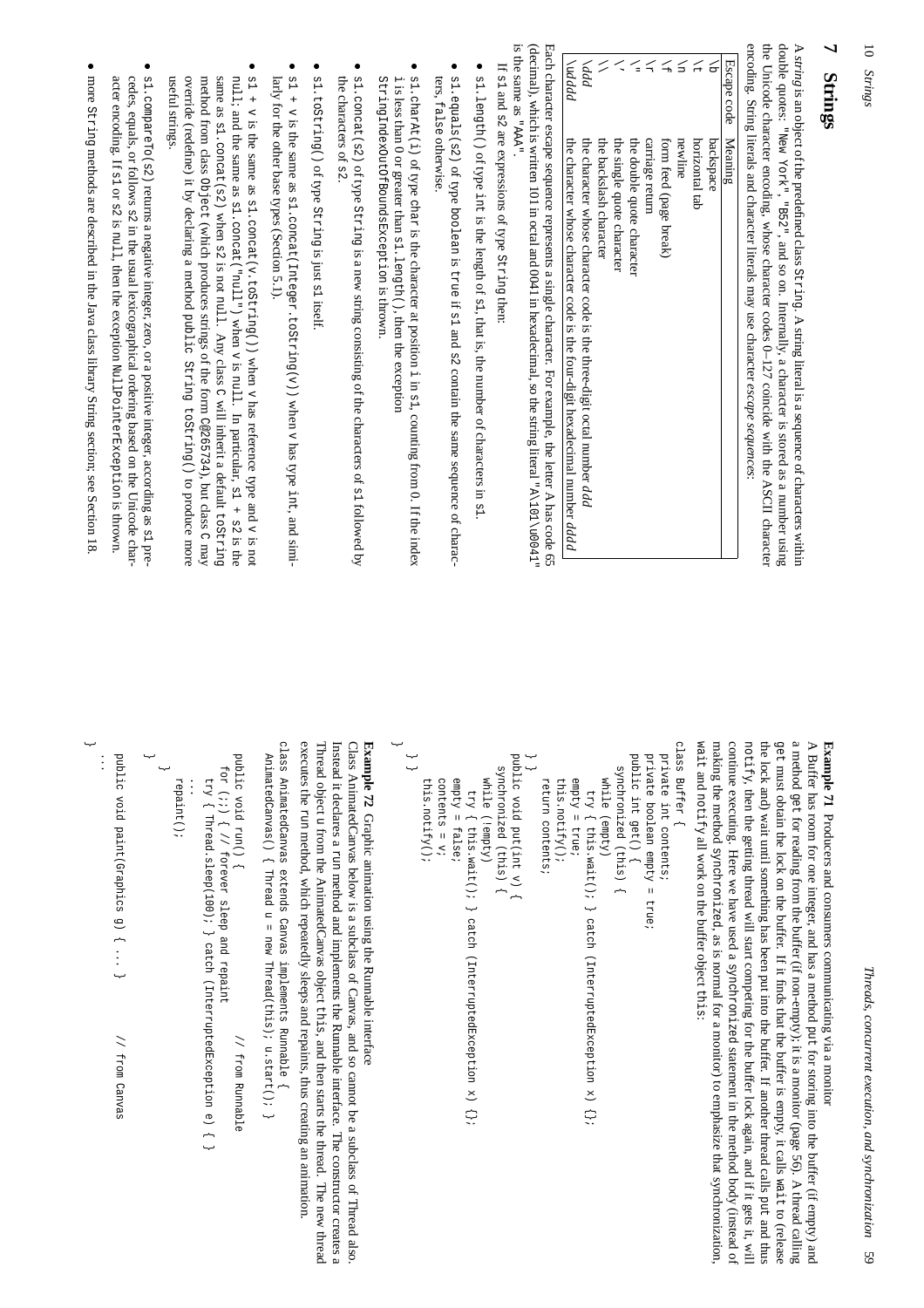## 15.3 Operations on threads **15.3 Operations on threads**

The current thread, whose state is Running, may call these methods among others. Further Thread The current thread, whose state is Running, may call these methods among others. Further Thread methods are described in the Thread section of the Java class library; see Section 18. methods are described in the Thread section of the Java class library; see Section 18.

- $\bullet$  Thread .  $y$  ield ( ) changes the state of the current thread from Running to Enabled, and thereby Thread.yield() changesthe state of the current thread from Running to Enabled, and thereby allows the system to schedule another Enabled thread, if any. allows the system to schedule another Enabled thread, if any.
- · Thread.sleep(n) sleeps for n milliseconds: the current thread becomes Sleeping, and after n milliseconds becomes Enabled. May throw InterruptedException if the thread is Thread.sleep(n) sleeps for n milliseconds: the current thread becomes Sleeping, and after n milliseconds becomes Enabled. May throw InterruptedException if the thread is interrupted while sleeping. interrupted while sleeping.
- $\bullet$  Thread.currentThread() returns the current thread object. Thread.currentThread() returns the current thread object.
- $\bullet$  Thread interrupted () returns and clears the *interrupted status* of the current thread: true Thread.interrupted() returns and clears the *interrupted status* of the current thread: true if it has been interrupted since the last call to Thread . interrupted (); otherwise false. if it has been interrupted since the last call to Thread.interrupted(); otherwise false.

Let u be a thread (an object of a subclass of Thread). Then Let u be a thread (an object of a subclass of Thread). Then

- $\bullet$  u. start() changes the state of u to Enabled, so that its run method will be called when a u.start() changes the state of u to Enabled, so that its run method will be called when a processor becomes available. processor becomes available.
- terrupted status is set to true. If u is Sleeping or Joining it will become Enabled, and if it is Waiting it will become Locking; in these cases u will throw InterruptedException when • u. interrupt() interrupts the thread u: if u is Running or Enabled or Locking, then its inu.interrupt() interrupts the thread u: if u is Running or Enabled or Locking, then its interrupted status is set to true. If u is Sleeping or Joining it will become Enabled, and if it is Waiting it will become Locking; in these cases u will throw InterruptedException when and if it becomes Running. and if it becomes Running.
- $\bullet$  u.is Interrupted() returns the interrupted status of u (and does not clear it). u.isInterrupted() returns the interrupted status of u (and does not clear it).
- . u. join () waits for thread u to die; may throw InterruptedException if the current thread u.join() waits for thread u to die; may throw InterruptedException if the current thread is interrupted while waiting. is interrupted while waiting.
- $\bullet$  u, join(n) works as u, join() but times out and returns after at most n milliseconds. There u.join(n) works as u.join() but times out and returns after at most n milliseconds. There is no indication whether the call returned because of a timeout or because u died. is no indication whether the call returned because of a timeout or because u died.

## Operations on locked objects **Operations on locked objects**

A thread which owns the lock on an object o may call the following methods, inherited by o from thread which owns the lock on an object o may call the following methods, inherited by o from class Object in the Java class library; see Section 18. class Object in the Java class library; see Section 18.

- o. wait () releases the lock on o, changes its own state to Waiting, and adds itself to the set of threads waiting for notification about o. When notified (if ever), the thread must obtain the lock on o, so when the call to wait returns, it again has the lock on o. May throw o.wait() releases the lock on o, changes its own state to Waiting, and adds itself to the set of threads waiting for notification about o. When notified (if ever), the thread must obtain the lock on o, so when the call to wait returns, it again has the lock on o. May throw InterruptedException if the thread is interrupted while waiting. InterruptedException if the thread is interrupted while waiting.
- $\circ$ . wait (n) works as  $\circ$ . wait () except that the thread will change state to Locking after n milliseconds, regardless whether there has been a notification on o or not. There is no indication o.wait(n) works as o.wait() except that the thread will change state to Locking after n milliseconds, regardless whether there has been a notification on o or not. There is no indication whether the state change was caused by a timeout or because of a notification. whether the state change was caused by a timeout or because of a notification.
- o.notify() chooses an arbitrary thread among the threads waiting for notification about o (if any), and changes its state to Locking. The chosen thread cannot actually get the lock on o o.notify() chooses an arbitrary thread among the threads waiting for notification about  $o$  (if any), and changes its state to Locking. The chosen thread cannot actually get the lock on o until the current thread has released it. until the current thread has released it.
- $\bullet$  0. notify  $\frac{1}{2}$  () works as 0. notify(), except that it changes the state to Locking for all o.notifyAll() works as o.notify(), except that it changes the state to Locking for *all* threads waiting for notification about o. threads waiting for notification about o.

## Example 5 Equality of strings **Example 5** Equality of strings

 $\overline{5}$ String s2 = s1 + ""; // New object, but contains same text as s1 System.out.println("sl and s3 contain same text: " + (sl.equals(s3))); System.out.println("sl and s2 contain same text: " + (sl.equals(s2))); System.out.println("s1 and s2 contain same text: " + (s1.equals(s2))); System.out.println("s1 and s3 contain same text: " + (s1.equals(s3))); // New object, but contains same text as System.out.println("sl and s3 identical objects: " + (sl == s3)); System.out.println("sl and s2 identical objects: " + (sl == s2)); System.out.println("sl and s4 identical objects: " + (sl == s4)); System.out.println("s1 and s2 identical objects: " + (s1 == s2)); System.out.println("s1 and s3 identical objects: " + (s1 == s3)); System.out.println("s1 and s4 identical objects: " + (s1 == s4)); true, true: // The following statements print false, true, true, true, true: // The following statements print false, true, true, // Same object as sl String  $s4 = s1.toString()$ ; // Same object as  $s1$ String s3 = s1; // Same object as s1 String s4 = s1.toString(); // Same object as s1 String  $s2 = s1 + \cdots$ ;  $String s1 = "abc";$ String s1 = "abc"; String  $s3 = s1$ ;

# Example 6 Concatenate all command line arguments **Example 6** Concatenate all command line arguments

public static void main (String[] args) { public static void main(String[] args) { for (int i=0; i<args.length; i++) for (int i=0; i<args.length; i++) System.out.println(res); System.out.println(res);  $res += args[i];$ res += args[i]; String res =  $""$ String res = "";

## **Example 7** Count the number of  $e^s$ s in a string **Example 7** Count the number of e's in a string

for  $(int i=0; i< s.l$ ength $(i, i++)$ for (int i=0; i<s.length(); i++) static int ecount (String s) { static int ecount(String s) { if  $(s.\text{character}(\text{i}) == 'e')$ if (s.charAt(i) == 'e')  $int$  ecount =  $0$ ; int ecount = 0; ecount++;<br>return ecount; return ecount; Example 8 Determine whether strings occur in lexicographically increasing order **Example 8** Determine whether strings occur in lexicographically increasing order

```
static boolean sorted(String[] a) {
                                                         if (a[i-1] . compareTo(a[i]) > 0)static boolean sorted(String[] a) {
                                                              if (a[i-1].compareTo(a[i]) > 0)
                            for (int i=1; i<a.length; i++)
                                  for (int i=1; i<a.length; i++)
                                                                                      return false;
                                                                                           return false;
                                                                                                                   return true;
                                                                                                                         return true;
```
# Example 9 Using a class that declares a toString method **Example 9** Using a class that declares a toString method

The class Point (Example 13) declares a toString method which returns a string of the point coordinates. Below the operator (+) calls the toString method implicitly to format the Point The class Point (Example 13) declares a toString method which returns a string of the point coordinates. Below the operator (+) calls the toString method implicitly to format the Point objects:

```
20)<br>40)
                                                                                                                                                          47)
                                                                    System.out.println("p1 is " + p1); // Prints: p1 is (10, 20)
                                                                                                   System.out.println("p2 is " + p2); // Prints: p2 is (30, 40)
                                                                                                                                                               System.out.println("p2 is " + p2); // Prints: p2 is (37, 47)\frac{1}{1} Prints: pl is (10, 10)// Prints: p2 is (37),
                                                             System.out.println("pl is " + pl);<br>System.out.println("p2 is " + p2);
                                                                                                                                                          System.out.println("p2 is " + p2);
Point p1 = new Point(10, 20);
                            Point p2 = new Point(30, 40);
        Point p1 = new Point(10, 20);
                                      Point p2 = new Point(30, 40);
                                                                                                                           p2.move(7, 7);
                                                                                                                                  p2.move(7, 7);
```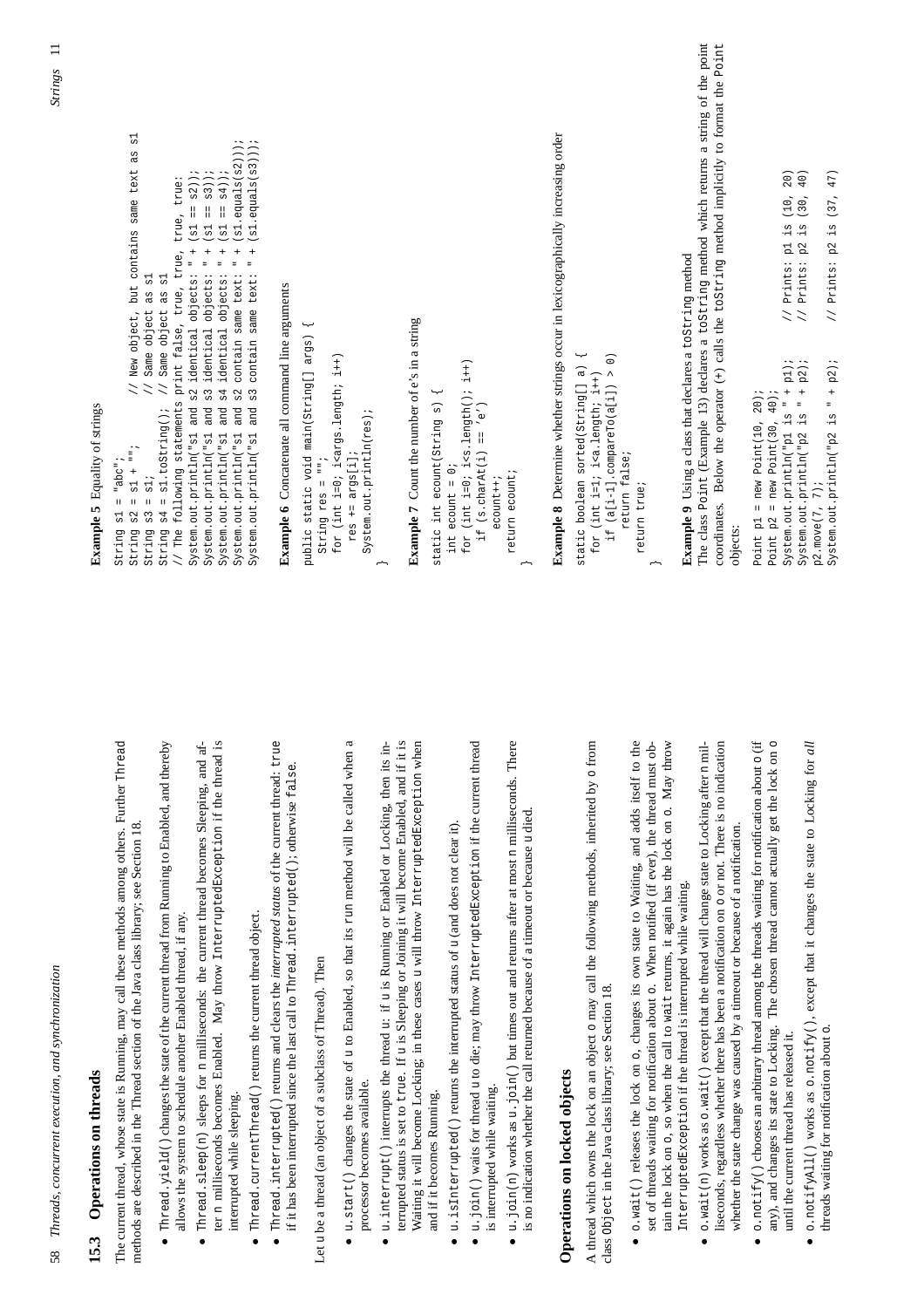### **8 Arrays**

An *array* is a collection ቧ variables, called *elements*. An array has a given *length*  $\ell$  and a given *element type* t. The elements are indexed হ the integers 0 1 1. The value ቧ<br>ት an expression ቧ array type  $\Xi$ is either null, or a reference to an array whose element type t is a subtype of u. If u is a base type, then t must equal u.

### **8.1 Array creation and access**

ne w array ቧ<br>ት length  $\ell$  with element type t is created (allocated) using an *array creation expression*: 

new t<br>[*i*  A

where  $\ell$  is an expression ቧ type int. If type t is a base type, then  $\stackrel{\scriptscriptstyle \omega}{=}$ elements ቧ the ne w array are initialized to 0 (when t is byte, char, short, int, or long) or  $_{\rm o}^{\circ}$ (when t is float or double) or false (when t is boolean). If  $t$  is a reference type, then  $\stackrel{w}{=}$ elements are initialized to nu<br>T If a has type  $\Xi$ and is a reference to an array with length  $\ell$  and element type t

- If a has type u[] and is a reference to an array with length  $\ell$  and element type t them  $\epsilon = \epsilon = 1$ . In the length  $\ell$  of a that is, the number of elements in a a.length is the length  $\ell$  of a, that is, the number ቧ elements in a
- $\bullet$  at tension one rought  $\circ$  or a, unat is, no numbor of eccurrino in a  $\bullet$  (the array access a  $[1]$  denotes element number  $i$  of a counting the *array access* a[i] denotes element number i of a, counting from 0; it has type u. The integer expression i is called the *array index*. If the value of i is less than 0 or greater or equal  $\Xi$ a.length, then the exception ArrayIndexOutOfBoundsException is to a.length, then the exception ArrayIndexOutOfBoundsException is thrown.<br>
• when t is a reference type. then every array element assignment  $a[1] = e$  che
- when t is a reference type, then every array element assignment a<br>E  $\blacksquare$ e checks  $\tan$ the value of e is null or a reference  $\Xi$ an object whose class C is a subtype ቧ the element type t. If this is not the case, then the exception ArrayStoreException is thrown. This check is made before every array element assignment at runtime, but only for reference types.

### **8.2 Multi-dimensional arrays**

The types ቧ<br>ት multi-dimensional arrays are written t[][], t[][][], etc. A rectangular *n*-dimensional array ቧ size before<br> **i-dim**<br>  $\lim_{\epsilon\to 0}$ <br>  $\frac{d}{\epsilon_1}\times\frac{d}{\epsilon_2}$ . .  $\sum_{x=1}^{\infty}$  and  $\sum_{x=1}^{\infty}$ *n* is created (allocated) using the array creation expression 

### new t[ $\ell_1$ ]] 2]...[*n*]

A multi-dimensional array a of type t[][] is in fact a one-dimensional array ቧ arrays; its component arrays have type t[]. Hence a multi-dimensional array need not be rectangular, and one need not create  $\stackrel{w}{=}$ the dimensions  $\overline{\varepsilon}$ once. To create the first *k* dimensions ቧ size  ${\rm express} \atop \hspace{1.5cm} \substack{1 \text{array} \ \substack{1 \text{array} \ \substack{1 \text{array} \ \substack{1 \text{array} \ \substack{1 \text{array} \ \substack{1 \text{array} \ \substack{1 \text{array} \ \substack{1 \text{array} \ \substack{1 \text{array} \ \substack{1 \text{array} \ \substack{1 \text{array} \ \substack{1 \text{array} \ \substack{1 \text{array} \ \substack{1 \text{array} \ \substack{1 \text{array} \ \substack{1 \text{array} \ \substack{1 \text{array} \ \substack{1 \text{array} \ \substack{1 \$  $\frac{1}{x}$ *k* of an -dimensional array, leave the  $(n)$ *k*last brackets empty: . **.** . <del>.</del>  $\sim$   $\equiv$   $\sim$   $\sim$ 

new t[ $\ell_1$ ]] 2]...[*k*][]...[]

To access an element ቧ an *n*-dimensional array a, use *n* index expressions: a[*i*1][*i*2]...[*in*].

### **8.3 Array initializers**

A variable or field ቧ array type may be initialized  $\overline{a}$ declaration, using an existing array or an *array initializer*.<br>⊾ array initializer is a comma-separated list ቧ expressions enclosed in braces { ... }. Array initializers can be used only in connection with initialized variable or field declarations. Multidimensional arrays can have nested initializers.

### **Example 69** Mutual exclusion

A Printer thread forever prints a (-) followed by a (/).  $\equiv$ we create and run two concurrent printer threads using new Printer().start() and new Printer().start(), then only one ቧ the threads can hold the lock on object mutex at a time, so no other symbols can be printed between (-) and  $\stackrel{\text{\tiny (1)}}{=}$ one iteration ቧ<br>ት the for loop. Thus the program  $\mathop{\rm max}\limits$ print -/-/-/-/-/-/-/ and so on. However, if the synchronization is removed, it may print --//--/-/-//--// and so on. (The call pause(n) pauses the thread for 200 ms, whereas pause(100,300) pauses between 100 and 300 ms. This is done only  $\overline{\rm s}$ make the inherent non-determinacy ቧ<br>ት unsynchronized concurrency more easily observable). observable).

```
class public static for Util.pause(200);
    Util.pause(200);
                   ~
                                                                                 synchronized Printer System.out.print("/");
                                             Util.pause(100,300);
                                                              System.out.print("-");
                                                  Util.pause(100,300);
                                   System.out.print("/");
                                                                 System.out.print("-");
                                                                                                 (;;) void Object ~
                                                                                                                run() extends mutex = (mutex) ~
                                                                                                                                             Thread {
                                                                                                                                new ~
                                                                                                                               Object();
```
### **Example 70** Synchronized methods in. an object

}}<br>}}<br>}}

The bank object belo w  $\ln$ two accounts. Money is repeatedly being transferred from one account to the other হ clerks. Clearly the total amount ቧ money should remain constant (at 30 euro). This holds true when the transfer method is declared synchronized, because only one clerk can access the accounts  $\overline{e}$ any one time.  $\equiv$ the synchronized declaration is removed, the sum will differ from 30 most ቧ<br>ት the time, because one clerk is likely  $\overline{\rm s}$ overwrite the other's deposits and withdra wals .

```
class ~
                                                                                                                                                                  class public private ~
                                                                                                                                                  private synchronized Util.pause(10);
                                                                         System.out.println("Sum account1
                                                                                                      Util.pause(10);
                                                                                                                      int Clerk Bank {
                                                                                                                       new1 = Clerk(Bank Bank int extends \blacksquareaccount1 bank;
                                                                                         new1; public account1 bank) Thread {
                                                                                         account2 void \blacksquare- 10, ~
                                                                                                                      amount;
                                                                                                                                    transfer(int this.bank is " + account2 \blacksquareaccount2 (account1+account2));
    \blacksquare\blacksquarebank; amount) 20;
                                                                                          + amount;
~
                                                                                                                                   ~
```

```
public void run() ~
                                                 for (;;) ~
                                            // Eorever
                                                 Forever
                                bank.transfer(Util.random(-10, bank.transfer(Util.random(-10, 10));
                 // // transfer transter money
                Util.pause(200, Util.pause(200, 300);
                  then take a break
}}<br>}}<br>}}
```
... Bank bank = new Bank();

...

```
new Clerk(bank).start(); new Clerk(bank).start();
```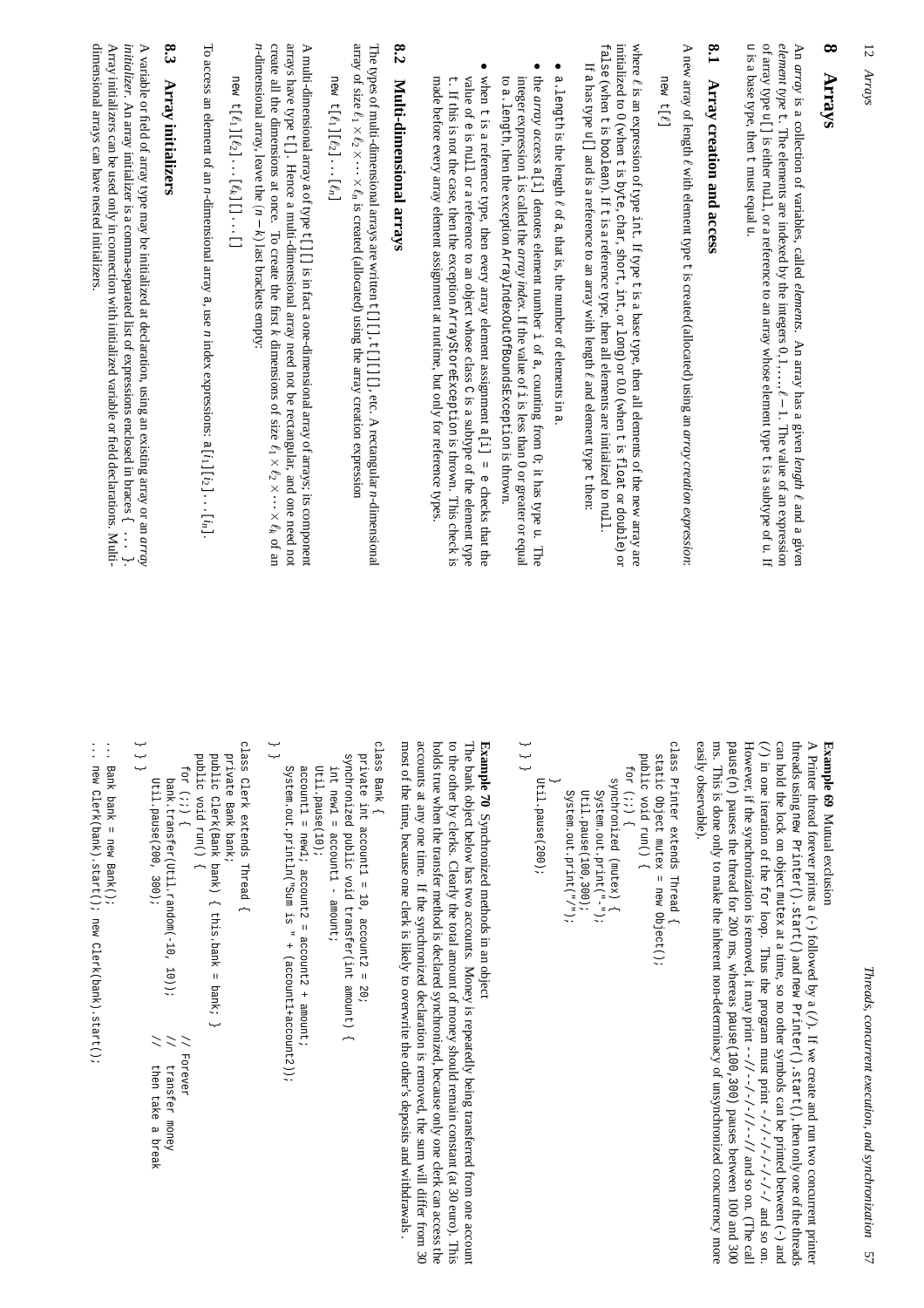# 15.2 Locks and the synchronized statement **15.2 Locks and the synchronized statement**

to shared state, such as objects and arrays. A single lock is associated with every object, array, and When multiple concurrent threads access the same fields or array elements, there is considerable risk of creating an inconsistent state; see Example 70. To avoid this, threads may synchronize the access When multiple concurrent threads access the same fields or array elements, there is considerable risk To avoid this, threads may synchronize the access single *lock* is associated with every object, array, and lock can be held by at most one thread at a time. of creating an inconsistent state; see Example 70. to shared state, such as objects and arrays. Aclass.

A thread may explicitly ask for the lock on an object or array by executing a synchronized thread may explicitly ask for the lock on an object or array by executing a synchronized statement, which has this form: statement, which has this form:

synchronized (expression) synchronized (*expression*)

block-statement *block-statement*

The expression must have reference type. The expression must evaluate to a non-null reference o; otherwise a Nu11PointerException is thrown. After the evaluation of the expression, the thread becomes Locking on object o; see the figure on page 55. When the thread obtains the lock on object o (if ever), the thread becomes Enabled, and may become Running so the *block-statement* is executed. When the *block-statement* terminates or is exited by return or break or continue or by The *expression* must have reference type. The *expression* must evaluate to a non-null reference o; otherwise a NullPointerException is thrown. After the evaluation of the expression, the thread becomes Locking on object o; see the figure on page 55. When the thread obtains the lock on object o (if ever), the thread becomes Enabled, and may become Running so the *block-statement* is executed. When the *block-statement* terminates or is exited by return or break or continue or by hrowing an exception, then the lock on o is released. throwing an exception, then the lock on o is released.

A synchronized non-static method declaration (Section 9.8) is a shorthand for a method whose synchronized non-static method declaration (Section 9.8) is a shorthand for a method whose body has the form: body has the form:

synchronized (this) synchronized (this) *method-body* That is, the thread will execute the method body only when it has obtained the lock on the current That is, the thread will execute the method body only when it has obtained the lock on the current object. It will hold the lock until it leaves the method body, and release it at that time.

A synchronized static method declaration (Section 9.8) in class C is a shorthand for a method synchronized static method declaration (Section 9.8) in class C is a shorthand for a method object. It will hold the lock until it leaves the method body, and release it at that time. whose body has the form: whose body has the form:

synchronized (C.class) synchronized (C.class)

*method-body*

That is, the thread will execute the method body only when it has obtained the lock on the object C.class, which is the unique object of class Class associated with the class C. It will hold the lock That is, the thread will execute the method body only when it has obtained the lock on the object C.class, which is the unique object of class Class associated with the class C. It will hold the lock until it leaves the method body, and release it at that time. until it leaves the method body, and release it at that time.

Constructors and initializers cannot be synchronized. Constructors and initializers cannot be synchronized.

Mutual exclusion is ensured only if *all* threads accessing a shared object lock it before use. For instance, if we add an unsynchronized method roguetransfer to a bank object (Example 70), we can no longer be sure that a thread calling the synchronized method transfer has exclusive access instance, if we add an unsynchronized method roguetransfer to a bank object (Example 70), we can no longer be sure that a thread calling the synchronized method transfer has exclusive access to the bank object: any number of threads could be executing roguetransfer at the same time. to the bank object: any number of threads could be executing roguetransfer at the same time. Mutual exclusion is ensured only if *all* threads accessing a shared object lock it before use.

A monitor is an object whose fields are private and are manipulated only by synchronized meth *monitor* is an object whose fields are private and are manipulated only by synchronized methods of the object, so that all field access is subject to synchronization; see Example 71. ods of the object, so that all field access is subject to synchronization; see Example 71.

it can proceed. Thus when the call to wait returns, thread u will own the lock on o just as before the If a thread u needs to wait for some condition to become true, or for a resource to become available, it may release its lock on object o by calling o . wait (). The thread must own the lock on object o, otherwise exception IllegalMonitorStateException is thrown. The thread u will be added to a set of threads waiting for notification on object o. This notification must come from another thread which has obtained the lock on o and which executes o notify or o notifying thread does not lose the lock on  $\circ$ . After being notified,  $\upmu$  must obtain the lock on  $\circ$  again before wait for some condition to become true, or for a resource to become available, it may release its lock on object o by calling o.wait(). The thread must own the lock on object o, otherwise exception IllegalMonitorStateException is thrown. The thread u will be added to waiting for notification on object o. This notification must come from another thread which has obtained the lock on  $\circ$  and which executes  $\circ$  notify() or  $\circ$  notify- $\circ$ The notifying thread does not lose the lock on o. After being notified, u must obtain the lock on o again before it can proceed. Thus when the call to wait returns, thread u will own the lock on o just as before the If a thread u needs to call; see Example 71. call; see Example 71. set of threads

For detailed rules governing the behaviour of unsynchronized Java threads, see the Java Lan-For detailed rules governing the behaviour of unsynchronized Java threads, see the Java Language Specification, Chapter 17. guage Specification, Chapter 17.

// Roll a die, count frequencies

// OK, Integer is subtype of Integer a[0] = i; // OK, Integer is subtype of Integer // Length 10, element type Integer // all initialized to  $m11$ String[] number = new String[20]; // all initialized to null Number[] a = new Integer[10]; // Length 10, element type Integer  $\circ$ int[] freq = new int[6];  $\frac{1}{2}$  // all initialized to 0 // Type Number, class Integer // Type Integer, class Integer Integer i = new Integer(117); // Type Integer, class Integer Number n = i; // Type Number, class Integer // all initialized to // Type Double, class Double // Throws ArrayStoreException: Double is not a subtype of Integer // Throws ArrayStoreException: Double is not a subtype of Integer Double d = new Double(3.14); // Type Double, class Double System.out.println(c + " came up " + freq[c-1] + "times"); System.out.println(c + " came up " + freq[c-1] + " times"); // Create an array of the strings "A0", "A1", ..., "A19" // Create an array of the strings "A0", "A1", ..., "A19" int die =  $(int) (1 + 6 * Math.random())$ int die =  $(\text{int})$  $(1 + 6 * \text{Math}. \text{random}())$ ; for (int i=0; i<number.length; i++) for (int i=0; i<number.length; i++) for (int i=0; i<number.length; i++) for (int i=0; i<number.length; i++) String[] number = new String[20]; System.out.println(number[i]); // Roll a die, count frequencies System.out.println(number[i]); Number[] a = new Integer[10]; Integer  $i = new$  Integer (117); Double  $d = new Double(3.14)$ ; for (int i=0; i<1000; i++) { for  $(int i=0; i<1000; i++)$ for  $(int c=1; c<=6; c++)$  $int[]$  freq = new  $int[6]$ ; for (int  $c=1$ ;  $c<=6$ ;  $c++$ )  $number[i] = "A" + i;$  $number[i] = "A" + i;$  $freq[ $die-1$ ] += 1;$ freq[die-1] += 1; Number  $n = 1$ ;  $a[0] = i;$ 

### // OK, Integer is subtype of Integer // NO, Double not subtype of Integer a[1] = n; // OK, Integer is subtype of Integer a[2] = d; // NO, Double not subtype of Integer  $a[1] = n;$  $a[2] = d$

## Method checkdate below behaves the same as checkdate in Example 2. Example 11 Using an initialized array **Example 11** Using an initialized array

Method checkdate belo behaves the same as checkdate in Example 2.

static int[] days = { 31, 28, 31, 30, 31, 30, 31, 31, 30, 31, 30, 31 }; static int[] days = { 31, 28, 31, 30, 31, 30, 31, 31, 30, 31, 30, 31 };

{ return (mth >= 1) && (mth <= 12) && (day >= 1) && (day <= days[mth-1]); } { return (mth >= 1)  $\&a$  (mth <= 12)  $\&a$  (day >= 1)  $\&a$  (day <= days[mth-1]); } static boolean checkdate(int mth, int day) static boolean checkdate(int mth, int day)

## Example 12 Multi-dimensional arrays **Example 12** Multi-dimensional arrays

// Create a lower triangular array of the form // Create a lower triangular array of the form

// 0.0

 $\frac{1}{1}$  0.0 0.0 0.0<br> $\frac{1}{1}$  0.0 0.0 0.0  $/$ / 0.0 0.0 0.0

double[ $\text{]}$ ] a = new double[SIZE][]; double[][] a = new double[SIZE][]; for  $(int i=0; i$ for (int i=0; i<SIZE; i++)  $a[i]$  = new double[i+1];  $a[i] = new double[i+1];$ final int SIZE =  $3$ ; final int SIZE = 3;

// Use a nested array initializer to create an array similar to the above // Use a nested array initializer to create an array similar to the above 3 : 1 состально 1 состально 1 состально 1 состально 1 состально 1 состально 1 состально 1 состально 1 состально 1 состально 1 состально 1 состально 1 состально 1 состально 1 состально 1 состально 1 состально 1 состально double [1] b = { d = { d = { d = { d = { d = { d = { d = { d = { d = { d = { d = { d = { d = { d = { d = { d = { d = { d = { d = { d = { d = { d = { d = { d = { d = { d = { d = { d = { d = { d = { d = { d = { d = { d = { d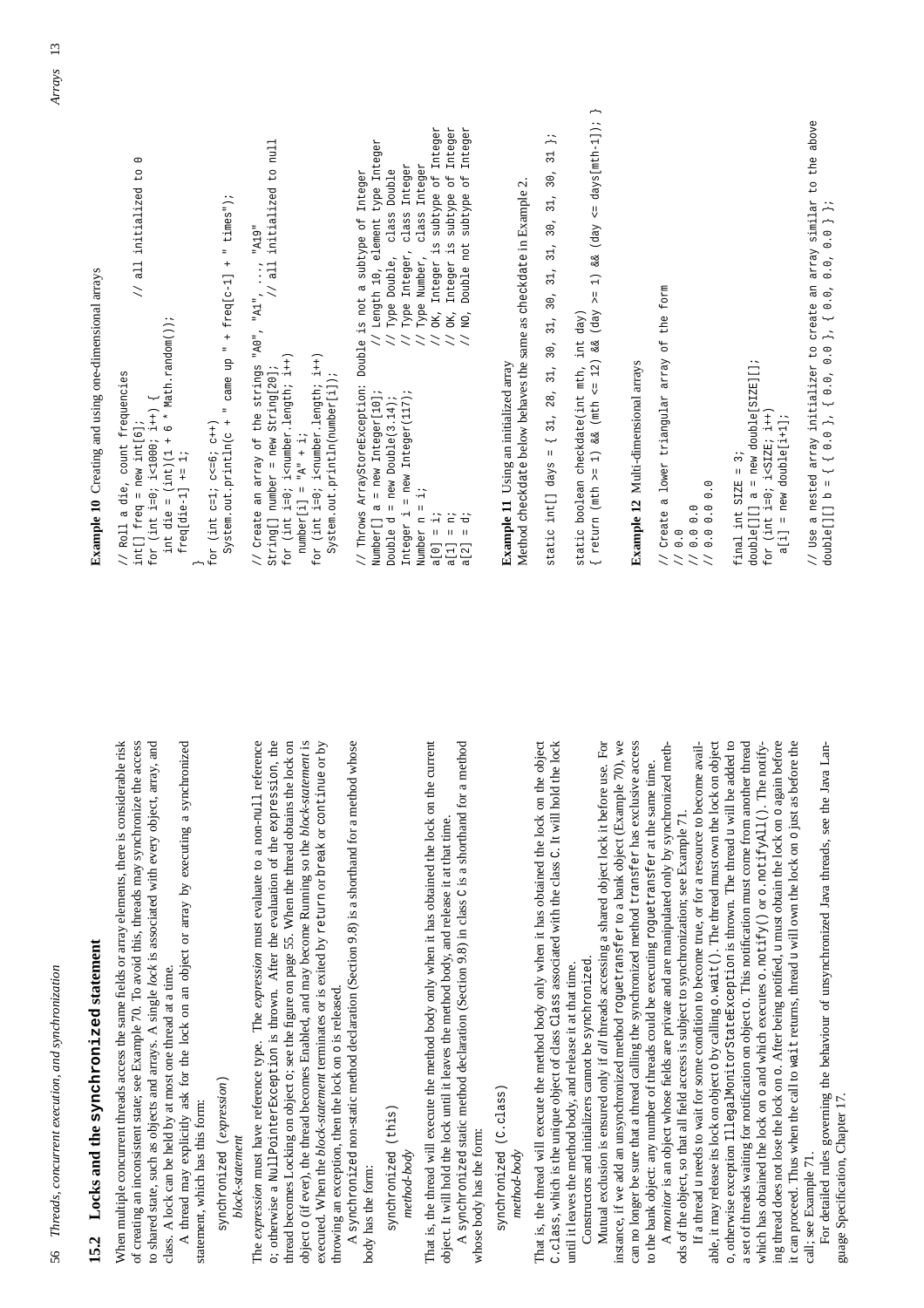### **9 Classes**

### **9.1 Class declarations and class bodies**

A *class-declaration* ቧ<br>ት class C has the form

*class-modifiers* class C *extends-clause implements-clause classbody*

A declaration ቧ class C introduces a ne w reference type C. The *classbody* may contain declarations ቧ<br>ት fields, constructors, methods, nested classes, nested interfaces, and initializer blocks. The declarations in a class may appear in any order:

~ method-declarations  $\label{eq:constrained} construction-declarations$ field-declarations *field-declarations* interface-declarations class-declarations *class-declarations method-declarations constructor-declarations interface-declarations*

~ initializer-blocks *initializer-blocks*

A field, method, nested class, or nested interface is called a *member* ቧ<br>ት the class. A member may be declared static. A non-static member is also called a *virtual member*, or an *instance member*.

The scope of a member is the entire class body, except where shadowed by a variable or parameter or field of a nested class or interface. However, the scope of a static field does not include static initializers preceding its declaration (but does include  $\stackrel{\scriptscriptstyle w}{=}$ non-static initializers), and the scope of a non-static field does not include non-static initializers preceding its declaration.

> ~ ~ ~

By *static code* we denote expressions and statements in static field initializers, static initializer blocks, and static methods. By *non-static code* we denote expressions and statements in, constructors, non-static field initializers, non-static initializer blocks, and non-static methods. Non-static code is executed inside a *current object*, which can be referred  $\Xi$ as this; see Section 11.9. Static code cannot refer to non-static members or  $\Xi$ this, only  $\Xi$ static members.

### **9.2 Top-le vel classes, nested classes, member classes and local classes**

A *top-level class* is a class declared outside any other class or interface declaration.  $\blacktriangleright$ *nested class* is a class declared inside another class or interface. There are two kinds ቧ nested classes: a *local class* is declared inside a method or constructor or initializer block; a *member class* is not. A non-static member class, or a local class in a non-static member, is called an *inner class*, because any object ቧ the inner class will contain a reference ಕ an object ቧ the enclosing class.

For more on nested classes, see Section 9.11.

### **9.3 Class** modifiers **modifiers**

For a top-level class, the *class-modifiers* may be a list ቧ<br>ት public, and  $\overline{\boldsymbol{x}}$ most one ቧ abstract and final. For a member class, the *class-modifiers* may be a list ቧ<br>ት static, and  $\overline{\boldsymbol{x}}$ most one ቧ abstract and final, and  $\overline{a}$ most one ቧ<br>ት private, protected and public. For a local class, the *class-modifiers* is a list of at most one ቧ abstract and final.

### **Example 68** Multiple threads

The main program creates a ne w thread, binds it to u, and starts it. No w two threads are executing concurrently: one executes main, and another executes run. While the main method is blocked waiting for keyboard input, the ne w thread keeps incrementing i. The ne w thread executes yield()  $\Xi$ make sure  $\thinspace$  that the other thread is allowed  $\Xi$ run (when not blocked).

class ~ class public ~ public public  $u$ . start(); for System.out.println(" u.start(); Incrementer ~ for System.out.println(u.i); System.in.read(); yield(); i++; System.out.println(u.i); System.in.read(); ThreadDemo Incrementer (;;) (;;) void static int ~ ~ i; run() u = new void ~ extends ~ main(String[] Repeatedly Incrementer(); Thread { press args) Enter throws to // IOException get // // Wait Forever the increment for current keyboard ~ i value input <u>ρ</u> i:");

### **The states and state transitions of a thread**

A thread's transition from one state to another may be caused by a method call performed ड the thread itself (shown in the typewriter font), by a method call possibly performed by another thread (shown in the slanted font); and  $\mathbf{\hat{z}}$ timeouts and other actions (shown in the default font):

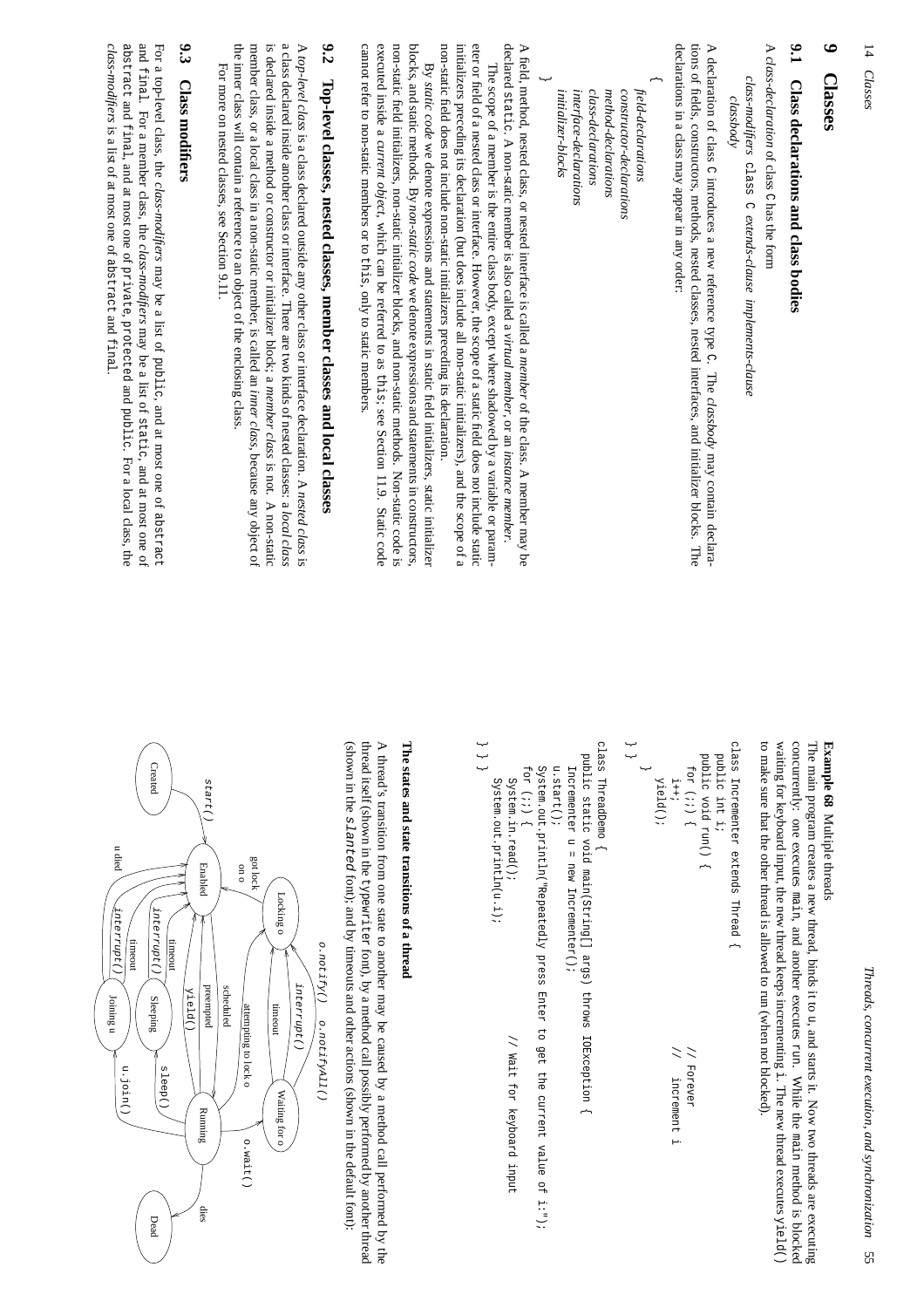| Threads, concurrent execution, and synchronization<br>54                                                                                                                                                                                                                                                        |                                                                                                                                                                                      | $\frac{15}{2}$<br>Classes                                                                                                                                                                                   |
|-----------------------------------------------------------------------------------------------------------------------------------------------------------------------------------------------------------------------------------------------------------------------------------------------------------------|--------------------------------------------------------------------------------------------------------------------------------------------------------------------------------------|-------------------------------------------------------------------------------------------------------------------------------------------------------------------------------------------------------------|
| Threads, concurrent execution, and synchronization<br>15                                                                                                                                                                                                                                                        | Example 13 Class declaration                                                                                                                                                         | The Point class is declared to have two non-static fields x and y, one constructor, and two non-static                                                                                                      |
| Threads and concurrent execution<br>15.1                                                                                                                                                                                                                                                                        | methods. It is used in Example 38.                                                                                                                                                   |                                                                                                                                                                                                             |
| The preceding chapters describe sequential program execution, in which expressions are evaluated<br>and statements are executed one after the other: we have considered only a single thread of execution,                                                                                                      | class Point {<br>int $x, y$ ;                                                                                                                                                        |                                                                                                                                                                                                             |
| where a <i>thread</i> is an independent sequential activity. A Java program may execute several threads<br>concurrently, that is, potentially overlapping in time. For instance, one part of a program may                                                                                                      | Point(int x, int y) { this.x = x; this.y = y; }                                                                                                                                      |                                                                                                                                                                                                             |
| Threads are created and manipulated using the Thread class and the Runnable interface, both<br>continue computing while another part is blocked waiting for input; see Example 68                                                                                                                               | void move(int dx, int dy) { $x \neq dx$ ; $y \neq dy$ ; }                                                                                                                            |                                                                                                                                                                                                             |
| To program a new thread, one must implement the method public $v$ void $x$ un () described by the<br>Runnable interface. One can do this by declaring a subclass U of class Thread (which implements<br>of which are part of the Java class library package java. lang.                                         | public String toString() { return "(" + x + ", " + y + ")"; }                                                                                                                        |                                                                                                                                                                                                             |
| Runnable). To create a new thread, create an object u of class U, and to permit it to run, execute<br>u start (). This enables the new thread, so that it can execute concurrently with the current thread;                                                                                                     | Example 14 Class with static and non-static members                                                                                                                                  |                                                                                                                                                                                                             |
| Alternatively, declare a class C that implements Runnable, create an object o of that class, create<br>see Example 68.                                                                                                                                                                                          |                                                                                                                                                                                      | The SPoint class declares a static field allpoints and two non-static fields $x$ and $y$ . Thus each<br>Spoint object has its own $x$ and $y$ fields, but all objects share the same allpoints field in the |
| Threads can communicate with each other only via shared state, namely, by using and assigning<br>static fields, non-static fields, and array elements. By the design of Java, threads cannot use local<br>a thread object $u = new Thread(o) from o, and execute u. start(); see Example 72$                    | SPoint class.                                                                                                                                                                        | The non-static method get Index returns the point's index in the vector. The static method getSize<br>The constructor inserts the new object (this) in the java.util. Vector object allpoints               |
| variables and method parameters for communication.<br>States and state transitions of a thread                                                                                                                                                                                                                  | in the vector. The class is used in Example 45.                                                                                                                                      | returns the number of SPoints created so far. The static method getPoint returns the i'th SPoint                                                                                                            |
| A thread is alive if it has been started and has not died. A thread dies by exiting its run () method,<br>either by returning or by throwing an exception. A live thread is in one of the states Enabled (ready                                                                                                 | static Vector allpoints = new Vector();<br>class SPoint {<br>int $x, y$ ;                                                                                                            |                                                                                                                                                                                                             |
| to run), Running (actually executing), Sleeping (waiting for a timeout), Joining (waiting for another<br>thread to die), Locking (trying to get the lock on object o), or Waiting (for notification on object o).<br>The state transitions of a thread can be summarized by this table and the figure opposite: |                                                                                                                                                                                      | SPoint(int x, int y) { allpoints.addElement(this); this.x = x; this.y = y; }                                                                                                                                |
| Reason for the transition<br>$\overline{\textbf{T0}}$ state<br>From state                                                                                                                                                                                                                                       | void move(int dx, int dy) { $x + = dx$ ; $y + = dy$ ; }<br>public String toString() { return "(" + $x + "$ , " + $y + "$ )"; }<br>int getIndex() { return allpoints.indexOf(this); } |                                                                                                                                                                                                             |
| the system schedules the thread for execution<br>Running<br>Enabled                                                                                                                                                                                                                                             | static int getSize() { return allpoints.size();                                                                                                                                      |                                                                                                                                                                                                             |
| the system preempts the thread and schedules another<br>Enabled<br>Running                                                                                                                                                                                                                                      |                                                                                                                                                                                      | static SPoint getPoint(int i) { return (SPoint)allpoints.elementAt(i); }                                                                                                                                    |
| the thread executes yield()<br>Enabled                                                                                                                                                                                                                                                                          |                                                                                                                                                                                      |                                                                                                                                                                                                             |
| the thread attempts to execute synchronized (o) $\{ \ldots \}$<br>the thread executes o. wait ( ), thus releasing the lock on o<br>Locking<br>Waiting                                                                                                                                                           |                                                                                                                                                                                      |                                                                                                                                                                                                             |
| the thread executes sleep()<br>Sleeping                                                                                                                                                                                                                                                                         | Example 15 Top-level, member, and local classes                                                                                                                                      |                                                                                                                                                                                                             |
| the thread executes u. join()<br>Joining                                                                                                                                                                                                                                                                        |                                                                                                                                                                                      |                                                                                                                                                                                                             |
| the thread was interrupted; sets the interrupted status of the thread<br>the thread exited run() by returning or by throwing an exception<br>Running<br>Dead                                                                                                                                                    | class TLC {                                                                                                                                                                          | // top-level class TLC<br>// static member class                                                                                                                                                            |
| the sleeping period expired<br>Enabled<br>Sleeping                                                                                                                                                                                                                                                              | static class SMC {  }                                                                                                                                                                |                                                                                                                                                                                                             |
| the thread was interrupted; throws InterruptedException when run<br>Enabled                                                                                                                                                                                                                                     | class $M/C$ {  }                                                                                                                                                                     | // non-static member (inner) class                                                                                                                                                                          |
| the thread was interrupted; throws InterruptedException when run<br>the thread u being joined died, or the join timed out<br>Enabled<br>Enabled<br>Joining                                                                                                                                                      | void $nm()$ {                                                                                                                                                                        | // non-static method in TLC                                                                                                                                                                                 |
| another thread executed o.notify() or o.notifyAll()<br>Locking<br>Waiting                                                                                                                                                                                                                                       | class MLC $\{\ldots\}$                                                                                                                                                               | // local class in method                                                                                                                                                                                    |

Waiting Locking another thread executed o.notify() or o.notifyAll()

class  $MLC$   $\{ \ldots \}$   $\{ \ldots \}$ 

Locking the wait for the lock on o timed out<br>Locking the thread was interrupted; throws InterruptedBxception when run

was interrupted; throws InterruptedException when run

the lock on o became available and was given to this thread

was given to this thread

wait for the lock on o timed out

Locking the thread

Locking **Enabled** the lock on o became available and

Enabled

Locking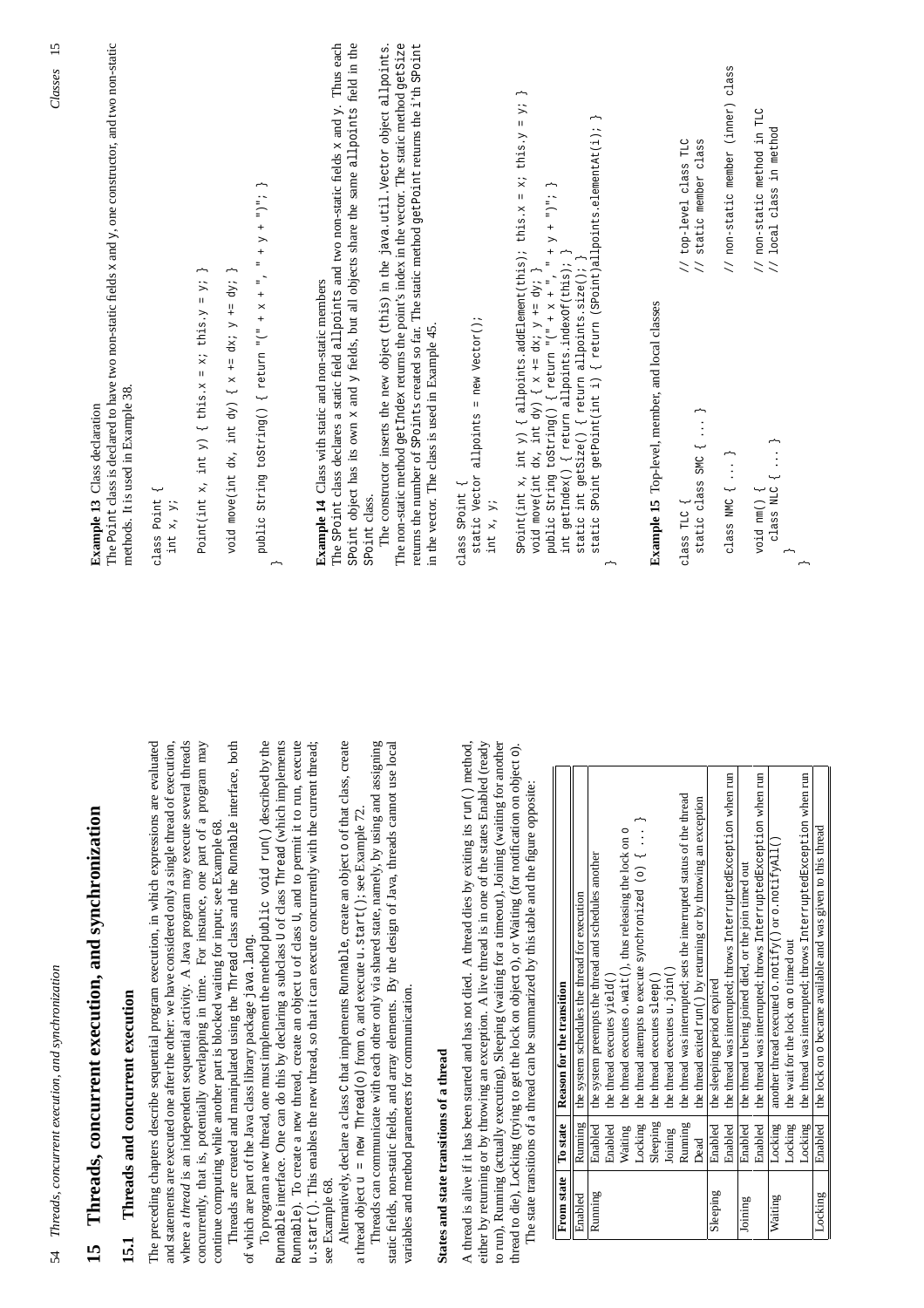ride any methods declared in C. This is useful for preventing rogue subclasses from violating data If a class C is declared  $\tau$  rinal, then one cannot declare subclasses for  $C_i$  and nence cannot over-<br>ride any methods declared in C. This is useful for preventing rogue subclasses from violating data<br>ride any methods d If a top-level If a class C is class C is declared declared final, then public, then it is one cannot accessible declare subclasses outside its of C, and package; hence see Section cannot 17.

representation

invariants.

representation invariants. and methods; a when can If a class C is declared  $\Xi$ final, because instantiating instantiated. non-abstract concrete no An objects abstract class abstractsubclasses. cannot could class , then it cannot be may declare created An declare abstract abstract ቧ constructors  $\tan$ be methods. class class. instantiated, may and A declare class have but non-abstract initializers, cannot abstract be and both subclasses  $\Xi$ non-abstract be abstract executed of C

### **9.5 Subclasses, superclasses, class hierarchy, inheritance and overriding**

A class C may be declared as a *subclass* ቧ<br>ት class B by an *extends-clause* ቧ the form

class C extends ه<br>∽ ... —

 $\Xi$ this case, C is a subclass (and hence subtype, see Section 5.4) of B and its superclasses. Class C inherits  $\mathbb{E}$ methods and fields (even private ones, although they are not accessible in class C), but not the constructors, from B.

Class B is called the *immediate superclass* of C. A class can have  $\overline{\varepsilon}$ most one immediate superclass. The predefined class Object is a superclass of  $\overset{\mathtt{p}}{=}$ other classes; class Object has no superclass. Hence the classes form a *class hierarchy* in. which every class is a descendant of its immediate superclass, except Object which is at the top.

A constructor in subclass C may, as its very first action, explicitly call a constructor in the immediate superclass B, using the syntax

super(*actual-list*);

A superclass constructor call super(...) may appear only  $\overline{a}$ the very beginning of a constructor.  $\mathbb{H}$  a constructor C(...) in subclass C does not explicitly call super(...) as its first action, then it implicitly calls the argumentless default constructor B() in superclass B as its first action, as if by super(). In this case B must have a non-private argumentless constructor B(). Conversely, if there is no argumentless constructor B() in B, then C(...) in C must use super(...) to explicitly call some other constructor in B.

riding method m in C: ing a new method m with the same signature. The overridden B-method m can be referred to as super, m mside C s constructors, non-static methods, and initializers of non-static neligs. The over-<br>riding method m in C: super.m The declaration of C may *override* (redeclare) any non-final method m inherited from B by declaring a new method m with the same signature. The overridden B-method m can be referred to as The declaration inside C's of C may constructors, *override* non-static (redeclare) methods, any non-final and initializers method m ቧ non-static inherited from B by fields. The

- must be at least as accessible (Section 9.7) as the overridden method in B;
- must have the same returntype as the overridden method in B;
- must be static if and only if the overridden method in B is static;
- either has *throws-clause*has a *throws-clause* that
- no .<br>۹ covers no more exception classes than the *throws-clause* (if any) ቧ<br>ት the overridden method in B.

However, the declaration of a class C cannot redeclare a field f inherited from B, only declare an additional field ቧ<br>ት the same name; see Section 9.6. The overridden B-field can be referred  $\Xi$ as super.f inside C's constructors, non-static methods, and non-static initializers.

> **Example 67** Declaring a checked exception class

This is the class ቧ exceptions thrown by method wdayno4 (Example 61). Note the toString method which is used when printing an uncaught exception on the console:

class WeekdayException extends Exception ~ private String wday;

public WeekdayException(String wday)  $\overline{\phantom{a}}$ this.wday = wday; ~

public String toString() ~ return "Illegal weekday " + wday;

}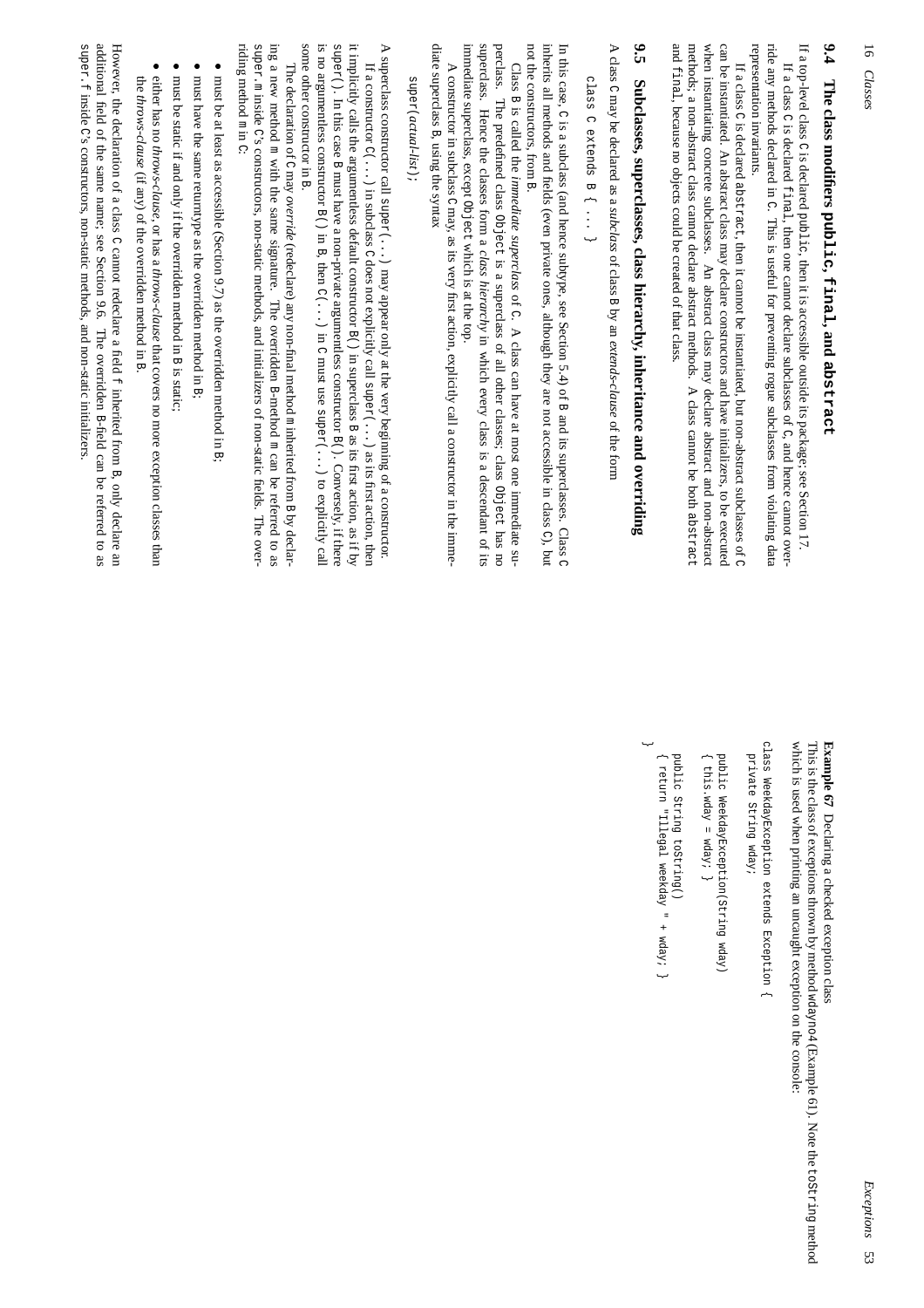### Exceptions **14 Exceptions**  $\overline{1}$

An exception is an object of an exception type: a subclass of class Throwable. An exception is used to signal and describe an abnormal situation during program execution. The evaluation of an expression or the execution of a statement may terminate abnormally by throwing an exception, either by executing a throw statement (Section 12.6.5) or by executing a primitive operation, such An *exception* is an object of an exception type: a subclass of class Throwable. An exception is used to signal and describe an abnormal situation during program execution. The evaluation of an expression or the execution of a statement may terminate abnormally by throwing an exception, either by executing a throw statement (Section 12.6.5) or by executing a primitive operation, such w an exception. as assignment to an array element, that may thro

be printed on the console (for example, at the command prompt, or in the Java Console inside a web A thrown exception may be caught in a dynamically enclosing try-catch statement (Sec thrown exception may be caught in a dynamically enclosing try-catch statement (Sec caught exception may be re-thrown by a throw statement. If the exception is not caught, then the entire program execution will be aborted, and information from the exception will be printed on the console (for example, at the command prompt, or in the Java Console inside a web browser). What is printed on the console is determined by the exception's toString method. browser). What is printed on the console is determined by the exception's toString method. Ation 12.6.6).

# Checked and unchecked exception types **Checked and unchecked exception types**

There are two kinds of exception types: checked (those that must be declared in the throws-clause of a method or constructor; Section 9.8) and *unchecked* (those that need not). If the execution of of a method or constructor; Section 9.8) and *unchecked* (those that need not). If the execution of There are two kinds of exception types: *checked* (those that must be declared in the *throws-clause* w a checked exception of class E, then class E or a supertype of E must be  $\frac{1}{r}$ . declared in the throws-clause of the method. declared in the *throws-clause* of the method. w method body can thro a

Some of the most important predefined exception types, and their status (checked or unchecked) Some of the most important predefined exception types, and their status (checked or unchecked) are shown below. are shown belo

| Throwable                       |           |
|---------------------------------|-----------|
| Error                           | unchecked |
| ExceptionInInitializerError     |           |
| OutOfMemoryError                |           |
| StackOverflowError              |           |
| <b>Exception</b>                | checked   |
| InterruptedException            |           |
| IOException                     |           |
| RuntimeException                | unchecked |
| ArithmeticException             |           |
| ArrayStoreException             |           |
| ClassCastException              |           |
| IllegalMonitorStateException    |           |
| IndexOutOfBoundsException       |           |
| ArrayIndexOutOfBoundsException  |           |
| StringIndexOutOfBoundsException |           |
|                                 |           |

NullPointerException |

NullPointerException

The abstract class Vesse1 models the notion of a vessel (for holding liquids): it has a field contents representing its actual contents, it has an abstract method capacity for computing its maximal capacity, and it has a method for filling in more, but only up to its capacity (the excess will be lost). The abstract class has subclasses Tank (a rectangular vessel), Cube (a cubic vessel, subclass of Tank) The abstract class Vessel models the notion of a vessel (for holding liquids): it has a field contents representing its actual contents, it has an abstract method capacity for computing its maximal capacity, and it has a method for filling in more, but only up to its capacity (the excess will be lost). The abstract class has subclasses Tank (a rectangular vessel), Cube (a cubic vessel, subclass of Tank) and Barrel (a cylindric vessel). and Barrel (a cylindric vessel).

The subclasses implement the capacity method, they inherit the contents field and the fill method from the superclass, and they override the toSt ring method (inherited from class Object) The subclasses implement the capacity method, they inherit the contents field and the fill method from the superclass, and they override the toString method (inherited from class Object)

```
Barrel(double radius, double height) { this.radius = radius; this.height = height; }
                                                                                                                                                                                                                                                                                                                                                                                                                                                                                                                                                                                                                                                                                                                                                                                                                                                                                                                                                                                                                                                                                                                                                                                                                                                                                                                                                                            The call vs[i] capacity() is legal only because the method capacity, although abstract, is de-
                                                                                                                                                                                                                                                                                                                                                                                                                                                                                                                                                                                                                                                                                                                                                                                                                                                                                                                                                                                                                                                                        Barrel(double radius, double height) { this.radius = radius; this.height = height; }
                                                                                                                                                                                                                                                                                                                                                                                                                                                                                                                                                                                                                                                                                                                                                                                                                                                                                                                                                                                                                                                                                                                                                                                                                                                                                                                                                                                         The call vs[i].capacity() is legal only because the method capacity, although abstract, is de-
                                                                                                                                                                                                                               void fill(double amount) { contents = Math.min(contents + amount, capacity()); }
                                                                                                                                                                                                                                       void fill(double amount) { contents = Math.min(contents + amount, capacity()); }
                                                                                                                                                                                                                                                                                                                                                                                                                                                                                                                                                                                                                                                                                                                                                                                                                                                                                                                                                                                                                                                                                                                                                                            public String toString() { return "barrel (" + radius + ", " + height + ")"; }
                                                                                                                                                                                                                                                                                                                                                                                                                                                                                                                                                                                                                                                                                                                                                                                                                                                                                                                                                                                                                                                                                                                                                                 public String toString() { return "barrel (" + radius + ", " + height + ")";
                                                                                                                                                                                                                                                                                                                                                                                                                                                                                                 \{ this.length = length; this.width = width; this.height = height; \}{ return "tank (" + length + ", " + width + ", " + height + ")"; }
                                                                                                                                                                                                                                                                                                                                                                                                                                                                                      this.length = length; this.width = width; this.height = height;
                                                                                                                                                                                                                                                                                                                                                                                                                                                                                                                                                                                                                                                        \{ return "tank (" + length + ", " + width + " + height + " + height + " )"; }
                                                                                                                                                                                                                                                                                                                                                                                                                                                                                                                                                                                                                                                                                                                                                                                                                                                                                                                                                                                                                                                                                                                          double capacity() { return height * Math.PI * radius * radius; }
                                                                                                                                                                                                                                                                                                                                                                                                                                                                                                                                                                                                                                                                                                                                                                                                                                                                                                                                                                                                                                                                                                          double capacity() { return height * Math.PI * radius * radius;
                                                                                                                                                                                                                                                                                                                                                                                                                                                                                                                                                                                                                                                                                                                                                                                                                                                       public String toString() { return "cube (" + length + ")"; }
                                                                                                                                                                                                                                                                                                                                                                                                                                                                                                                                                                                                                                                                                                                                                                                                                                                                public String toString() { return "cube (" + length + ")"; }
                                                                                                                                                                                                                                                                                                                                                                                                                                                                                                                                                   double capacity() { return length * width * height; }
                                                                                                                                                                                                                                                                                                                                                                                                                                                                                                                                         double capacity() { return length * width * height;
                                                                                                                                                                                                                                                                                                                                                                                                                                                                                                                                                                                                                                                                                                                                                                                                                                                                                                                                                                                                                                                                                                                                                                                                                                                                                                                      Example 17 Using the vessel hierarchy from Example 16
                                                                                                                                                                                                                                                                                                                                                                                                                                       Tank (double length, double width, double height)
                                                                                                                                                                                                                                                                                                                                                                                                                                                                                                                                                                                                                                                                                                                                                                                                                                                                                                                                                                                                                                                                                                                                                                                                                                                                                                                                    Example 17 Using the vessel hierarchy from Example 16
                                                                                                                                                                                                                                                                                                                                                                                                                                                   Tank(double length, double width, double height)
                                                                                                                                                                                                                                                                                                                                                                                                                                                                                                                                                                                                                                                                                                                                                                                                        Cube(double side) { super(side, side, side); }
                                                                                                                                                                                                                                                                                                                                                                                                                                                                                                                                                                                                                                                                                                                                                                                                              Cube(double side) { super(side, side, side); }
                                                                                                                                                                                                                                                                                                                                                                                                                                                                                                                                                                                                                                                                                                                                                                                                                                                                                                                                                                                                                                                                                                                                                                                                                                                                                                                                                                                                                                                                                                                  public static void main (String[] args) {
                                                                                                                                                                                                                                                                                                                                                                                                                                                                                                                                                                                                                                                                                                                                                                                                                                                                                                                                                                                                                                                                                                                                                                                                                                                                                                                                                                                                                                                                                                                       public static void main(String[] args) {
to print each vessel object appropriately:
        to print each vessel object appropriately:
                                                                                                                                                                                                                                                                                                                                                                                                                                                                                                                                                                                                                                                                                                                                                                                                                                                                                                                                                                                                                                                                                                                                                                                                                                                                                                                                                                                                                                               clared in class Vessel (Example 16):
                                                                                                                                                                                                                                                                                                                                                                                                                                                                                                                                                                                                                                                                                                                                                                                                                                                                                                                                                                                                                                                                                                                                                                                                                                                                                                                                                                                                                                       clared in class Vessel (Example 16)
                                                                                                                                                                                                                                                                                                                                                                                    double length, width, height;
                                                                                                                                                                                                                                                                                                                                                                                                double length, width, height;
                                                                                                                                                                                    abstract double capacity();
                                                                                                                                                                                                                                                                                                                                                                                                                                                                                                                                                                                                                                                                                                                                                                                                                                                                                                                                                                 class Barrel extends Vessel {
                                                                                                                                                                                        abstract double capacity();
                                                                                                                                                                                                                                                                                                                                                                                                                                                                                                                                                                                                                                                                                                                                                                                                                                                                                                                                                                    class Barrel extends Vessel {
                                                                                                                                                                                                                                                                                                                                           class Tank extends Vessel {
                                                                                                                                                                                                                                                                                                                                 class Tank extends Vessel
                                                                                                                                                                                                                                                                                                                                                                                                                                                                                                                                                                                                public String toString()
                                                                                                                                                                                                                                                                                                                                                                                                                                                                                                                                                                                                         public String toString()
                                                                                                                                                                                                                                                                                                                                                                                                                                                                                                                                                                                                                                                                                                                                                         class Cube extends Tank {
                                                                                                                                                                                                                                                                                                                                                                                                                                                                                                                                                                                                                                                                                                                                                           class Cube extends Tank {
                                                                                                                                                                                                                                                                                                                                                                                                                                                                                                                                                                                                                                                                                                                                                                                                                                                                                                                                                                                                                double radius, height;
                                                                                                                                                                                                                                                                                                                                                                                                                                                                                                                                                                                                                                                                                                                                                                                                                                                                                                                                                                                                                          double radius, height;
                                                                              abstract class Vessel {
                                                                                 abstract class Vessel {
                                                                                                                                     double contents;
                                                                                                                                       double contents;
```

```
System.out.println("vessel number " + i + " : " + vs[i]);
                                                                                                                                                                                                                                                                                                                                                                                                         System.out.println("vessel number " + i + ": " + vs[i]);
                                                                                                                                                    v1.fill(90); v1.fill(10); v2.fill(100); v3.fill(80);
                                                                                                                                                                 v1.fill(90); v1.fill(10); v2.fill(100); v3.fill(80);
                                                                                                                                                                                                                                                                                                                     System.out.println("Total capacity is " + sum);
                                                                                                                                                                                                                                                                                                                            System.out.println("Total capacity is " + sum);
                                 Vessel v2 = new Tank(10, 20, 12);
                                             Vessel v2 = new Tank(10, 20, 12);
                                                                                                                                                                                                                                         for (int i=0; i<vs.length; i++)
                                                                                                                                                                                                                                                                                                                                                               for (int i=0; i<vs.length; i++)
                                                                                                                                                                                                                                              for (int i=0; i<vs.length; i++)
                                                                                                                                                                                                                                                                                                                                                                  for (int i=0; i<vs.length; i++)
Vessel vl = new Barrel(3, 10);
      Vessel v1 = new Barrel(3, 10);
                                                                                                                Vessel[] vs = { v1, v2, v3 }Vessel[] vs = { v1, v2, v3 };sum += \text{vs}[i].\text{capacity}();
                                                                                                                                                                                                                                                                                     sum += vs[i].capacity();
                                                                              Vessel v3 = new Cube(4);Vessel v3 = new Cube(4);double sum = 0;
                                                                                                                                                                                                        double sum = 0;
```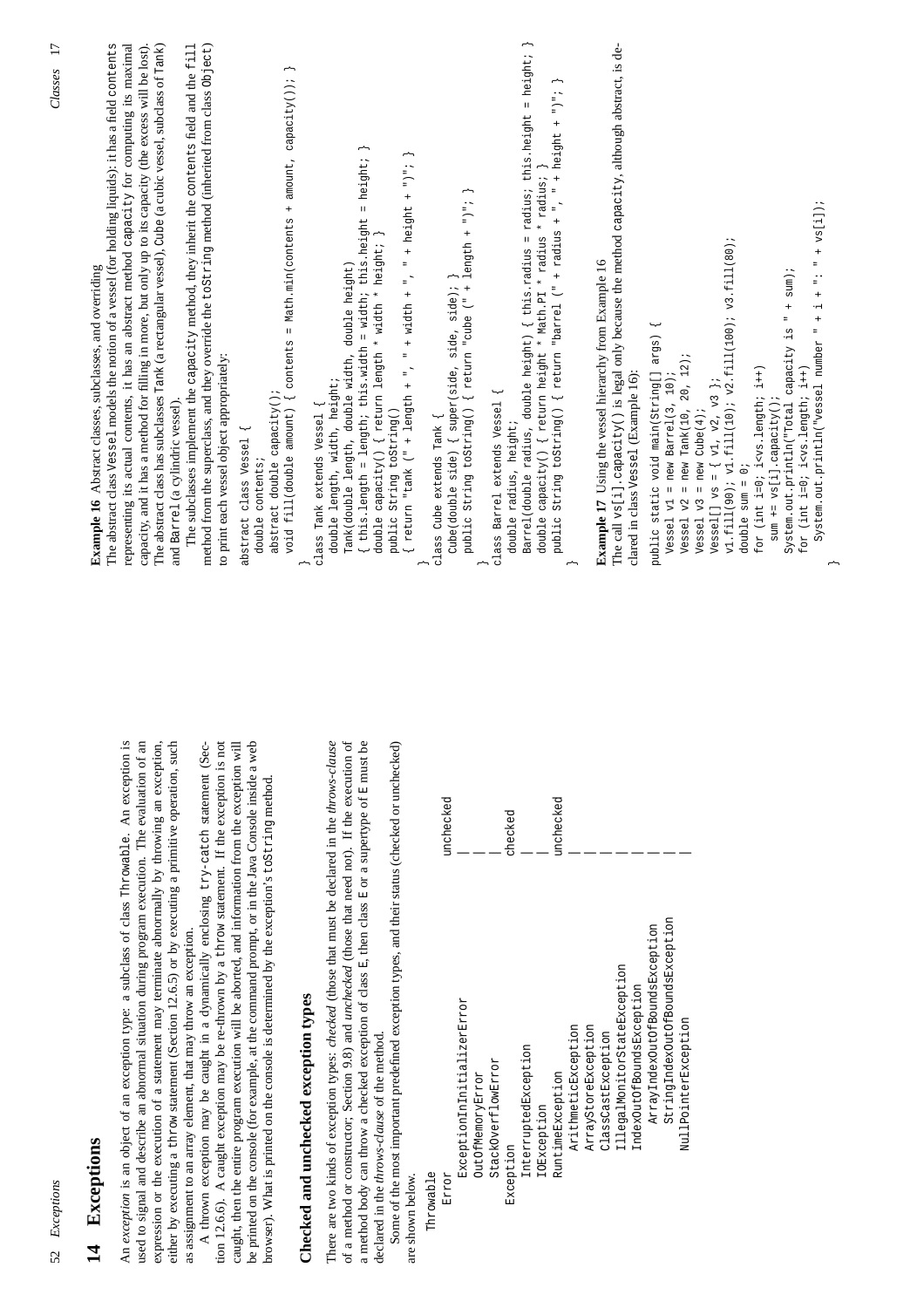### **9.6 Field declarations in classes**

The purpose of a *field* is to hold a value inside an object (if non-static) or a class (if static). A field  $\mathop{\rm max}\nolimits$ be declared in a class declaration.  $\blacktriangleright$ *field-declaration*  $\ln$ one ቧ<br>ት the forms:

```
field-modifiers type fieldname1, fieldname2, ... ;
field-modifiers type fieldname1 \blacksquareinitializer1, ... ;
```
The *field-modifiers* is a list ቧ<br>ት the modifiers static and final, and  $\overline{\varepsilon}$ most one ቧ the access modifiers private, protected, and public (see Section 9.7).

If a field f in class C is declared static, then f is associated with the class C and can be referred  $\Xi$ independently ቧ<br>ት any objects ቧ class C. The field can  $\Xi$ referred  $\Xi$ as C.<br>Н or o<br>.<br>m where o is an expression of type C, or, in the declaration of  $C$ , as  $E$ . If a field  $f$  in class C is not declared static, then f is associated with an object (instance) ቧ<br>ት class C, and every instance has its own copy ቧ the field. The field can be referred to as o<br>H where o is an expression ቧ type C, or, in non-static code in the declaration of C, as f.

If a field f in class C is declared final, then the field cannot  $\Xi$ modified after initialization.  $\Xi$ f has reference type and points to an object or array, then the object's fields or the array's elements may still be modified. The initialization must happen either in the declaration or in an initializer block (Section 9.10), or (if the field is non-static) precisely once in every constructor in class C.

~

A field *initializer* may be any expression, or an array initializer (Section 8.3). A static field initializer can refer only  $\overline{\mathsf{c}}$ static members of C, and can throw no checked exceptions (Section 14). A field is given a *default initial value* depending on its declared type t. If t is a basetype, then the field is initialized to 0 (when t is byte, char, short, int, or long) or  $\stackrel{\circ}{\rm c}$ (when t is float or

double) or false (when t is boolean). If t is a reference type, then the field is initialized  $\overline{\rm s}$ nu<br>III Static fields are initialized when the class is loaded. First  $\stackrel{w}{=}$ static fields are given their default initial values, then the static initializer blocks (Section 9.10) and static field initializers are executed, in. order ቧ in the class declaration.

appearance Non-static fields are initialized when a constructor is called  $\overline{\rm s}$ create an object (instance) ቧ the class,  $\overline{a}$ which time  $\mathbb P$ static fields have been initialized already; see Section .<br>9.

If a class C declares a non-static field f, and C is a subclass of a class B that has a non-static field f, then every object ቧ class C has two fields both called f: one is the B-field f declared in the superclass B, and one is the C-field f declared in C itself. What field is referred  $\Xi$ by a field access o<br>H is determined হ the type of o; see Section 11.8.

### **9.7 Member access modifiers: private, protected, public**

A member (field or method or nested class or interface) is always accessible in the class in which it is declared, except where shadowed by a variable or parameter or a field (of a nested class). The *access modifiers* private, protected and public determine where else the member is accessible. If a member is declared private in, class C or a nested class within C, then it is ac-

top-level cessible in C and its nested classes, but not in their subclasses outside C, nor in other classes. If a member in class C is declared protected, then it is accessible in  $\stackrel{\scriptscriptstyle{\mathsf{E}}}{=}$ classes in the same package (see Section 17) as C, and in subclasses of C, but not in non-subclasses in other packages. If a member in class C is not declared private, protected.<br>۹ public, then it has *package access*, or *default access*, and is accessible only in classes within the same package as C, not in. classes in other packages. If a member in class C is declared public, then it is accessible in  $\stackrel{w}{=}$ classes, including classes in other packages. Thus, in. order ቧ increasing accessibility, we have private access, package access, protected access, and public access.

### **Example** <u>የ</u> Three interface declarations

import java.awt.\*; java.awt.\*;

interface Colored ~ Color getColor(); ~ interface Drawable { void draw(Graphics g); ~ interface ColoredDrawable extends Colored, Drawable interface ColoredDrawable extends Colored, Drawable {}

### **Example 65** Classes implementing interfaces

Note  $\tan$ the methods getColor and draw must be public because they are implicitly public in the above interfaces. interfaces.

```
class ColoredPoint extends Point implements Colored ~
                                                                                                                                                            Color c;
                                                                                                                                               ColoredPoint(int x, int y, Color c) ~
                                                                                                                                               super(x, y); this.c = c; ~
                                                                                                                                   public Color getColor() ~
                                                                                                                                    return c; }
                                                                                                class
                                                                                                ColoredDrawablePoint extends ColoredPoint implements ColoredDrawable Color c;
                                                                       ColoredDrawablePoint(int x, int y, Color \stackrel{\Omega}{\phantom{}_{\sim}}~
                                                                      super(x, y, \frac{\Omega}{\Omega}~
                                                          public void draw(Graphics g) ~
                                                          g.fillRect(x, y, 1, 1); —
                      ColoredRectangle implements ColoredDrawable ~
            int.<br>I
           x1, x2, y1, y2; // (x1, y1) upper left, (x2, y2) lower right Color c;
```
~

~

class corner

```
ColoredRectangle(int x1, int y1, int x2, int y2, Color c)
                     ~
                       this.x1 \blacksquarex1; this.y1 = \gamma1;
                       this.x2 = x2; this.y2 = y2;
                       this.c = c; ~
           public Color getColor() ~
            return c; }
public void draw(Graphics g) ~
g.drawRect(x1, y1, x2-x1, y2-y1); ~
```
### **Example 66** Using interfaces as types

~

~ static for System.out.println(cs[i].getColor().toString()); System.out.println(cs[i].getColor().toString()); (int void i=0; printcolors(Colored[] i<cs.length; i++) cs) ~

static ~ for g.setColor(cs[i].getColor()); cs[i].draw(g); cs[i].draw(g); g.setColor(cs[i].getColor()); (int void i=0; draw(Graphics i<cs.length; g, i++) ColoredDrawable[] ~ cs) ~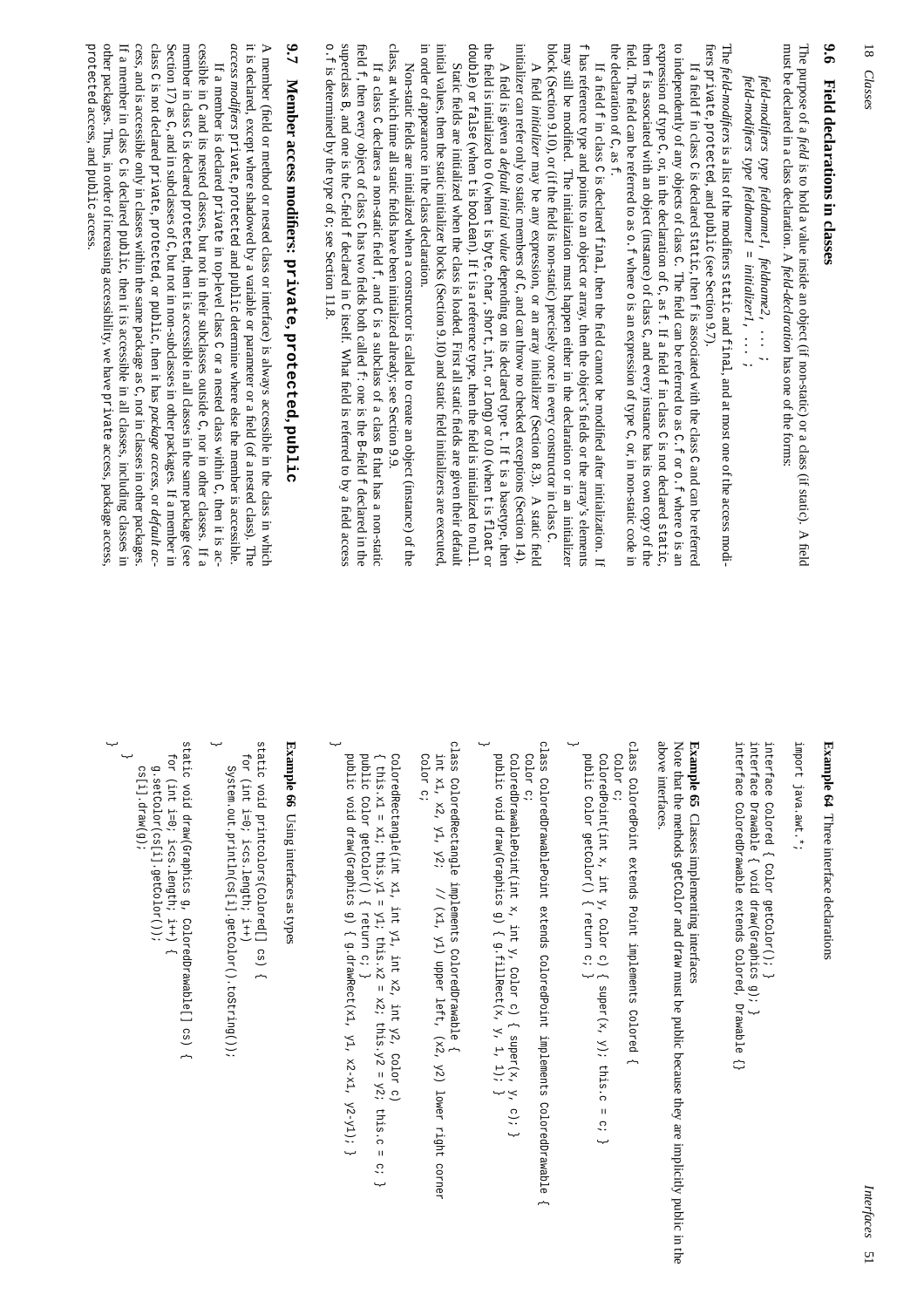| Interfaces<br>$\mathbf{13}$                                                                                                                                                                                                                                                                                                                                                                                                             | Example 18 Field declarations                                                                                                                                                                                                                                                                                                                                        |
|-----------------------------------------------------------------------------------------------------------------------------------------------------------------------------------------------------------------------------------------------------------------------------------------------------------------------------------------------------------------------------------------------------------------------------------------|----------------------------------------------------------------------------------------------------------------------------------------------------------------------------------------------------------------------------------------------------------------------------------------------------------------------------------------------------------------------|
| Interface declarations<br>13.1                                                                                                                                                                                                                                                                                                                                                                                                          | Example 27 declares a static field ps of array type double []. Its field initializer allocates a six-<br>The SPoint class (Example 14) declares a static field all points and two non-static fields x and $y$ .                                                                                                                                                      |
| An interface describes fields and methods, but does not implement them. An interface-declaration<br>may contain field descriptions, method descriptions, class declarations, and interface declarations.<br>The declarations in an interface may appear in any order:                                                                                                                                                                   | element array and binds it to ps, and then the initializer block (Section 9.10) stores some numbers<br>The Barrel class in Example 73 declares two non-static fields radius and height. The fields<br>are final, and therefore must be initialized (which is done in the constructor).<br>into the array.                                                            |
| interface-modifiers interface I extends-clause                                                                                                                                                                                                                                                                                                                                                                                          |                                                                                                                                                                                                                                                                                                                                                                      |
| method-descriptions<br>field-descriptions                                                                                                                                                                                                                                                                                                                                                                                               | Example 19 Several fields with the same name                                                                                                                                                                                                                                                                                                                         |
| class-declarations                                                                                                                                                                                                                                                                                                                                                                                                                      | An object of class C below has two non-static fields called vf: one declared in the superclass B, and                                                                                                                                                                                                                                                                |
| interface-declarations                                                                                                                                                                                                                                                                                                                                                                                                                  | and class C each have a static field called sf. Class D does not declare a static field sf, so in class D<br>one declared in C itself. Similarly, an object of class D has three non-static fields called vf. Class B                                                                                                                                                |
|                                                                                                                                                                                                                                                                                                                                                                                                                                         | the name sf refers to the static field sf in the superclass C. Example 42 uses these classes.                                                                                                                                                                                                                                                                        |
| interface is accessible also outside its package. Inside a class or interface, the <i>interface-modifiers</i><br>An interface may be declared at top-level or inside a class or interface, but not inside a method or<br>constructor or initializer. At top-level, the <i>interface-modifiers</i> may be public, or absent. A public<br>may be static (always implicitly understood), and at most one of public, protected, or private. | class B<br>( int vf; static int sf; B(int i) { $vf = i$ ; sf = i+1; } }<br>( int vf; static int sf; B(int i) { $vf = i$ ; sf = i+1; } }                                                                                                                                                                                                                              |
| The extends-clause may be absent or have the form                                                                                                                                                                                                                                                                                                                                                                                       | class C extends B<br>{ int vf; static int sf; C(int i) { super(i+20); vf = i; sf = i+2; } }                                                                                                                                                                                                                                                                          |
| extends $\Box$ , $\Box$ ,                                                                                                                                                                                                                                                                                                                                                                                                               |                                                                                                                                                                                                                                                                                                                                                                      |
| those members described by 11, 12, , and interface I is a subinterface (and hence subtype) of<br>where I1, I2,  are interface names. If the extends-clause is present, then interface I describes all<br>11, 12,  Interface I can describe additional fields and methods, but cannot override inherited                                                                                                                                 | // three non-static fields vf<br>{ int vf; D(int i) { $super(i+40);$ vf = i; sf = i+4; } }<br>class D extends C                                                                                                                                                                                                                                                      |
| A field-description in an interface declares a named constant, and must have the form<br>member descriptions.                                                                                                                                                                                                                                                                                                                           | The vessel hierarchy in Example 16 is unsatisfactory because everybody can read and modify the<br>Example 20 Member access modifiers                                                                                                                                                                                                                                 |
| field-desc-modifiers type f = initializer;                                                                                                                                                                                                                                                                                                                                                                                              | fields of a vessel object. Example 73 presents an improved version of the hierarchy in which (1)                                                                                                                                                                                                                                                                     |
| where field-desc-modifiers is a list of static, final, and public; all of which are understood and<br>need not be given explicitly. The field <i>initializer</i> must be an expression involving only literals and<br>operators, and static members of classes and interfaces.                                                                                                                                                          | the contents field in Vessel is made private to prevent modification, (2) a new public method<br>Since the field contents in Vessel is private, it is not accessible in the subclasses (Tank,<br>getContents permits reading the field, and (3) the fields of Tank and Barrel are declared protected<br>to permit access from subclasses declared in other packages. |
| A method-description for method m must have the form:                                                                                                                                                                                                                                                                                                                                                                                   | Barrel, , but the subclasses still inherit the field. Thus every vessel subclass object has room                                                                                                                                                                                                                                                                     |
| method-desc-modifiers returntype m(formal-list) throws-clause;                                                                                                                                                                                                                                                                                                                                                                          | for storing the field, but can change and access it only by using the methods fill and getContents<br>inherited from the abstract superclass.                                                                                                                                                                                                                        |
| where <i>method-desc-modifiers</i> is a list of abstract and public, both of which are understood and<br>A class-declaration inside an interface is always implicitly static and public.<br>need not be given explicitly.                                                                                                                                                                                                               | A private member is accessible everywhere inside the enclosing top-level class (and only there):<br>Example 21 A private member is accessible in the enclosing top-level class                                                                                                                                                                                       |
| <b>Classes implementing interfaces</b><br>13.2                                                                                                                                                                                                                                                                                                                                                                                          | class Access                                                                                                                                                                                                                                                                                                                                                         |
| A class C may be declared to implement one or more interfaces by an implements-clause:                                                                                                                                                                                                                                                                                                                                                  | private static int x;<br>static class SI {                                                                                                                                                                                                                                                                                                                           |
| class C implements I1, I2,<br>classbody                                                                                                                                                                                                                                                                                                                                                                                                 | // access private x from enclosing class<br>$\ddot{x}$<br>$\mathbf{u}$<br>private static int y                                                                                                                                                                                                                                                                       |
| In this case, C is a subtype (see Section 5.4) of 11, 12, and so on. The compiler will check that C<br>declares all the methods described by 11, 12, , with exactly the prescribed signatures and return<br>types. A class may implement any number of interfaces. Fields, classes, and interfaces declared in                                                                                                                          | // access private y from nested class<br>static void $m()$ {<br>$z = \text{SL}.y$<br>int                                                                                                                                                                                                                                                                             |

50 Interfaces 50 *Interfaces*

### **13 Interfaces**  $13$  Inte

## **13.1 Interface declarations** 13.1 Inte

# **13.2 Classes implementing interfaces**  $13.2 \text{ Ca}$

types. AI1, I2, . . . can be used in class C.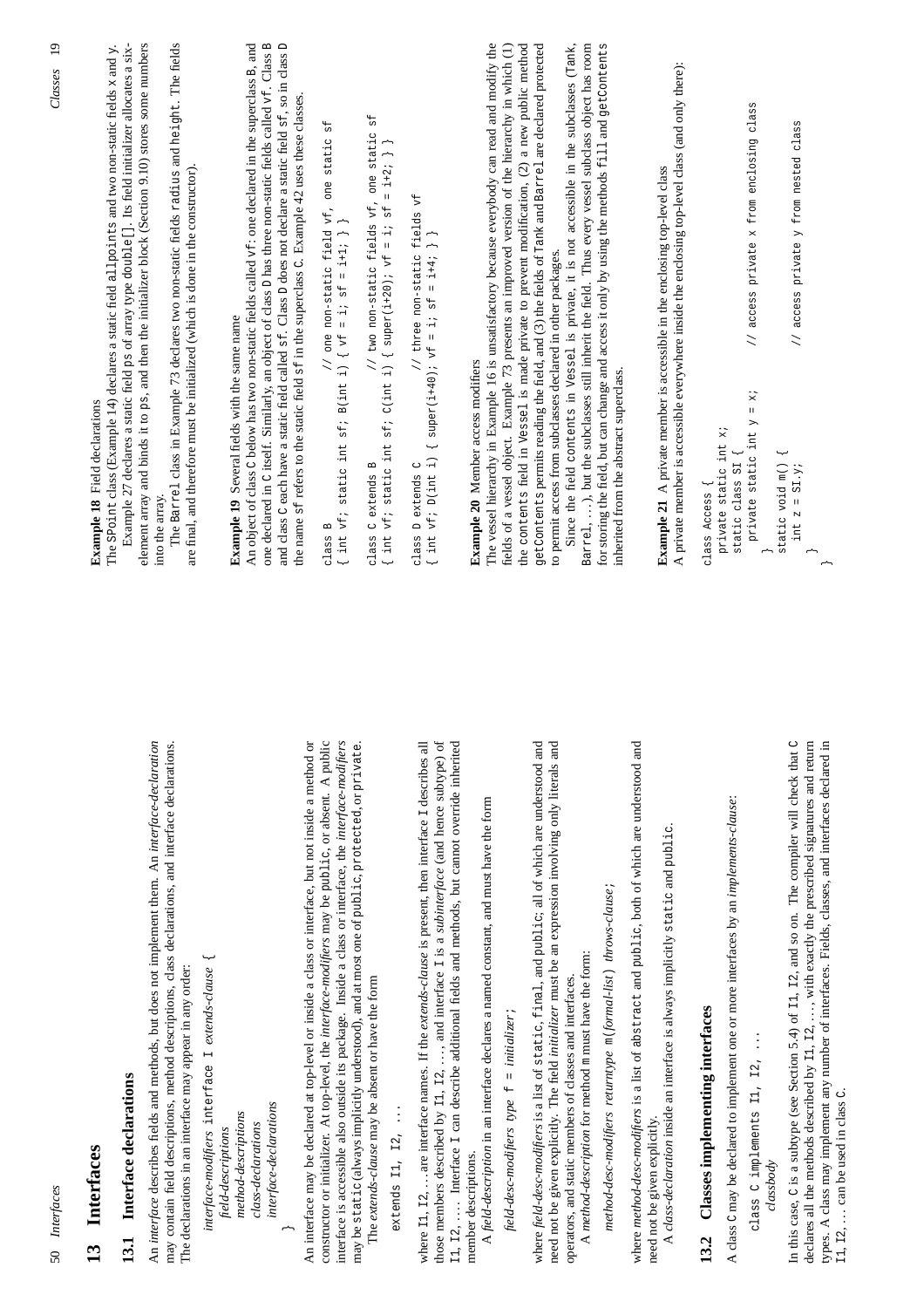### **9.8 Method declarations**

A *method* must be declared inside a class. A *method-declaration* declaring method m has the form:

*method-modifiers* method-body *method-body returntype* m(*formal-list*) *throws-clause*

The *formal-list* is a comma-separated list of *formal parameter declarations*, each ቧ the form

*parameter-modifier* parameter-modifier type parametername *parametername*

The *parameter-modifier* may be final, meaning that the parameter cannot be modified inside the method, or absent. The *type* is any type. The *parametername* is any legal name. A formal parameter is similar to an initialized variable; its scope is the *method-body*.

The method name m together with the list  $t_1, \ldots, t_n$  of declared parameter types in. the *formal-list* determine the *method signature*  $m(t_1, \ldots, t_n)$ . The *returntype* is not part ቧ the method signature.

A class may declare more than one method with the same *methodname*, provided they have different method signatures. This is called *overloading* ቧ the *methodname*.

The *method-body* is a *block-statement* (Section 12.2), and thus may contain statements as well as declarations ቧ variables and local classes.

 $\Xi$ particular, the *method-body* may contain return statements. If the *returntype* is void, then the method does not return a value, and no return statement in the *method-body* can have an expression argument. If the *returntype* is not void, then the method must return a value: it must not be possible for execution  $\Xi$ reach the end ቧ *method-body* without executing a return statement. Moreover, every return statement  $\mathop{\rm max}\limits$ have an expression argument whose type is a subtype ቧ<br>ት the *returntype*. (Sec-

The *method-modifiers* is a list ቧ the modifiers static, final, abstract, synchronized tion 15.2), and  $\overline{\varepsilon}$ most one of the access modifiers private, protected, or public (Section 9.7). If a method m in class C is declared static, then m is associated with the *class* C; it can be

referred without any object ቧ class C. The method may be called as C.m(...) or as o.m(...) where o is an expression whose type is a subtype of C, or, inside methods, constructors, field initializers and initializer blocks in C, simply as m(...). A static method can refer only to static fields and methods ቧ the class.

If a method m in class C is not declared static, then m is associated with an *object* (instance) ቧ class C. Outside the class, the method must be called as o.m(...) where o is an object ቧ class C or a subclass, or, inside non-static methods, non-static field initializers and non-static initializer blocks in C, simply as m(...). A non-static method can refer  $\Xi$  $\stackrel{\scriptscriptstyle{\mathsf{E}}}{=}$ fields and methods ቧ class C, whether they are static or not.

If a method m in class C is declared final, then the method cannot be overridden (redefined) in subclasses of C.

If a method m in class C is declared abstract, then class C must itself  $\Xi$ abstract (and so cannot be instantiated). An abstract method declaration  $\ln$ this form, without a method body:

abstract *method-modifiers returntype* m(*formal-list*) *throws-clause*;

The *throws-clause* of a method or constructor has the form

throws E1, E2, ...

where  $E1$ ,  $E2$ ,  $\ldots$  are the names ቧ exception types covering  $\stackrel{\scriptscriptstyle \omega}{=}$ the checked exceptions that the method or constructor may thro w. More precisely, for every exception e that execution may thro w, either e is an unchecked exception (see Section 14), or it is a checked exception whose class is a subtype ቧ one ቧ **E1, E2, . . .** .

### **Example 61** Throwing an exception to indicate failure

Instead ቧ returning the bogus error value -1 as in method wdayno3 above, thro w an exception ቧ class WeekdayException (Example 67). Note the throws clause (Section 9.8) in the method header:

static int wdayno4(String wday) throws WeekdayException

~

(int i=0; ا −<br>∧ wdays.length; i++) (wday.equals(wdays[i]))

for

if (wday.equals(wdays[i])) return return i+1;

throw new WeekdayException(wday);

~

### **Example 62**  $\blacktriangleright$ try-catch block

This example calls the method wdayno4 (Example 61) inside a try-catch block that handles exceptions ቧ class WeekdayException (Example 67) and its superclass Exception.<br>ק⊒ second catch clause will be executed (for example) if the array access args[0] fails because there is no command line argument (since ArrayIndexOutOfBoundsException is a subclass ቧ Exception).  $\Xi$ an exception is handled, it is punoq ಕ the variable x, and printed ड an implicit call (Section ب ಕ the exception's toString-method:

```
public static void main(String[] args) ~
                                                                                    try {
                                                                      System.out.println(args[0] + " is weekday number " + wdayno4(args[0]));
                                                        ~
                                                          catch (WeekdayException x) ~
                                          System.out.println("Weekday problem: \frac{1}{x} + x);
                            ~
                              catch (Exception x) ~
              System.out.println("Other problem: " + x);
—
```
### **Example 63**  $\blacktriangleright$ try-finally block

~

This method attempts  $\Xi$ read three lines from a file, each containing a single floating-point number. Regardless whether anything goes wrong during reading (premature end ቧ file, ill-formed number), the finally clause will close the readers before the method returns.  $\mathbf{H}$ would do so even  $\equiv$ the return statement were inside the try block:

```
static return res;
                                                                                                                                                                                                                                                                         Reader double[] return
                                                                                                                                                                                                 try {
                                                                                                                                                                                                                                                     BufferedReader finally breader.close();
                                               treader.close();
                                                   freader.close();
                                                                           breader.close();
                                                                                                                           res[2] res[1] res[0] double[] freader \blacksquare\blacksquare\blacksquareres = new \overline{\phantom{a}}new new new readRecord(String Double(breader.readLine()).doubleValue();
                                                                                                                                                   Double(breader.readLine()).doubleValue();
                                                                                                                                                                           Double(breader.readLine()).doubleValue();
                                                                                                                                                                                                                                                     breader double[3];
                                                                                                                                                                                                                                                        ^{\rm{H}}\blacksquarenew new BufferedReader(freader);
                                                                                                                                                                                                                                                                           FileReader(filename);
                                                                                                                                                                                                                                                                                                   filename) throws IOException \overline{\phantom{a}}
```
~

—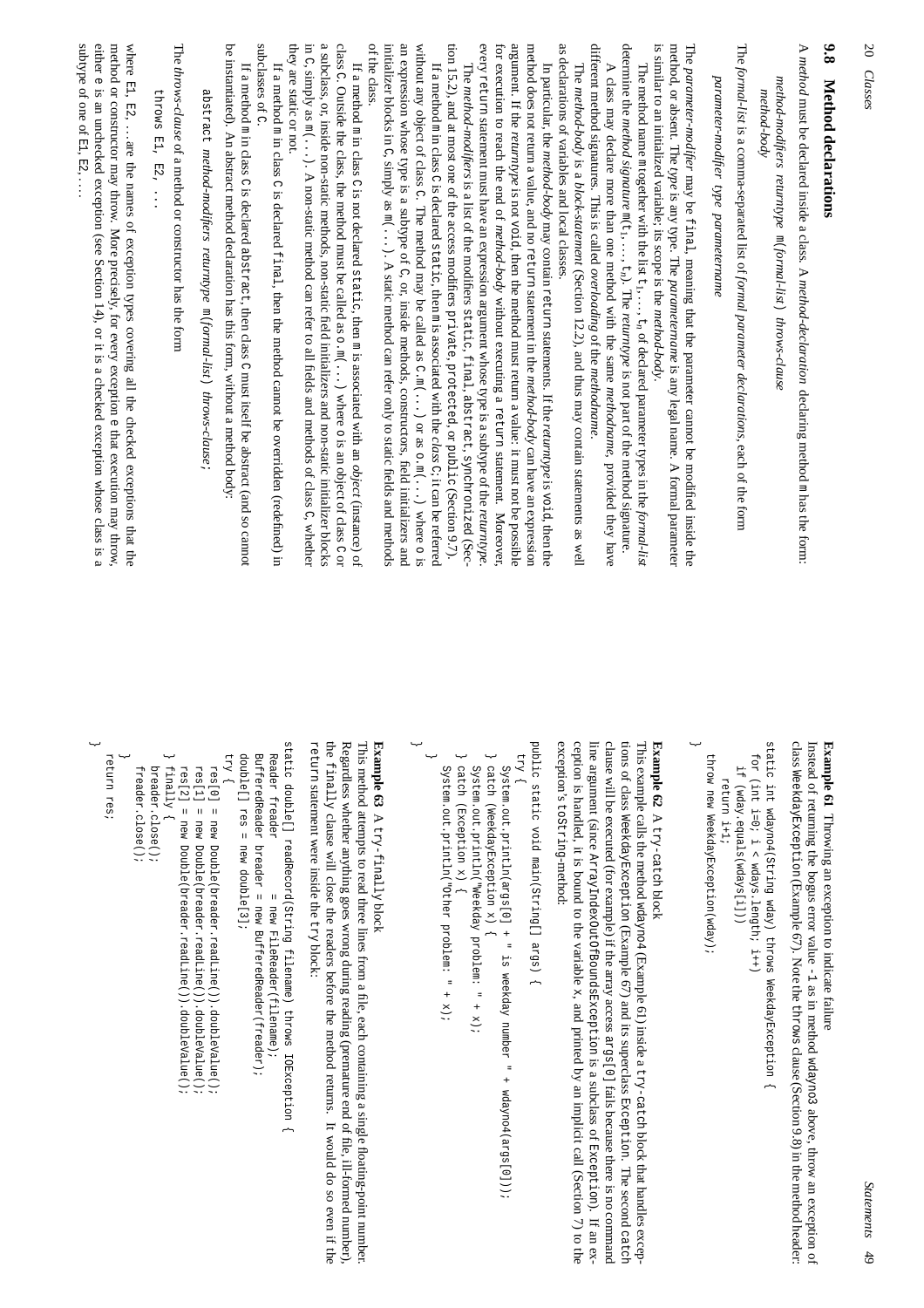| ě                     |  |
|-----------------------|--|
|                       |  |
|                       |  |
| $\tilde{\phantom{a}}$ |  |

## 12.6.5 The throw statement **12.6.5 The throw statement**

A throw statement has the form throw statement has the form

throw *expression*; throw expression

ment is executed as follows: The expression is evaluated to obtain an exception object v. If it is thrown. In any case, the enclosing block statement is terminated abnormally; see Section 14. The where the type of expression must be a subtype of class Throwable (Section 14). The throw statenull, then the exception NullPointerException is thrown. Otherwise, the exception object v is thrown exception may be caught in a dynamically enclosing try-catch statement (Section 12.6.6). If the exception is not caught, then the entire program execution will be aborted, and information from the exception will be printed on the console (for example, at the command prompt, or in the where the type of *expression* must be a subtype of class Throwable (Section 14). The throw statement is executed as follows: The *expression* is evaluated to obtain an exception object v. If it is null, then the exception NullPointerException is thrown. Otherwise, the exception object v is thrown. In any case, the enclosing block statement is terminated abnormally; see Section 14. The thrown exception may be caught in a dynamically enclosing try-catch statement (Section 12.6.6). If the exception is not caught, then the entire program execution will be aborted, and information from the exception will be printed on the console (for example, at the command prompt, or in the Java Console inside a web browser). Java Console inside a web browser).

# $12.6.6$  The try-catch-finally statement **12.6.6 The try-catch-finally statement**

A try-catch statement is used to catch (particular) exceptions thrown by the execution of a block A try-catch statement is used to catch (particular) exceptions thrown by the execution of a block of code. It has the following form: of code. It has the following form:

```
catch (E2 x2) catchbody2
           body
                                               catch (E2 x2) catchbody2
                               catch (E1 x1) catchbody1
                                                                             finally fuallybody
try
```
finally *finallybody*

the catchbody; and the *finallybody* are *block-statements* (Section 12.2). There can be zero or more catch blocks, and the finally clause may be absent, but at least one catch or finally clause where  $E1$ ,  $E2$ , ... are names of exception types, the x1, x2, ... are variable names, and the body, where  $E1, E2, ...$  are names of exception types, the  $x1, x2, ...$  are variable names, and the *body*, the catchbody*i* and the *finallybody* are *block-statements* (Section 12.2). There can be zero or more catch blocks, and the finally clause may be absent, but at least one catch or finally clause must be present. must be present.

We say that  $E_i$  matches exception type  $E$  if  $E$  is a subtype of  $E_i$  (possibly equal to  $E_i$ ). We say that Ei matches exception type E if E is a subtype of Ei (possibly equal to Ei).

or switch or loop), then the catch blocks are ignored. If body terminates abnormally by throwing exception e of class  $E$ , then the first matching  $E_2$  (if any) is located, variable xi is bound to e, and the corresponding *catchbody*; is executed. If there is no matching  $E_2$ , then the entire txy-catch The try-catch-finally statement is executed by executing the body. If the execution of body terminates normally, or exits by return or break or continue (when inside a method or constructor The try-catch-finally statement is executed by executing the *body*. If the execution of *body* terminates normally, or exits by return or break or continue (when inside a method or constructor or switch or loop), then the catch blocks are ignored. If *body* terminates abnormally by throwing exception e of class E, then the first matching Ei (if any) is located, variable xi is bound to e, and the corresponding *catchbodyi* is executed. If there is no matching Ei, then the entire try-catch statement terminates abnormally with exception e. statement terminates abnormally with exception e.

If a finally clause is present, then the *finallybody* will be executed regardless whether the break or continue (when inside a method or constructor or switch or loop), regardless whether execution of body terminated normally, regardless whether body exited by executing return or any exception thrown by body was caught by the catch blocks, and regardless whether any new If a finally clause is present, then the *finallybody* will be executed regardless whether the execution of *body* terminated normally, regardless whether *body* exited by executing return or break or continue (when inside a method or constructor or switch or loop), regardless whether was caught by the catch blocks, and regardless whether any ne was thrown during the execution of a catch body. exception was thrown during the execution of a catch body any exception thrown by *body*

# Example 22 Method overloading and signatures **Example 22** Method overloading and signatures

m(boolean) and m(int, double) and m(double, double). Some of the overloaded methods are static, others non-static. The overloaded methods may have different return types, as shown This class declares four overloaded methods m whose signatures (Section 5.5) are m(int) and This class declares four overloaded methods m whose signatures (Section 5.5) are m(int) and are static, others non-static. The overloaded methods may have different return types, as shown m(boolean) and m(int, double) and m(double, double). Some of the overloaded methods here. Example 47 explains the method calls. here. Example 47 explains the method calls.

It would be legal to declare an additional method with signature  $m$  (double, int ), but then the method call  $m(10, 20)$  would become ambiguous and illegal. Namely, there is no way to determine would be legal to declare an additional method with signature m(double, int), but then the way to determine would become ambiguous and illegal. Namely, there is no whether to call  $m(i$ nt, double) or  $m(double, int)$ . whether to call m(int, double) or m(double, int). method call m(10, 20)

```
static double m(double x, double y) { return x + y + 3; }
                                                                                                                                                                          static double m(double x_t, double y) { return x + y + 3; }
                                                                                                                       static double m(int x, double y) { return x + y + 1; }
                                                                                                                                static double m(int x, double y) { return x + y + 1; }
                                                                                       boolean m(boolean b) { return !b; }
                                                                                   boolean m(boolean b) { return !b;
                                         double m(int i) { return i; }
                                              double m(int i) { return i; }
class Overloading {
     class Overloading {
```

|                                         | $1/$ Prints 31.0               | $1/$ Prints 31.0                 | $1/$ Prints 33.0                 | $1/$ Prints 33.0                   |  |
|-----------------------------------------|--------------------------------|----------------------------------|----------------------------------|------------------------------------|--|
| public static void main (String[] args) | System.out.println(m(10, 20)); | System.out.println(m(10, 20.0)); | System.out.println(m(10.0, 20)); | System.out.println(m(10.0, 20.0)); |  |

## Example 23 Method overriding **Example 23** Method overriding

In the vessel hierarchy (Example 16), the classes Tank and Barrel override the method toString inherited from the universal superclass Object, and class Cube overrides to String inherited from inherited from the universal superclass Object, and class Cube overrides toString inherited from In the vessel hierarchy (Example 16), the classes Tank and Barrel override the method toString class Tank.

# Example 24 Method overriding and overloading **Example 24** Method overriding and overloading

method m2 with signature m2(int). The subclass C2 hides C1's method m1(double) and overloads The class C1 declares the overloaded method  $m1$  with signatures  $m1$  (double) and  $m1$  (int), and the The class C1 declares the overloaded method m1 with signatures m1(double) and m1(int), and the method m2 with signature m2(int). The subclass C2 hides C1's method m1(double) and overloads m2 by declaring an additional variant. Calls to these methods are shown in Example 48. m2 by declaring an additional variant. Calls to these methods are shown in Example 48.

```
class C1 {<br>static void ml(double d) { System.out.println("11d"); }
                                                 static void m1(double d) { System.out.println("11d"); }
                                                                                             void m1(int i) { System.out.println("11i"); }
                                                                                      void ml(int i) { System.out.println("lli");
```

```
void m2(int i) { System.out.println("12i"); }
void m2(int i) { System.out.println("12i");
```
### class C2 extends C1 { class C2 extends C1 {

```
static void ml(double d) { System.out.println("21d"); }
         static void m1(double d) { System.out.println("21d"); }
                                                                                                                 void m2(double d) { System.out.println("22d"); }
                                                                                                     void m2(double d) { System.out.println("22d");
                                                         void m1(int i) { System.out.println("21i"); }
                                                             void m1(int i) { System.out.println("21i"); }
```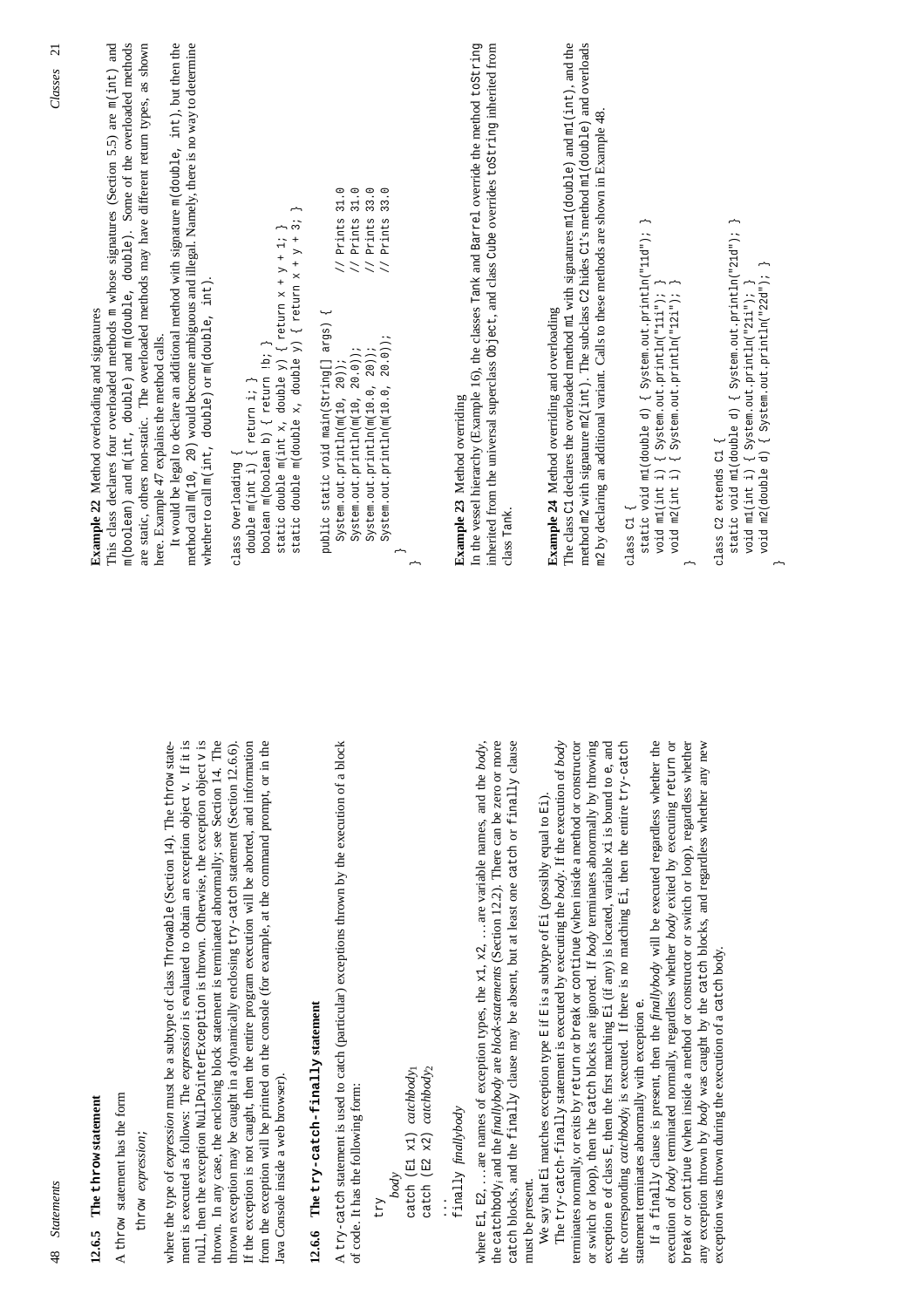### **9.9 Constructor declarations Constructor declarations**

The purpose of a constructor in class C is to create and initialize ne w objects (instances) ቧ the class. A *constructor-declaration* in class C has the form:

*constructor-modifiers* constructor-body *constructor-body* C(*formal-list*) *throws-clause*

The *constructor-modifiers*is a list of at most one ቧ private, protected, and public (Section 9.7); a constructor cannot be abstract, final, or static. The return type of a constructor need not and

constructor

in

class C returns

an

ቧ class C.

cannot be

specified: by definition, a object Constructors may be overloaded in  $\Xi$ same way as methods: the *constructor signature* (a list ቧ the parameter types in *formal-list*) is used  $\Xi$ distinguish constructors in the same class.  $\blacktriangleright$ constructor may call another overloaded constructor i. the same class using the syntax:

#### this(*actual-list*)

but a constructor may not call itself, directly or indirectly.  $\blacktriangleright$ call this(...) to another constructor, if present, must be the very first action of a constructor, preceding any declaration, statement, etc.

The *constructor-body* is a *block-statement* (Section 12.2) and so may contain statements as well as declarations ቧ<br>ት variables and local classes. The *constructor-body* may contain return statements, but no return statement can take an expression argument.

A class which does not explicitly declare a constructor, implicitly declares a public, argumentless *default constructor* whose only (implicit) action is to call the superclass constructor (Section 9.5):

#### public  $\hat{\circ}$ ~ super(); ~

The *throws-clause* ቧ the constructor specifies the checked exceptions  $\tan$ may be thrown  $\mathbf{\hat{z}}$ the constructor, in the same manner as for methods; see Section 9.8.

When a constructor is called (Section 11.6) to create an object, the following happens: first an object ቧ<br>ት the class is created in. the memory, then the non-static fields are given default initial values according to their type, then some superclass constructor is called (explicitly or implicitly) exactly once, then the non-static field initializers and non-static initializer blocks are executed once, in order ቧ appearance in the class declaration, and finally the constructor body is executed.

### **9.10 Initializer blocks, field initializers and initializers**

 $\Xi$ addition  $\Xi$ field initializers (Section 9.6), a class may contain zero or more *initializer-blocks*. Initializer blocks are typically used only when field initializers or constructors do not suffice. We use the term *initializer* to denote field initializers as well as initializer blocks. A *static initializer block* has the form

### static block-statemen: *block-statement*

The static initializer blocks and field initializers ቧ static fields are executed, in order ቧ<br>ት appearance i. the class declaration, when the class is loaded.  $\blacktriangleright$ *non-static initializer block* has the form

### block-statement *block-statement*

Non-static initializer blocks are executed when an object is created; see Section 9.9 above. An initializer is not allowed  $\Xi$ thro w a checked exception (Section 14).  $\Xi$ execution of a static initializer throws an (unchecked) exception during class loading, then  $\thinspace \text{that}$ exception is discarded and the exception ExceptionInInitializerError is thrown instead.

#### **Example** Using This method behaves the same as wdayno2 in Example 54:

**57**

static int wdayno3(String wday)  $\overline{\phantom{a}}$ for (int i=0; ..<br>^ wdays.length; i++) if (wday.equals(wdays[i]) (wday.equals(wdays[i])) return return i+1; return return -1;

// Here used to mean 'not found'

### **Example 58** Using break  $\Xi$ terminate a loop early

~

double prod = ا<br>: 0; for (int i=0; i<xs.length; i++) prod \*= xs[i]; if (prod !!<br>!! 0.0) break;

~

### **Example 59** Using continue to start a ne w iteration

This method decides whether query is a substring ቧ target. When a mismatch between the strings is found, continue starts the next iteration ቧ the outer for loop, thus incrementing j:

static return false; nextposition: nextposition: return ~ for return true; return for boolean if (int continue nextposition; continue (int (target.charAt(j+k) ب<br>ج: k=0; substring1(String j<=target.length()-query.length(); nextposition; k<query.length(); ...<br>!! query, query.charAt(k)) k++) String target) j++) ~

~

### **Example 60** Using break  $\Xi$ exit a labelled statement block

~

This method behaves as substring1 from Example 59. It uses break  $\Xi$ exit the entire statement block labelled thisposition, thus skipping the first return statement and starting a ne w iteration ቧ the outer for loop:

 $\overline{\phantom{a}}$ 

```
static return false;
   return for thisposition:
                 ~
                                                                                                         thisposition: return true;
                                      return for (int boolean H;
                                                   break thisposition;
                                                                                        (int j=0; (target.charAt(j+k) k=0; substring2(String thisposition;
                                                                                                                          j<=target.length()-query.length(); \overline{\phantom{a}}k<query.length(); ...<br>!!
                                                                                                                                            query, query.charAt(k))
                                                                                        k++)
                                                                                                                                            String target) j++)
```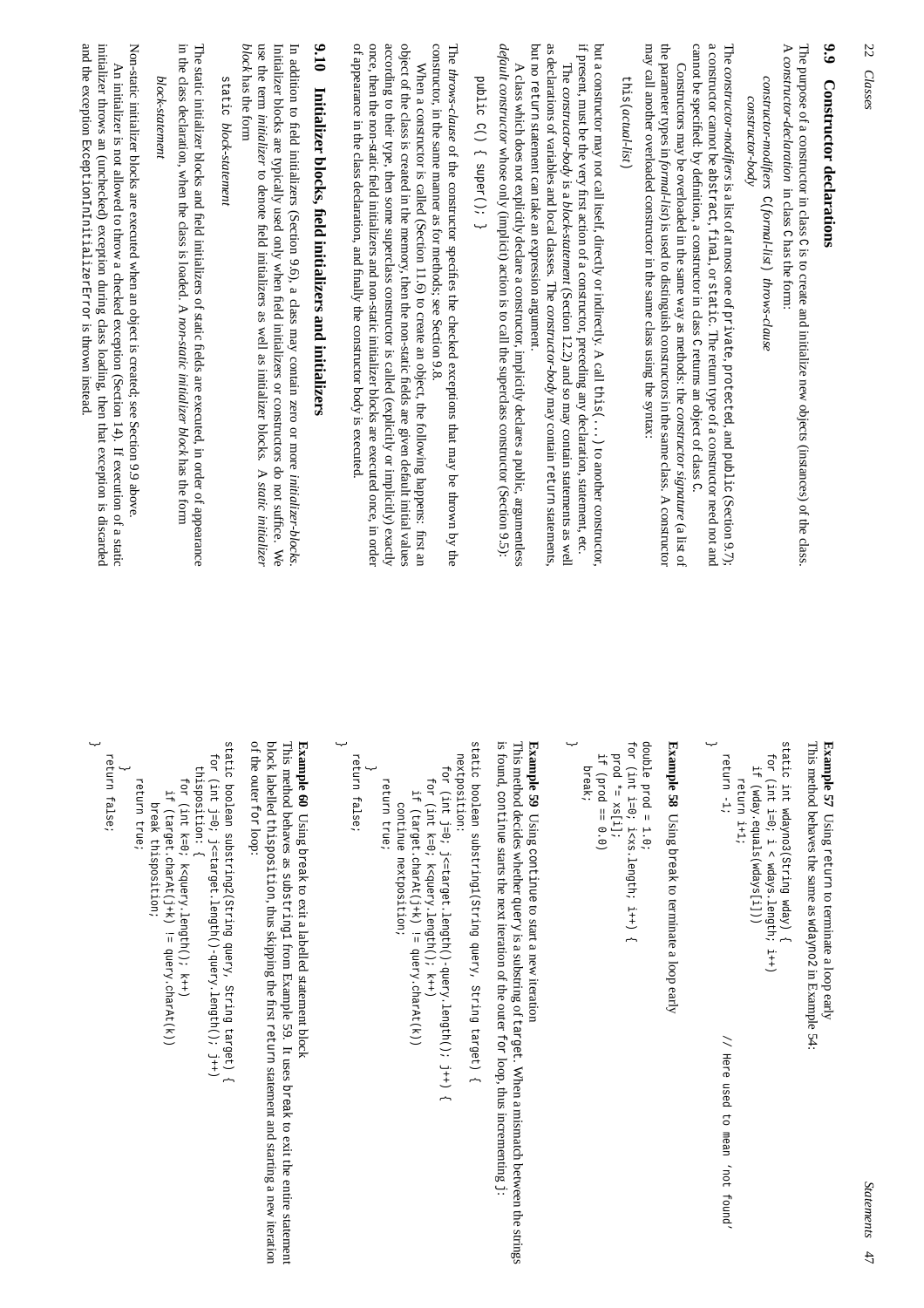| s |
|---|
| l |

# 12.6 Labelled statements, returns, exits and exceptions **12.6 Labelled statements, returns, exits and exceptions**

## 12.6.1 The return statement **12.6.1 The return statement**

The simplest form of a return statement, without an expression argument, is: The simplest form of a return statement, without an expression argument, is:

return;

That form of return statement must occur inside the body of a method whose returntype is void, or inside the body of a constructor. Execution of the return statement exits the method or constructor, That form of return statement must occur inside the body of a method whose *returntype* is void, or inside the body of a constructor. Execution of the return statement exits the method or constructor, Alternatively, a return statement may have an expression argument: Alternatively, a return statement may have an expression argument: and continues execution at the place from which it was called. and continues execution at the place from which it was called.

return expression; return *expression*; That form of return statement must occur inside the body of a method (not constructor) whose First the expression is evaluated to some value v. Then it exits the method, and continues execution returntype is a supertype of the type of the expression. The return statement is executed as follows: That form of return statement must occur inside the body of a method (not constructor) whose  $\Gamma$ *returntype* is a supertype of the type of the *expression*. The return statement is executed as follows: First the *expression* is evaluated to some value v. Then it exits the method, and continues execution at the method call expression that called the method; the value of that expression will be v. at the method call expression that called the method; the value of that expression will be v.

## 12.6.2 The labelled statement **12.6.2 The labelled statement**

A labelled statement has the form labelled statement has the form

*label* : *statement* label : statement

break (Section 12.6.3) and continue (Section 12.6.4). It is illegal to re-use the same label inside where label is an identifier. The scope of label is statement, where it can be used in connection with where *label* is an identifier. The scope of *label* is *statement*, where it can be used in connection with break (Section 12.6.3) and continue (Section 12.6.4). It is illegal to re-use the same *label* inside statement, unless inside a local class in statement. *statement*, unless inside a local class in *statement*.

## 12.6.3 The break statement **12.6.3 The break statement**

A break statement is legal only inside a switch or loop, and has one of the forms break statement is legal only inside a switch or loop, and has one of the forms

break; break *label*;

switch or loop. Executing break *label* exits that enclosing statement which has label *label*, and continues execution after that statement. Such a statement must exist in the inner-most enclosing Executing break exits the inner-most enclosing switch or loop, and continues execution after that Executing break exits the inner-most enclosing switch or loop, and continues execution after that switch or loop. Executing break *label* exits that enclosing statement which has label *label*, and continues execution after that statement. Such a statement must exist in the inner-most enclosing method or constructor or initializer block. method or constructor or initializer block.

## 12.6.4 The continue statement **12.6.4 The continue statement**

A continue statement is legal only inside a loop, and has one of the forms continue statement is legal only inside a loop, and has one of the forms

continue;<br>continue *label*; continue *label*;

the execution at the *step* (in for loops; see Section 12.5.1), or the *condition* (in while and do-while loops; see Sections 12.5.2 and 12.5.3). Executing continue label terminates the current iteration of Executing continue terminates the current iteration of the inner-most enclosing loop, and continues loops; see Sections 12.5.2 and 12.5.3). Executing continue *label* terminates the current iteration of that enclosing loop which has label *label*, and continues the execution at the *step* or the *condition*. Executing continue terminates the current iteration of the inner-most enclosing loop, and continues the execution at the *step* (in for loops; see Section 12.5.1), or the *condition* (in while and do-while that enclosing loop which has label *label*, and continues the execution at the *step* or the *condition*. There must be such a loop in the inner-most enclosing method or constructor or initializer block. There must be such a loop in the inner-most enclosing method or constructor or initializer block.

# Example 25 Constructor overloading; calling another constructor **Example 25** Constructor overloading; calling another constructor

We add a new constructor to the Point class (Example 13), thus overloading its constructors. The old constructor has signature  $Point(int, int)$  and the new one  $Point(Point).$  The new constructor We add a new constructor to the Point class(Example 13), thus overloading its constructors. The old constructor has signature Point(int, int) and the new one Point(Point). The new constructor creates a copy of the point p by calling the old constructor using the syntax this (p.x, p.y). creates a copy of the point p by calling the old constructor using the syntax this (p.x, p.y).

class Point { class Point int x, y;

Point(int  $x$ , int  $y$ )  $/$  overloaded constructor // overloaded constructor { this. $x = x$ ; this. $y = y$ ; } { this. $x = x$ ; this.  $y = y$ ; } Point(int x, int y)

Point(Point p) // overloaded constructor  $\left\{\text{this}(p.x, p.y)\right\}$ Point(Point p)

// calls the first constructor  $\{$  this(p.x, p.y);  $\}$  /  $\{$  // calls the first constructor // overloaded constructor

void move(int dx, int dy) void move(int dx, int dy) {  $x == dxi$ ;  $y += dyi$  } {  $x == dx; y == dy;$ 

{ return "(" + x + ", " + y + ")"; }  $\{$  return "(" + x + ", " + y + ")";  $\}$ public String toString() public String toString()

Example 26 Calling a superclass constructor **Example 26** Calling a superclass constructor

The constructor in the ColoredPoint subclass (Example 65) calls its superclass constructor using The constructor in the ColoredPoint subclass (Example 65) calls its superclass constructor using the syntax super $(x, y)$ . the syntax super $(x, y)$ .

# Example 27 Field initializers and initializer blocks **Example 27** Field initializers and initializer blocks

last number is 1.0 (this is useful for generating rolls of a random loaded die). This camot be done Below, the static field initializer allocates an array and binds it to field ps. The static initializer block fills the array with an increasing sequence of pseudo-random numbers, then scale them so that the Below, the static field initializer allocates an array and binds it to field ps. The static initializer block fills the array with an increasing sequence of pseudo-random numbers, then scale them so that the last number is 1.0 (this is useful for generating rolls of a random loaded die). This cannot be done using the field initializer alone. using the field initializer alone.

One could delete the two occurrences of static to obtain another example, with a non-static field ps, a non-static field initializer, and a non-static initializer block. However, it is more common One could delete the two occurrences of static to obtain another example, with a non-static field ps, a non-static field initializer, and a non-static initializer block. However, it is more common for non-static fields to be initialized in the constructors of the class (none is shown here). for non-static fields to be initialized in the constructors of the class (none is shown here).

static double[] ps = new double[6]; static double[] ps = new double[6]; class InitializerExample { class InitializerExample {

// scale so last ps element is 1.0 for (int i=0; i<ps.length; i++) // scale so last ps element is 1.0 // fill with increasing numbers for (int i=0; i<ps.length; i++) // fill with increasing numbers // static initializer block static  $\left\{ \right.$  // static initializer block for (int i=0; i<ps.length; i++) for  $(int i=0; i<sub>sps</sub>.length; i++)$  $ps[i] = sum += Math.random()$ ps[i] = sum += Math.random(); double sum  $= 0$ ;  $ps[i]$  /= sum; double sum = 0; ps[i] /= sum;  $static$ ...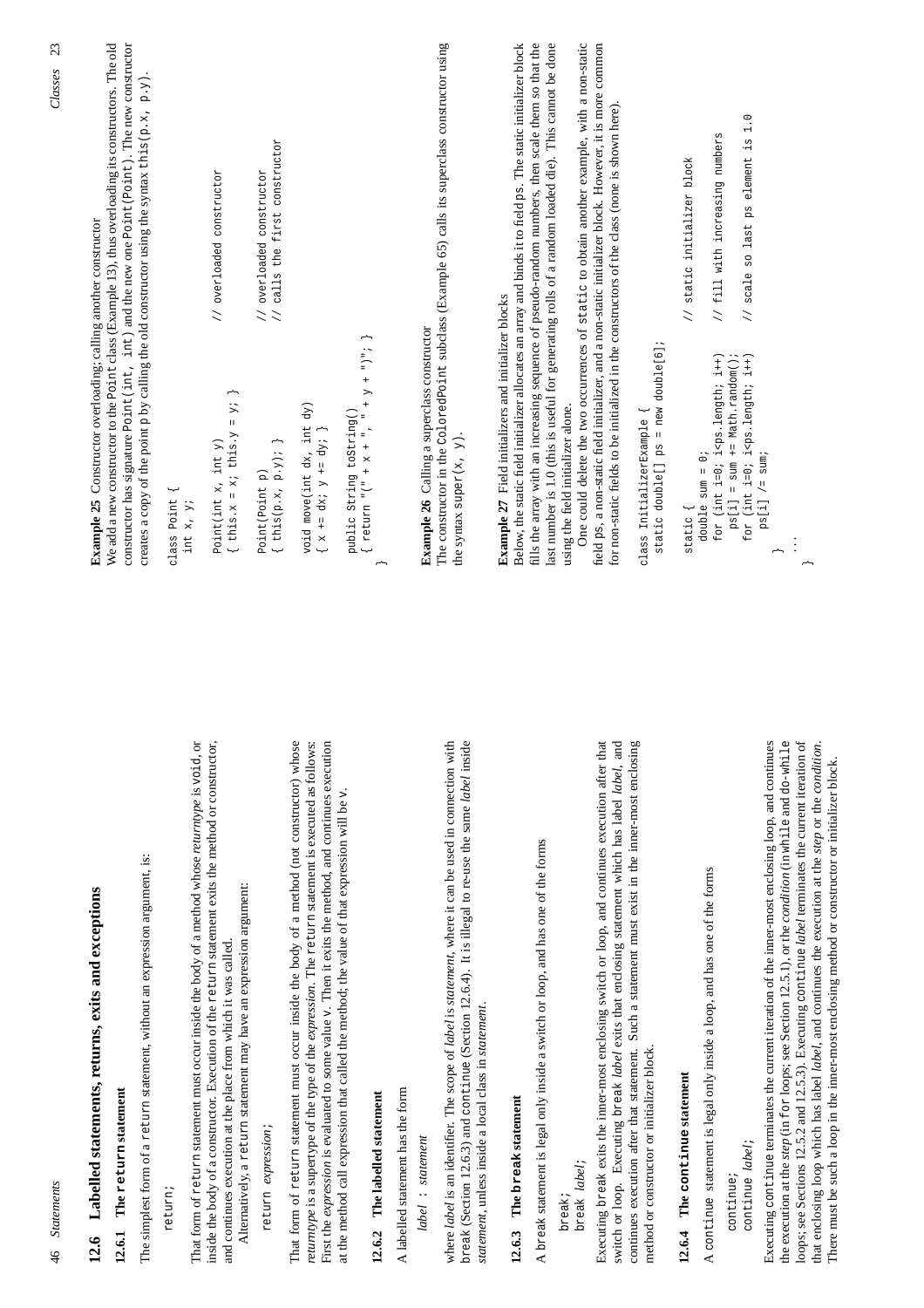### **9.11 Nested classes, member classes, local classes, and inner classes**

A non-static nested class, that is, a non-static member class NMC or a local class N<br>C in a non-static member, is called an *inner class*. An object ቧ an inner class always contains a reference  $\Xi$ an object ቧ the enclosing class C, called the *enclosing object*. That object can be referred  $\Xi$ as C.this (see Example 33), so a non-static member x of the enclosing object can be referred to as C.this.x.<br>> non-static nested class cannot itself have static members. More precisely,  $\stackrel{\scriptscriptstyle w}{=}$ static fields must also be final, and methods and nested classes in a non-static nested class must be non-static.

A static nested class,  $\tan$ is, a static member class SMC or a local class in a static member,  $\ln$ no enclosing object and cannot refer to non-static members ቧ the enclosing class C. This is the standard restriction on static members of a class; see Section ه.<br>-A static nested class may have static as well as non-static members. non-static members.

If a local class refers  $\Xi$ variables or formal parameters in the enclosing method or constructor or initializer, then those variables or parameters  $_{\rm{sum}}$  $\Xi$ final.

### **9.12 Anonymous Anonymous classes**

An *anonymous* class is a special kind ቧ<br>ት local class; hence it must be declared inside a method or constructor or initializer. An anonymous class can be declared, and an instance created, using the special expression syntax

new C(*actual-list*)

*classbody*

where C is a class name. This creates an anonymous subclass ቧ class C, with (Section 9.1). Moreover, it creates an object ቧ  $\tan$ anonymous subclass by calling

the given

the

appropriate

*classbody*

cannot declare its own constructors. When I is an interface name, the similar expression syntax

C

constructor

with the

arguments

in

*actual-list*

, as if by

super(

*actual-list*

). An

anonymous

class

new  $\Xi$ 

*classbody*

creates an anonymous local class, with the given *classbody* (Section 9.1),  $\tan$ must implement the interface I, and also creates an object ቧ that anonymous class.

#### **Example 53** Nested for loops This program prints a four-line triangle ቧ asterisks (\*):

~ for System.out.println(); System.out.println(); for System.out.print("\*"); System.out.print("\*"); (int (int i=1; j=1; i<=4; j<=i; i++) j++) ~

#### **Example 54** Array search using while loop This method behaves the same as wdayno1 in Example <u>ب</u><br>:-

static int wdayno2(String wday) ~ int i=0; while ن<br>^ wdays.length &<br>∉<br>! wday.equals(wdays[i])) i++; // Now i >= wdays.length or wday equal to wdays[i] if ن<br>^ wdays.length) return return i+1; else return return -1; // Here used to mean 'not found' static final

String[] wdays = ~ "Monday", "Tuesday", "Wednesday", "Thursday", "Friday", "Saturday", "Sunday"

**);** 

### **Example 55** Infinite loop because ቧ misplaced semicolon

Here a misplaced semicolon (;) creates an empty loop body statement, where the increment i++ is not part ቧ the loop. Hence it will not terminate, but loop forever:

int.<br>I i=0; while (i<10); i++;

#### **Example 56** Using do-while (but while is usually preferable) Throw a die and compute sum until 5 or 6 comes up:

```
static int waitsum() ~
                                                            int sum = 0, eyes;
                                               do {
                                    eyes = (int)(1 + 6 * Math.random());
                          sum ^+eyes;
            } while (eyes < 5);
   return return sum;
```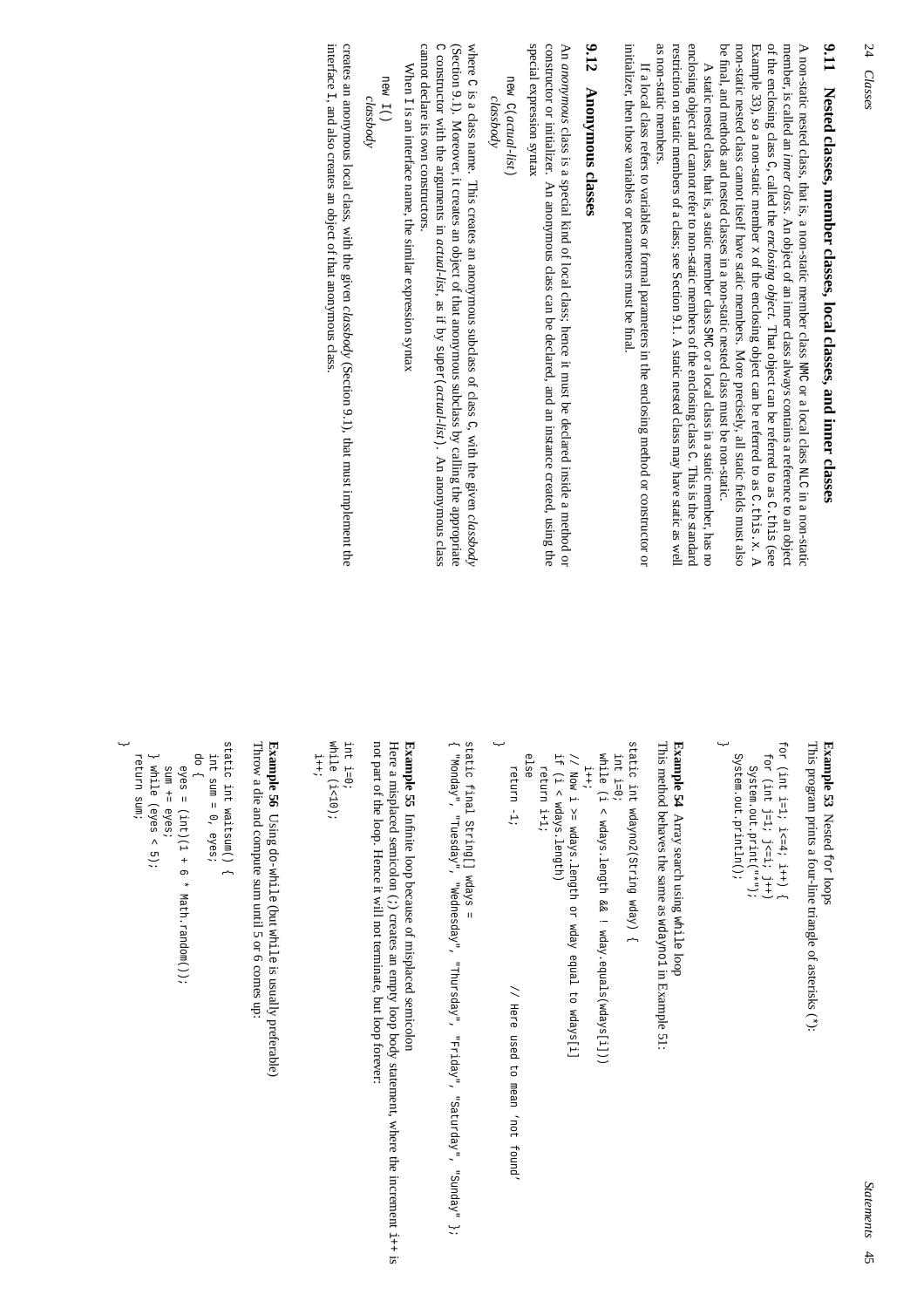## 12.5 Loop statements **12.5 Loop statements**

## 12.5.1 The for statement **12.5.1 The for statement**

## A for statement has the form for statement has the form

for (initialization; condition; step) for (*initialization*; *condition*; *step*)

*body*

where the initialization is a variable-declaration (Section 6.2) or an expression, condition is an expression of type boolean, step is an expression, and body is a statement. More generally, the initialization and step may also be comma-separated lists of expressions; the expressions in each such list are evaluated from left to right. The initialization, condition and step may be empty. An where the *initialization* is a *variable-declaration* (Section 6.2) or an *expression*, *condition* is an *expression* of type boolean, *step* is an *expression*, and *body* is a *statement*. More generally, the *initialization* and *step* may also be comma-separated lists of *expressions*; the expressions in each such list are evaluated from left to right. The *initialization*, *condition* and *step* may be empty. An empty condition is equivalent to true. Thus for  $(i)$  body means 'forever execute body'. empty *condition* is equivalent to true. Thus for (;;) *body* means 'forever execute *body*'. The for statement is executed as follows:

The for statement is executed as follows: 1. The initialization is executed 1. The *initialization* is executed

- 2. The condition is evaluated. If it is false, the loop terminates. 2. The *condition* is evaluated. If it is false, the loop terminates.
	- 3. If it is true, then 3. If it is true, then
- 
- (a) The *body* is executed<br>(b) The *step* is executed (a) The *body* is executed
- (c) Execution continues at 2. (c) Execution continues at 2. (b) The *step* is executed

## 12.5.2 The while statement **12.5.2 The while statement**

A while statement has the form while statement has the form

while (condition) while (*condition*) *body*

where the *condition* is an expression of type boolean, and body is a statement. The while statement where the *condition* is an expression of type boolean, and *body* is a statement. The while statement is executed as follows: is executed as follows:

1. The condition is evaluated. If it is false, the loop terminates. 1. The *condition* is evaluated. If it is false, the loop terminates.

2. If it is true, then 2. If it is true, then (a) The *body* is executed<br>(b) Execution continues at 1. (a) The *body* is executed

(b) Execution continues at 1.

## 12.5.3 The do-while statement **12.5.3 The do-while statement**

A do-while statement has the form A do-while statement has the form

do

*body*<br>while (*condition*); while (*condition*); where the condition is an expression of type boolean, and body is a statement. The body is executed where the *condition* is an expression of type boolean, and *body* is a statement. The *body* is executed at least once, because the do-while statement is executed as follows: at least once, because the do-while statement is executed as follows:

- 1. The body is executed. 1. The *body* is executed.
- 2. The condition is evaluated. If it is false, the loop terminates. 2. The *condition* is evaluated. If it is false, the loop terminates.
- 3. If it is true, then execution continues at 1. 3. If it is true, then execution continues at 1.

## Example 28 Member classes and local classes **Example 28** Member classes and local classes

| // top-level class | // cannot use non-static TLC members                   | // can use non-static TLC members         | // can use non-static TLC members      |
|--------------------|--------------------------------------------------------|-------------------------------------------|----------------------------------------|
|                    | // can have static members                             | // cannot have static members             | // non-static method in TLC            |
|                    | // static member class                                 | // non-static member class                | // local class in method               |
| static int sf;     | static int ssf = sf + TLC.sf;                          | $int mf2 = TLC.$ sf + $TLC.$ this. $nf$ ; | int m(final int p) { return sf+nf+p; } |
| class TLC {        | $int \; \text{snf} = \text{sf} + \text{TLC}.\text{sf}$ | $int \text{mf1} = sf + nf;$               | class NLC {                            |
| int nf;            | static class SMC                                       | class NMC                                 | void nm()                              |

## Example 29 An enumeration as a local class **Example 29** An enumeration as a local class

Method suffixes returns an object of the local class SuffixEnumeration which implements the Method suffixes returns an object of the local class SuffixEnumeration which implements the Enumeration interface to enumerate the non-empty suffixes of the string s: Enumeration interface to enumerate the non-empty suffixes of the string s:

public boolean hasMoreElements() { return startindex < s.length(); } public boolean hasMoreElements() { return startindex < s.length(); } public Object nextElement() { return s.substring(startindex++); } public Object nextElement() { return s.substring(startindex++); } class SuffixEnumeration implements Enumeration { class SuffixEnumeration implements Enumeration { static Enumeration suffixes(final String s) { static Enumeration suffixes (final String s) System.out.println(seq.nextElement()); System.out.println(seq.nextElement()); public static void main(String[] args) { public static void main(String[] args) { Enumeration seq = suffixes(args[0]); Enumeration seq = suffixes(args[0]); while (seq.hasMoreElements()) while (seq.hasMoreElements() class LocalInnerClassExample { class LocalInnerClassExample int startindex=0; int startindex=0;

return new SuffixEnumeration(); return new SuffixEnumeration();

 $\overline{a}$ 

## Alternatively, we may use an anonymous local class in method suffixes: Alternatively, we may use an anonymous local class in method suffixes: Example 30 Enumeration as an anonymous local class **Example 30** Enumeration as an anonymous local class

public boolean hasMoreElements() { return startindex < s.length(); } public boolean hasMoreElements() { return startindex < s.length(); } public Object nextElement() { return s.substring(startindex++); } public Object nextElement() { return s.substring(startindex++); } static Enumeration suffixes(final String s) { static Enumeration suffixes (final String s) return<br>new Enumeration() { int startindex=0; new Enumeration() { int startindex=0; };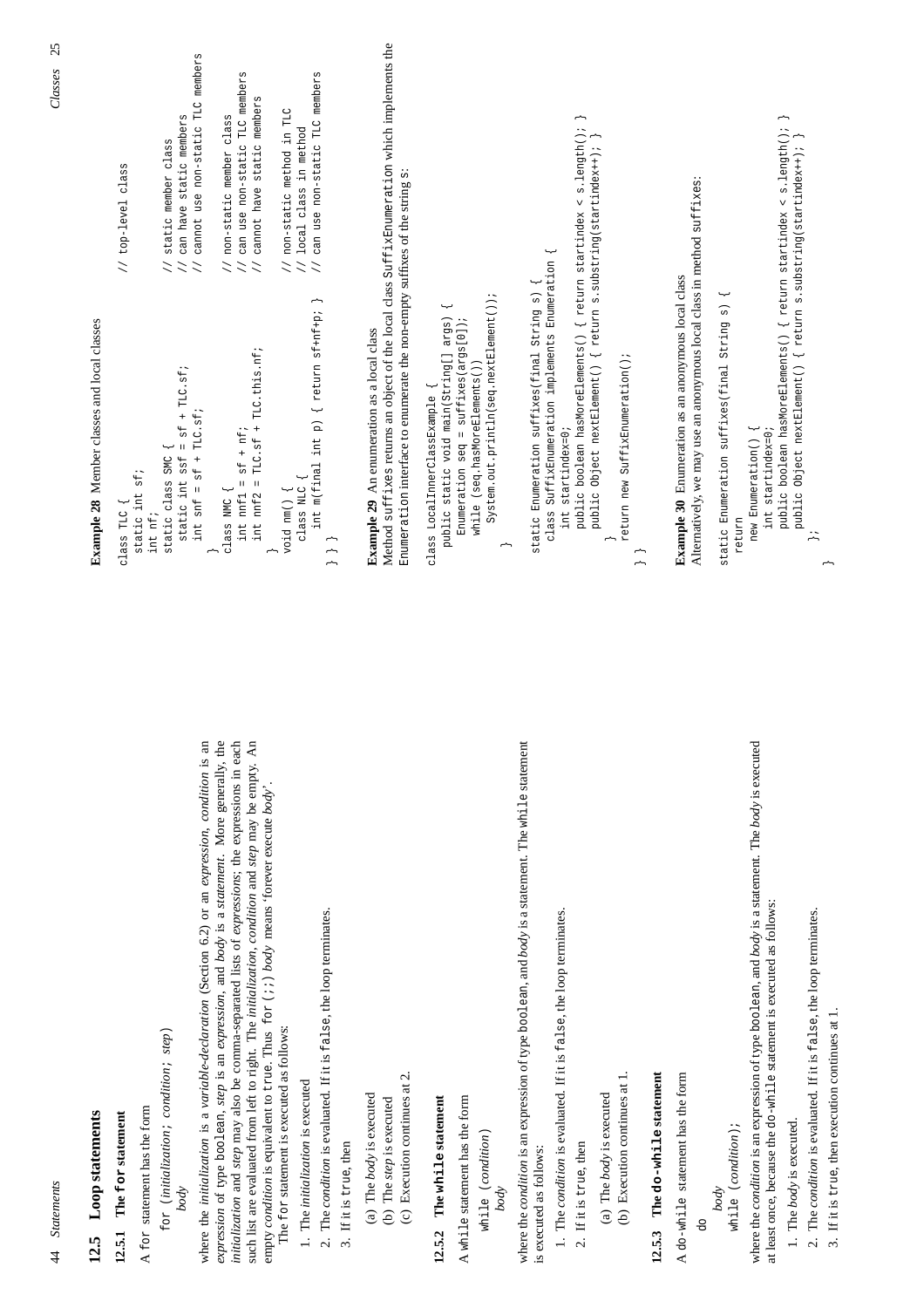### **10 Classes and objects in the computer**

### **What is a class?**

Conceptually, a class represents a concept, a template for creating instances (objects).  $\Xi$ the computer, a class is a chunk ቧ memory, set aside once, when the class is loaded  $\overline{\varepsilon}$ runtime. A class  $\ln$ the following parts:

- the name ቧ<br>ት the class;
- room for  $\stackrel{\scriptscriptstyle w}{=}$ the static members ቧ the class.

We can draw a class as a box. The header class SPoint gives the class name, and the box itself contains the static members ቧ the class:



#### **What is an object?**

Conceptually, an object is a concrete instance of a concept (a class).  $\Xi$ the computer, an object is a chunk ቧ memory, set aside by an object creation expression new C(...); see Section 11.6. Every evaluation ቧ an object creation expression new C(...) creates a distinct object, with its own chunk ቧ computer memory. An object has the following parts:

- the *class* C of the object; this is the class C used when creating the object;
- room for  $\stackrel{w}{=}$ the non-static members ቧ the object.

We can draw an object as a box. The header : SPoint gives the object's class (underlined), and the remainder ቧ the box contains the non-static members ቧ<br>ት the object:



### **Inner objects**

When NIC is an inner class (a non-static member class, or a local class in non-static code) in a class C, then an object ቧ<br>ት class NIC is an *inner object*. In addition to the object's class and the non-static fields, an inner object will always contain a reference to an *enclosing object*, which is an object ቧ the innermost enclosing class C. The outer object reference can  $\Xi$ written C.this in. Java programs. An

### **Example 49** Block statements

 $\Xi$ method bodies and constructor bodies are block statements.  $\Xi$ method sum from Example ب the *truebranch* of the second H.<br>Hi statement is a block statement. Method m4 in Example 4 contains two block statements, each ቧ which contains a (local) declaration ቧ variable x.

### **Example 50** Single if-else statement

This method behaves the same as absolute in Example 40:

 $_{\rm x}$ ~

static double absolute(double  $\widehat{\mathsf{x}}$ >= 0) return return x; else return return -x;

if

~

### **Example 51**  $\blacktriangleright$ sequence ቧ<br>ት if-else statements

We cannot use a switch here, because a switch can work only on integer types (including char):

| else<br>return -1; | else<br>H,              | else                      | else                    | else                      | else                       | else<br>$\frac{1}{11}$   | H.                      | static int wdaynol(String wday) { |
|--------------------|-------------------------|---------------------------|-------------------------|---------------------------|----------------------------|--------------------------|-------------------------|-----------------------------------|
|                    | (wday.equals("Sunday")) | (wday.equals("Saturday")) | (wday.equals("Friday")) | (wday.equals("Thursday")) | (wday.equals("Wednesday")) | (wday.equals("Tuesday")) | (wday.equals("Monday")) |                                   |
|                    | return                  | return                    | return 5;               | return 4;                 | return 3;                  | return 2;                | return 1;               |                                   |
|                    | $\frac{1}{2}$           |                           |                         |                           |                            |                          |                         |                                   |
|                    |                         |                           |                         |                           |                            |                          |                         |                                   |

### **Example 52** switch statement

~

Below we could have used a sequence ቧ if-else statements, but a switch is both faster and clearer:

Here used to mean

'not

found'

static default: default: case case case case case case case switch String 972: 7: 46: 299: 45: 44: 1: (prefix) return return "Great Britain"; return return return return return return return return return return return findCountry(int ~ "nnknown" "Sweden"; "North America"; "Russia"; "Unknown"; "Israel"; "Russia"; "Sweden"; "Greenland"; "Denmark"; Britain"; America"; prefix) ~

~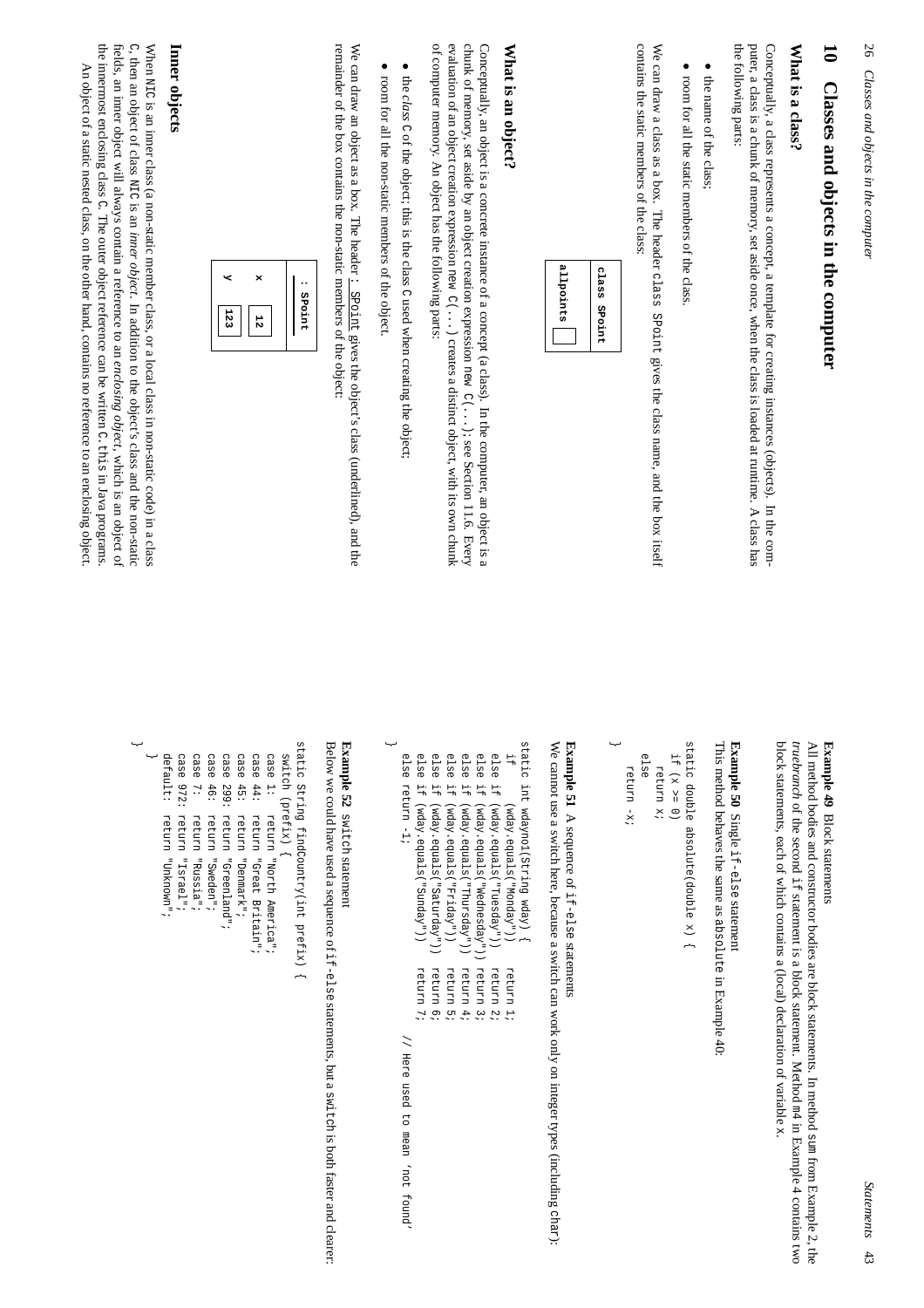## 12.4 Choice statements **12.4 Choice statements**

### 12.4.1 The if statement **12.4.1 The if statement**

# An if statement has the form:

An if statement has the form:

if (condition) if (*condition*)

*truebranch*<br>The *condition* must have type boolean, and *truebranch* is a statement. If the *condition* evaluates to The *condition* must have type boolean, and *truebranch* is a statement. If the *condition* evaluates to true, then the truebranch is executed, otherwise not. true, then the *truebranch* is executed, otherwise not.

## 12.4.2 The if-else statement **12.4.2 The if-else statement**

An if-else statement has the form: An if-else statement has the form:

- if (*condition*) if (condition)
	- *truebranch*
- else
- *falsebranch*

The condition must have type boolean, and truebranch and falsebranch are statements. If the condi-The *condition* must have type *boolean*, and *truebranch* and *falsebranch* are statements. If the *condition* evaluates to true, then the *truebranch* is executed; otherwise the *falsebranch* is executed. tion evaluates to true, then the truebranch is executed; otherwise the falsebranch is executed

## 12.4.3 The switch statement **12.4.3 The switch statement**

## A switch statement has the form: switch statement has the form:

- case constant2: branch2 case constant1: branch1 case *constant1*: *branch1* case *constant2*: *branch2* switch (expression) { switch (*expression*) {
- default: branchn
- default: *branchn*

The expression must have type int, short, char, or byte. Each constant must be a compile-time constant expression, consisting only of literals, final variables, final fields declared with explicit field initializers, and operators. No two constants may have the same value. The type of each The *expression* must have type int, short, char, or byte. Each *constant* must be a *compile-time constant* expression, consisting only of literals, final variables, final fields declared with explicit field initializers, and operators. No two *constants* may have the same value. The type of each constant must be a subtype of the type of expression. *constant* must be a subtype of the type of *expression*.

Each branch is preceded by one or more case clauses, and is a possibly empty sequence of Each *branch* is preceded by one or more case clauses, and is a possibly empty sequence of statements, usually terminated by break or return (if inside a method or constructor) or continue statements, usually terminated by break or return (if inside a method or constructor) or continue (inside a loop). The default clause may be left out. (inside a loop). The default clause may be left out.

The switch statement is executed as follows: The expression is evaluated to obtain a value v. If the constants, then the branch following default is executed; if there is no default clause, nothing The switch statement is executed as follows: The *expression* is evaluated to obtain a value v. If v equals one of the constants, then the corresponding branch is executed. If v does not equal any of equals one of the *constants*, then the corresponding *branch* is executed. If v does not equal any of is executed. If a *branch* is not exited by break or return or continue, then execution continues with the next branch in the switch regardless of the case clauses, until a branch exits or the switch the *constants*, then the *branch* following default is executed; if there is no default clause, nothing is executed. If a *branch* is not exited by break or return or continue, then execution continues with the next *branch* in the switch regardless of the case clauses, until a *branch* exits or the switch ends.

## Example 31 Objects and classes **Example 31** Objects and classes

This is the computer memory at the end of the main method in Example 45, using the SPoint class from Example 14. The variables p and s refer to the same object, variable q is  $\text{null}$ , and variable  $\text{r}$ This is the computer memory at the end of the main method in Example 45, using the SPoint class from Example 14. The variables p and s refer to the same object, variable q is null, and variable r refers to the right-most object. No variable refers to the middle object. refers to the right-most object. No variable refers to the middle object.



# Example 32 Objects with multiple fields of the same name **Example 32** Objects with multiple fields of the same name

of class C each have two non-static fields vf (called  $B/\nu f$  and  $C/f\nu$  in the figure), and the class D This is the computer memory at the end of the main method in Example 42, using the classes from Example 19. The classes B and C each have a single static field  $sfi$ ; class D has none. The two objects This is the computer memory at the end of the main method in Example 42, using the classes from  $\frac{1}{2}$ Example 19. The classes B and C each have a single static field sf; class D has none. The two objects of class C each have two non-static fields vf (called B/vf and C/fv in the figure), and the class D object has three non-static fields vf. object has three non-static fields vf.



### Example 33 Inner objects **Example 33** Inner objects

Example 28 declares a class TLC with non-static member (inner) class NMC and static member class Example 28 declares a class TLC with non-static member (inner) class NMC and static member class SMC. If we create a TLC-object, two NMC-objects, and a SMC object: SMC. If we create a TLC-object, two NMC-objects, and a SMC object:

TLC. NMC iol = 00. new NMC(), io2 = 00. new NMC(); TLC.NMC io1 = oo.new NMC(), io2 = oo.new NMC(); TLC.SMC sio = new TLC.SMC(); TLC.SMC sio = new TLC.SMC(); TLC  $oo = new TLC()$ TLC oo = new TLC();

then the computer memory will contain these objects (the classes are not shown): then the computer memory will contain these objects (the classes are not shown):

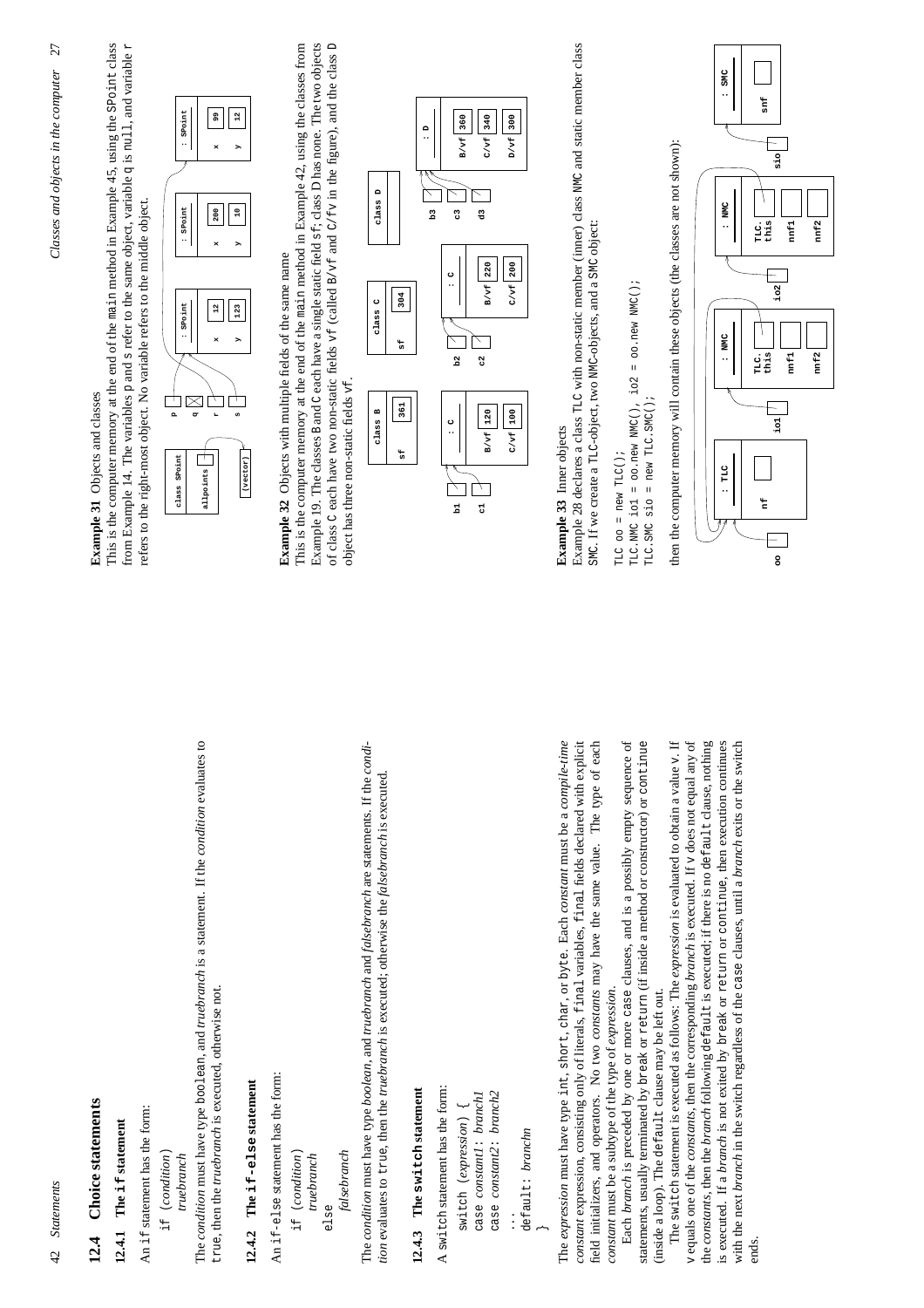### **11** Expressions **Expressions**

The main purpose ቧ an expression is  $\overline{\rm s}$ compute a value (such as 117) by evaluation.  $\Xi$ addition, evaluation may change the computer's *state*: the value ቧ variables, fields, and array elements, the contents ቧ files, etc. More precisely, evaluation ቧ an expression either:

- terminates normally, producing a value, or
- terminates abnormally by throwing an exception, or
- does not terminate  $\overline{a}$  $\stackrel{w}{=}$ (for instance, because it calls a method  $\frac{1}{2}$ does not terminate).

Expressions are built from *literals* (anonymous constants), variables, fields, operators, method calls, array accesses, conditional expressions, the new operator, and so on; see the table opposite.

One must distinguish the (compile-time) *type of an expression* from the (runtime) *class of an object*. An expression has a type (Section ك inferred  $\mathbf{\hat{z}}$ the compiler. When this is a reference type t, and the value of the expression is an object o, then the class ቧ<br>ት object o will be a subtype of t, but not necessarily equal to t. For instance, the expression (Number)(new Integer(2)) has type Number, but its value is an object whose class is Integer, a subclass ቧ Number.

### **Table of expression forms**

The table opposite (page 29) shows the form, meaning, associativity, operand (argument) types and result types for Java expressions. The expressions are grouped according to precedence as indicated by the horizontal lines, from high precedence  $\Xi$ low precedence. Higher-precedence forms are evaluated before lower precedence forms. Parentheses may be used  $\overline{\rm s}$ emphasize or force a particular order ቧ evaluation.

When an operator (such as +) is left associative, then a sequence ይ + ይ<br>ይ + ዉ<br>የ of operators is evaluated as  $\Xi_i$ parenthesized (e1 + e2) + e3. When an operator (such as =) is right associative, then a sequence ይ  $\blacksquare$ ይ<br>የ2  $\blacksquare$ ල<br>ශ ቧ operators is evaluated as  $\equiv$ parenthesized ይ  $\blacksquare$  $\widehat{\mathbb{e}}$  $\blacksquare$ e3).

The table also shows the required operand types and result types. The kind integer stands for any ቧ char, byte, short, int, or long; and numeric stands for integer or float or double. For with numeric the

an operator one integer or operand, *promotion type* is double if the operand  $\ln$ type double; it is float if the operand has type float; it is long if the operand has type long; otherwise it is int (that is, if the operand has type byte, char, short or int).

For an operator with two integer or numeric operands (except the shift operators; Section 11.3), the promotion type is double if any operand has type double; otherwise, it is float if any operand  $\ln$ type float; otherwise, it is long if any operand has type long; otherwise it is int.

Before the operation is performed, the operand(s) are promoted,  $\thinspace \text{that}$ is, converted  $\Xi$ the promotion type by a widening type conversion (page 40).

 $\equiv$ the result type is given as numeric also, it equals the promotion type. For example, 10  $\overline{\phantom{0}}$ س  $\ln$ type int, whereas 10  $\overline{\phantom{0}}$ ພ<br>ວ has type double, and c + (byte)1 has type int when c has type char.

### **12 Statements Statements**

A *statement* may change the computer's *state*: the value ቧ<br>ት variables, fields, array elements, the contents ቧ files, etc. More precisely, execution of a statement either

- terminates normally (meaning execution  $\tilde{\Xi}$ continue with the next statement, if any), or
- terminates abnormally  $\mathbf{\hat{z}}$ throwing an exception, or
- exits হ executing a return statement (if inside a method or constructor), or
- exits a switch or loop ş executing a break statement (if inside a switch or loop),

or

- exits the current iteration of a loop and starts a new iteration  $\mathbf{\hat{z}}$ executing a continue statement (if inside a loop), or
- does not terminate  $\overline{\varepsilon}$  $\stackrel{w}{=}$ for instance,  $\mathbf{\hat{s}}$ executing while (true)  $\tilde{}$

### 12.1 Expression statement **Expression statement**

An *expression statement* is an *expression* followed by a semicolon:

*expression* ;

It is executed হ evaluating the *expression* and ignoring its value. The only forms ቧ *expression* that may be legally used in this way are assignment expressions (Section 11.4), increment and decrement expressions (Section 11.1), method call expressions (Section 11.10), and object creation expressions (Section 11.6).

For example, an assignment statement x=e; is an assignment expression x<br>a= followed হ a semicolon. semicolon.

Similarly, a method call statement is a method call expression followed ड semicolon. The value returned হ the method, if any, is discarded; the method is executed only for its side effect.

### **12.2 Block** statement **statement**

A *block-statement* is a sequence ቧ zero or more *statements* or *variable-declarations* or *classdeclarations*, in any order, enclosed in braces:

```
~
                                                                ~
                               ations
                                                statements
               variable-declarations
                  variable-declarations
                                   class-declar
                                                   statements
```
### **12.3 The empty statement**

The *empty statement* consists of a semicolon only. It is equivalent to the block statement ~  $\}$  that contains no statements or declarations, and  $\ln$ no effect  $\overline{a}$ all:

;

 $\equiv$ is a common mistake to add an extra semicolon after the header of a for or while loop, thus introducing an empty loop body; see Example 55.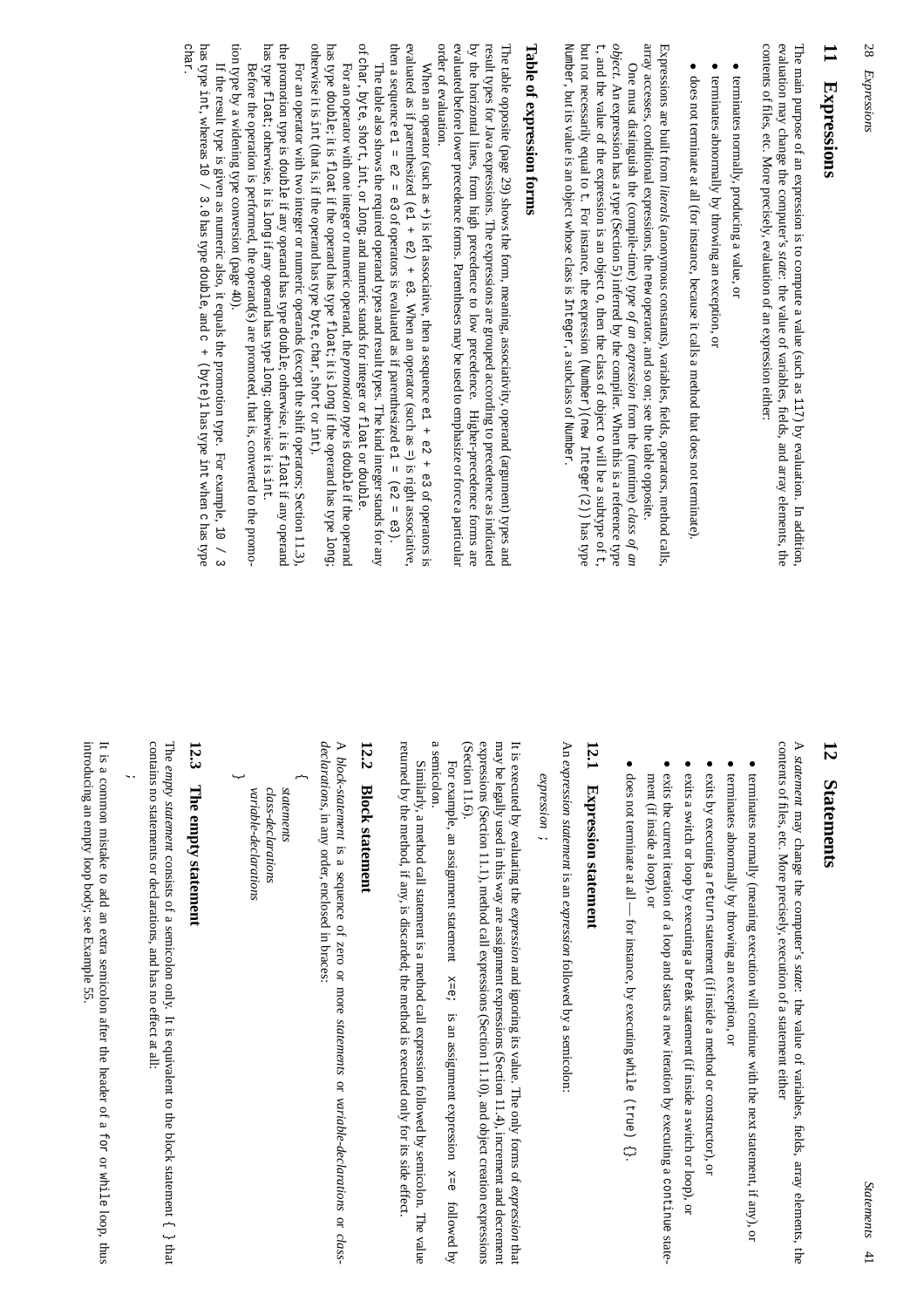11.11 Type cast expression and type conversion **Type cast expression and type conversion** A type conversion converts a value from one type to another. A widening conversion converts from a *type conversion* converts a value from one type to another. A *widening* conversion converts from a

type to a supertype. A narrowing conversion converts from a type to another type. This requires an

explicit *type cast* (except in an assignment x = e or initialization where e is a compile-time integer

explicit *type cast* (except in an assignment  $x = e$  or initialization where  $e$  is a compile-time integer

*narrowing* conversion converts from a type to another type. This requires an

type to a supertype.

constant; see Section 11.4).

constant; see Section 11.4).

**Type cast between base types**

Type cast between base types

expression (t)e

When e is an expression of base type and t is a base type, then a *type cast* of e to t is done using the

When e is an expression of base type and t is a base type, then a type cast of e to t is done using the

This expression, when legal, has type t. The legal type casts between base types are shown by

This expression, when legal, has type t. The legal type casts between base types are shown by

C marks a narrowing conversion which requires a type cast  $(t)$ e, W marks that measured that we can be a subsequence that when any more a unidation conversion which move

a widening conversion that preserves the value, and WL marks a widening conversion which may widening conversion that preserves the value, and WL marks a widening conversion which may

To type

From type char byte short int long float double

short

byte

char

From type

char

byte

short

int

long

float

double

 $\mathord{\mathsf{C}}$ 

 $\cup$ 

 $\mathord{\mathsf{C}}$ 

A narrowing integer conversion discards those (most significant) bits which cannot be represented in narrowing integer conversion discards those (most significant) bits which cannot be represented in the smaller integer type. Conversion from an integer type to a floating-point type (float or double) produces a floating-point approximation of the integer value. Conversion from a floating-point type

the smaller integer type. Conversion from an integer type to a floating-point type (float or double) produces a floating-point approximation of the integer value. Conversion from a floating-point type to an integer type discards the fractional part of the number; that is, it rounds towards zero. When

to an integer type discards the fractional part of the number; that is, it rounds to

converting a too-large floating-point number to a long or int, the result is the best approximation (that is, the type's largest positive or the largest negative representable number); conversion to byte or short or char is done by converting to int and then to the requested type. The base type boolean

converting a too-large floating-point number to a long or int, the result is the best approximation (that is, the type's largest positive or the largest negative representable number); conversion to byte

wards zero. When

 $\mathord{\mathsf{C}}$ 

 $\mathord{\mathsf{C}}$ 

 $\mathord{\mathsf{C}}$ 

W

 $\mathord{\mathsf{C}}$ 

 $\cup$ 

C

 $\cup$ 

 $\cup$ 

 $\cup$ 

 $\cup$ 

 $\cup$ 

 $\cup$ 

W

WLWL<br>C

 $\geq$ 

 $\mathord{\mathsf{C}}$ 

 $\cup$ 

 $\mathord{\mathsf{C}}$ 

W

WWL<br>W<br>W

 $\mathord{\mathsf{C}}$ 

 $\cup$ 

W

⋧

W

 $\geq$ 

 $\cup$ 

W

W

W

W

W

W

 $\cup$ 

C

W

W

W

W

double

Eloat

Long

İnt

≥≥≥≅≥

the table belo

cause a loss of precision:

cause a loss of precision:

w, where C

#### 29 *Expressions* 29 Expressions

# Table of expression forms

| Expression                                                           | Meaning                               | Associativity | Argument(s)       | Result                 |
|----------------------------------------------------------------------|---------------------------------------|---------------|-------------------|------------------------|
| $\frac{1}{a}$ .                                                      | array access (Section 8.1)            |               | t[], integer      | $\mathrel{\mathsf{L}}$ |
| o . $\mathsf{f}$                                                     | field access (Section 11.8)           |               | object            |                        |
| $\sim$ . m(                                                          | method call (Section 11.10)           |               | object            |                        |
| $x + +$                                                              | postincrement                         |               | numeric           | numeric                |
| $X -$                                                                | postdecrement                         |               | numeric           | numeric                |
| x                                                                    | preincrement                          |               | numeric           | numeric                |
| $-1$                                                                 | predecrement                          |               | numeric           | numeric                |
| ×<br>T                                                               | negation (minus sign)                 | right         | numeric           | numeric                |
| $\frac{0}{\ell}$                                                     | bitwise complement                    | right         | integer           | int/long               |
| $\overset{\circ}{-}$                                                 | logical negation                      | right         | boolean           | boolean                |
| $\overline{v}$<br>new                                                | array creation (Section 8.1)          |               | type              | Ξ                      |
| Ū<br>new                                                             | object creation (Section 11.6)        |               | class             | $\cup$                 |
| $(t)$ e                                                              | type cast (Section 11.11)             |               | type, any         |                        |
| ∾<br>$\omega$<br>$\overline{\omega}$                                 | multiplication                        | left          | numeric           | numeric                |
| $_{\rm e}^{\rm 2}$<br>$\overline{\mathtt{\vec{\omega}}}$             | division                              | left          | numeric           | numeric                |
| $\epsilon$<br>o/e<br>$\vec{e}$                                       | remainder                             | left          | numeric           | numeric                |
| $\Omega$<br>$^{+}$<br>5                                              | addition                              | left          | numeric           | numeric                |
| $\epsilon$<br>급                                                      | string concatenation                  | left          | String, any       | String                 |
| $\tilde{e}$<br>$\vec{e}$                                             | string concatenation                  | left          | any, String       | String                 |
| $\epsilon$<br>-1<br>$\overline{\omega}$                              | subtraction                           | left          | numeric           | numeric                |
| δ<br>v<br>$\checkmark$<br>J                                          | left shift (Section 11.3)             | left          | integer           | int/long               |
| $\mathbb{S}^2$<br>$\hat{\wedge}$<br>5                                | signed right shift                    | left          | integer           | int/long               |
| $_{\rm e}^{\rm 2}$<br>$\hat{\hat{ }}$<br>$\overline{\omega}$         | unsigned right shift                  | left          | integer           | int/long               |
| $\leq e2$<br>5                                                       | less than                             | none          | numeric           | boolean                |
| $\mathcal{C}$<br>$\overset{\shortparallel}{\mathbf{v}}$<br>$\vec{v}$ | less than or equal to                 | none          | numeric           | boolean                |
| $\mathbb{S}^2$<br>$\frac{1}{\Lambda}$<br>5                           | greater than or equal to              | none          | numeric           | boolean                |
| $>$ e2<br>$\overline{\omega}$                                        | greater than                          | none          | numeric           | boolean                |
| ↵<br>instanceof<br>$\omega$                                          | instance test (Section 11.7)          | none          | any, ref. type    | boolean                |
| ွ<br>$\mathop{!!}\limits_{\rm II}$<br>₫                              | equal                                 | left          | compatible        | boolean                |
| $\widetilde{e}$<br>$\sf II$<br>급                                     | not equal                             | left          | compatible        | boolean                |
| ΘZ<br>ఆ<br>จี                                                        | bitwise and                           | left          | integer           | int/long               |
| $\epsilon$<br>చ<br>$\vec{c}$                                         | logical strict and                    | left          | boolean           | boolean                |
| $\rm _{\odot}^{\sim}$<br>≺<br>$\vec{e}$                              | bitwise exclusive-or                  | left          | integer           | int/long               |
| $\epsilon$<br>≺<br>$\vec{e}$                                         | logical strict exclusive-or           | left          | boolean           | boolean                |
| $\mathbb{S}^2$<br>5                                                  | bitwise or                            | left          | integer           | int/long               |
| e2<br>$\vec{\theta}$                                                 | logical strict or                     | left          | boolean           | boolean                |
| Sθ<br>ಚಿ<br>5                                                        | logical and (Section 11.2)            | left          | boolean           | boolean                |
| 2<br>$\overline{\omega}$                                             | logical or (Section 11.2)             | left          | boolean           | boolean                |
| ဥ<br>δg<br>ᡣ.<br>₫                                                   | $\frac{5}{1}$<br>conditional (Section | right         | boolean, any, any | any                    |
| Φ<br>П<br>×                                                          | 4,<br>assignment (Section             | right         | e subtype of x    | type of x              |
| Φ<br>$+$<br>$\mathsf{x}$                                             | compound assignment                   | right         | compatible        | type of x              |

## Type cast between reference types **Type cast between reference types**

cannot be cast to any other type.

cannot be cast to any other type. A type cast between base types never fails at runtime.

or short or char is done by converting to int and then to the requested type. The base type boolean

type cast between base types never fails at runtime.

When e is an expression of reference type and t is a reference type (class or interface or array type), When e is an expression of reference type and t is a reference type (class or interface or array type), then a type cast of  $e$  to  $t$  is done using the expression then a *type cast* of e to t is done using the expression

(t)e

an object or array whose class is a subtype of t, then the type cast succeeds with result v; otherwise the exception ClassCastException is thrown. The type cast is illegal when it cannot possibly succeed at runtime; for instance, when e has type Double and t is Boolean: none of these classes is This expression has type  $t$ . It is evaluated by evaluating  $\epsilon$  to a value v. If v is null or is a reference to This expression has type t. It is evaluated by evaluating e to a value v. If v is null or is a reference to an object or array whose class is a subtype of t, then the type cast succeeds with result v; otherwise the exception ClassCastException is thrown. The type cast is illegal when it cannot possibly succeed at runtime; for instance, when e has type Double and t is Boolean: none of these classes is a subtype of the other. subtype of the other.

# **Table of expression forms**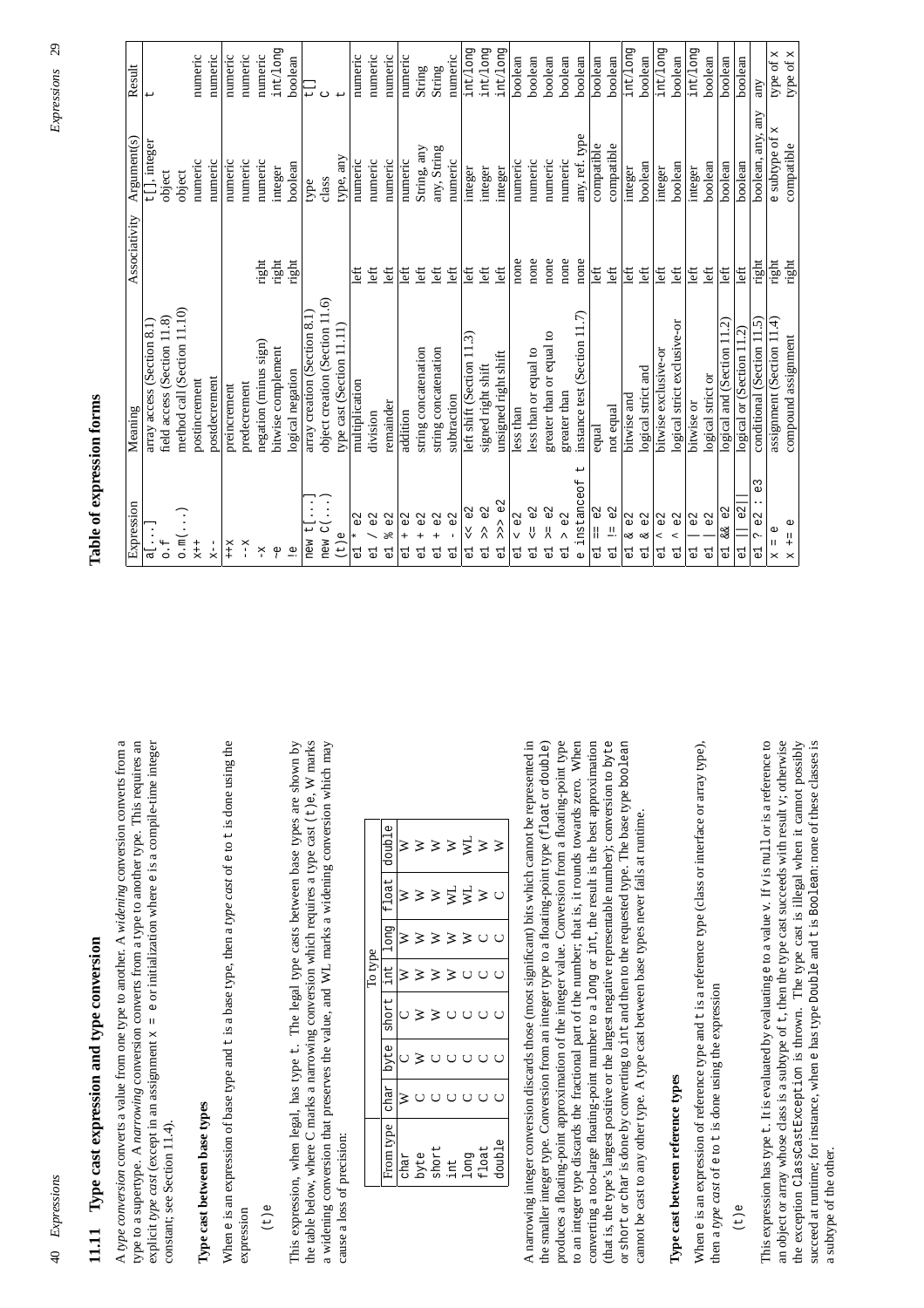### **11.1 Arithmetic operators**

The value ቧ the postincrement expression x++ is that of x, and its effect is to increment x by one; and similarly for postdecrement x--.

The value ቧ the preincrement expression ++x is  $\frac{1}{2}$ ቧ  $x+1$ , and its effect is  $\Xi$ increment x by one; and similarly for predecrement --x.

Integer division e1/e2 truncates, that is, rounds towards 0, so 10/3 is بي and (-10)/3 is ب The integer remainder x%y equals  $X_+(X/X) - x$ when y is non-zero; it has the same sign as x. Integer division or remainder  $\mathbf{\hat{z}}$ zero throws the exception ArithmeticException. Integer overflow does not throw an exception, but wraps around. Thus, in the int type, the expression 2147483647+1 evaluates ಕ 2147483648, and the expression -2147483648-1 evaluates  $\Xi$ 2147483647.

The floating-point remainder  $\lambda$ % $X$ roughly equals x-(((int)(x/y))\*y when  $\prec$ is non-zero. Floating-point division হ zero, and floating-point overflow, e<br>8 not throw exceptions, but produce special values such as Infinity or NaN, meaning 'not a number'.

### **11.2 Logical operators**

The operators !!<br>|| and **:**= require the operand types to be compatible: one must be a subtype ቧ the other. Two values ቧ base type are equal ੍ਰਿ ==) if they represent the same value after conversion  $\Xi$ their common supertype. For instance, 15 and 10.0 are equal. Two values ቧ<br>ት reference type are equal (by ==) if both are null, or both are references ಕ the same object or array, created হ the same execution ቧ the new-operator. Hence do not use ||<br>|| or ..<br>!! to compare strings: two strings s<br>1 and s<br>S may consist ቧ the same sequence ቧ characters (and therefore equal by s1.equals(s2)), yet be distinct objects (and therefore unequal হ s1==s2); see Example بہ

The logical operators && and || perform *short-cut evaluation*: if e1 evaluates  $\Xi$ true in e1&&e2, then ይ<br>ይ is evaluated  $\overline{\mathsf{c}}$ obtain the value ቧ the expression; otherwise ይ<br>ይ is ignored and the value ቧ the expression is false. Conversely,  $\Xi$ ይ evaluates  $\Xi$ false in e1||e2, then ዉ<br>የ2 is evaluated  $\Xi$ obtain the value ቧ the expression; otherwise ዉ<br>የ2 is ignored and the value ቧ the expression is true.

By contrast, the operators & (logical strict and) and ^ (logical strict exclusive-or) and | (logical strict or) always evaluate both operands, regardless ቧ the value ቧ the left-hand operand. Usually the short-cut operators && and || are preferable.

### **11.3 Bitwise operators and shift operators**

The operators ~ (bitwise complement) and & (bitwise and) and ^ (bitwise exclusive-or) and | (bitwise or) may be used on operands ቧ integer type. The operators work in parallel on  $\stackrel{\scriptscriptstyle w}{=}$ bits ቧ<br>ት the two's complement representation ቧ the operands. Thus  $\vec{5}$ equals (-n)-1 and also equals  $(1-\frac{1}{2})^2$ 

The shift operators  $\hat{\mathstrut}$ and >> and >>> shift the bits ቧ the two's complement representation ቧ the first argument. The two operands are promoted (page 28) separately, and the result type is the promotion type (int or long) of the first argument. Thus the shift operation is always performed on a 32-bit (int) or a 64-bit (long) value.  $\Xi$ the former case, the length ቧ the shift is between 0 and  $\Xi$ as determined হ the 5 least significant bits ቧ the second argument; in the latter case, the length ቧ the shift is between 0 and 63 as determined  $\mathbf{\hat{z}}$ the 6 least significant bits ቧ the second argument.

The left shift n<<s equals n\*2\*2\*...\*2 where there are s multiplications. The signed right shift n>>s of a non-negative n equals n/2/2/.../2 where there are s divisions; the signed right shift of a negative n equals ~((~n)>>s). The unsigned right shift n>>>s of a non-negative n equals n>>s; the signed right shift of a negative n equals (n>>s)+(2<<~s) if n has type int, and (n>>s)+(2L<<~s) if it has type long.

### **Example 47** Calling overloaded methods

Here we call the overloaded methods m declared in Example 22. The call  $m(10)$ 20) has call signature m(int, int) and thus calls the method with signature m(int, double), because that is the most specific applicable. Hence the first two lines call the method with signature m(int, double), and the last two call the method with signature m(double, double).

| System.out.println(m(10, 20));          | // Prints 31.0 |  |
|-----------------------------------------|----------------|--|
| System.out.println(m(10, 20.0));        | // Prints 31.0 |  |
| System.out.println(m(10.0, 20));        | // Prints 33.0 |  |
| $Sy$ stem.out.println $(m(10, 20.0))$ ; | // Prints 33.0 |  |
|                                         |                |  |

### **Example 48** Calling overridden and overloaded methods

Here we use the classes  $\mathsf{P}$ and C2 from Example 24. The target type ቧ c1.m1(i) is class  $\mathsf{P}$ which has a non-static method with signature m1(int), so the call is to a non-static method; the target object has class C2, so the called method is m1(int) in C2; and quite similarly for c2.m1(i). The target type for c1.m1(d) is the class  $\Xi$ which has a static method with signature m1(double), so the call is to a static method, and the object punoq  $\Xi$  $\Xi$ does not matter. Similarly for c2.m1(d) whose target type is C2, so it calls m1(double) in C2 which overrides m1(double) in C1.

The call c1.m2(i) has target type  $\Xi$ and calls m2(int). However, a call c2.m2(i) whose target class is C2 would be ambiguous and illegal: the applicable extended signatures are m2(C1,int) and m2(C2,double), none ቧ which is more specific than the other.

| $c1.m2(i)$ ;<br>// Prints 12i | c1.m1(i); c2.m1(i); c1.m1(d); c2.m1(d); c2.m1(d);<br>// Prints 21i 21i 11d 21d | $C1 = T2$<br>// Type C1, object class C1 | C2 c2 = $new$ C2();<br>// Type C2, object class C2 | double $d = 17.0$ ; | int $i = 17$ ; |
|-------------------------------|--------------------------------------------------------------------------------|------------------------------------------|----------------------------------------------------|---------------------|----------------|
|                               |                                                                                |                                          |                                                    |                     |                |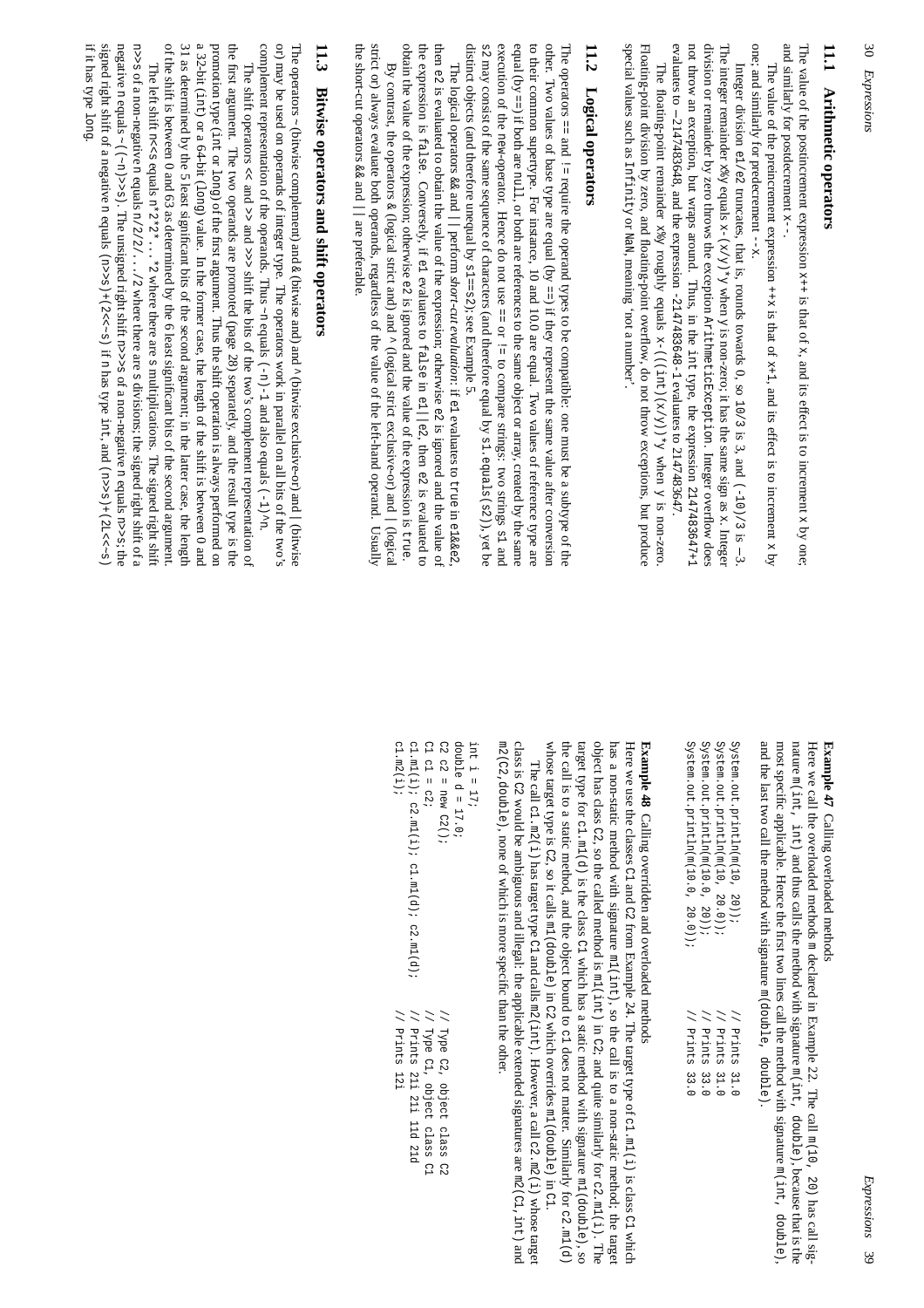| ١ |  |
|---|--|
| ÷ |  |

### $\overline{31}$ *Expressions* 31 Expressions

# 11.10.2 Method call: determining which method is called **11.10.2 Method call: determining which method is called**

In general, methods may be overloaded as well as overridden. The overloading is resolved at Overriding (for non-static methods) is handled at run-time by searching the class hierarchy starting In general, methods may be overloaded as well as overridden. The overloading is resolved at compile-time by finding the most specific applicable and accessible method signature for the call. compile-time by finding the most specific applicable and accessible method signature for the call. Overriding (for non-static methods) is handled at run-time by searching the class hierarchy starting with the class of the object on which the method is called. with the class of the object on which the method is called.

# At compile-time: determine the target type and signature **At compile-time: determine the target type and signature**

Find the target type TC: If the method call has the form m(actual-list) then the target type TC is the innermost enclosing class containing a method called m that is visible (not shadowed by a method m in a nested class). If the method call has the form super  $m(\arctan l\, i s t)$  then the target type TC is the superclass of the innermost enclosing class. If the method call has the form  $C$ ,  $m(\alpha cut\alpha l\text{-}list)$ then  $TC$  is  $C$ . If the method call has the form  $\circ$  .  $m(actual-list)$  then  $TC$  is the type of the expression  $\circ$ . *Find the target type* TC: If the method call has the form m(*actual-list*) then the target type TC is the innermost enclosing class containing a method called m that is visible (not shadowed by a method m in a nested class). If the method call has the form super.m(*actual-list*) then the target type TC then TC is C. If the method call has the form o.m(*actual-list*) then TC is the type of the expression o. is the superclass of the innermost enclosing class. If the method call has the form C.m(*actual-list*)

the call signature csig. Whether a method is accessible is determined by its access modifiers; see Section 9.7. Consider the collection of methods in TC that are both applicable and accessible. The call is illegal (method unknown) if there is no such method. The call is illegal (ambiguous) if there is more than one method whose extended signature  $m(T, u_1, \ldots, u_n)$  is most specific, that is, one whose Find the target signature tsig: A method in class TC is applicable if its signature subsumes extended signature is subsumed by all the others. Thus if the call is legal there is a exactly one most *Find the target signature tsig*: A method in class TC is *applicable* if its signature subsumes the call signature *csig*. Whether a method is *accessible* is determined by its access modifiers; see Section 9.7. Consider the collection of methods in TC that are both applicable and accessible. The call is illegal (method unknown) if there is no such method. The call is illegal (ambiguous) if there is more than one method whose extended signature m(T, u1, . . . , u*n*) is most specific, that is, one whose extended signature is subsumed by all the others. Thus if the call is legal there is a exactly one most specific extended signature; from that we obtain the target signature  $t \dot{x} g = m(u_1, \dots, u_n)$ .

Determine whether the called method is static: If the method call has the form C. m(actual-list) list) or super. m(actual-list) then we use the target type TC and the signature tsig to determine then the called method must be static. If the method call has the form  $m(actual-list)$  or  $o \cdot m(actual$ then the called method must be static. If the method call has the form m(*actual-list*) or o.m(*actuallist*) or super.m(*actual-list*) then we use the target type TC and the signature *tsig* to determine *Determine whether the called method is static*: If the method call has the form C.m(*actual-list*) specific extended signature; from that we obtain the target signature  $t s i g = m(u_1, \ldots, u_n)$ .<br>*Determine whether the called method is static*: If the method call has the form  $C, m(\epsilon)$ <br>that the acouncing method method is the whether the called method is static or non-static. whether the called method is static or non-static.

# At run-time: determine the target object (if non-static) and execute the method **At run-time: determine the target object (if non-static) and execute the method**

If the method is static: If the method is static then no target object is needed: the method to call is the method with signature txig in class TC. However, when m is static in a method call o. m(actual-list) *If the method is static*: If the method is static then no target object is needed: the method to call is the method with signature *tsig* in class TC. However, when m is static in a method call o.m(*actual-list*) the expression o must be evaluated anyway, but its value is ignored. the expression o must be evaluated anyway, but its value is ignored.

closing the method call), or TC this (if TC is an outer class containing the method call). In the case o.m(actual-list), the expression o must evaluate to a non-null object reference, otherwise the exception NullPointerException is thrown; that object is the target object. To determine which a method with signature tsig is not found in class RTC, then the immediate superclass of RTC is If the method is non-static, determine the target object: If the method is non-static, then a target object is needed, as it will be bound to the object reference this during execution of the called method. In the case of m(actual-list), the target object is this (if TC is the innermost class enmethod to call, the class hierarchy is searched, starting with the class RTC of the target object. If method to call, the class hierarchy is searched, starting with the class RTC of the target object. If *If the method is non-static, determine the target object*: If the method is non-static, then a target object is needed, as it will be bound to the object reference this during execution of the called method. In the case of m(*actual-list*), the target object is this (if TC is the innermost class enclosing the method call), or TC.this (if TC is an outer class containing the method call). In the case o.m(*actual-list*), the expression o must evaluate to a non-null object reference, otherwise the exception NullPointerException is thrown; that object is the target object. To determine which method with signature *tsig* is not found in class RTC, then the immediate superclass of RTC is searched, and so on. This procedure is called dynamic dispatch. searched, and so on. This procedure is called *dynamic dispatch*.

*Evaluate and bind the arguments*: See Section 11.10.1. Evaluate and bind the arguments: See Section 11.10.1

## Example 34 Arithmetic operators **Example 34** Arithmetic operators

| public static void main (String[] args)<br>int $min = -2147483648$ ;<br>int max = $2147483647$ ; | // Prints -2147483648<br>Prints 2147483647<br>$\geq$ | // Prints -2147483648 | Prints $3 - 3$<br>$\geq$<br>print( 10/3); println( 10/(-3)); | Prints -3<br>$\frac{1}{2}$<br>print((-10)/3); println((-10)/(-3)); | Prints 1<br>ź<br>print( 10%3); println( 10%(-3)); | // $Prints -1 -1$<br>print((-10)%3);    println((-10)%(-3)); |  |
|--------------------------------------------------------------------------------------------------|------------------------------------------------------|-----------------------|--------------------------------------------------------------|--------------------------------------------------------------------|---------------------------------------------------|--------------------------------------------------------------|--|
|                                                                                                  | println(max+1);<br>println(min-1);                   | println(-min);        |                                                              |                                                                    |                                                   |                                                              |  |

static void println(int i) { System.out.println(i + ",); } static void println(int i) { System.out.println(i + " "); }  $\{$  System.out.print $(i + "')$ ;  $\}$ static void print(int i) { System.out.print(i + " "); } static void print(int i)

## **Example 35** Logical operators **Example 35** Logical operators

Due to short-cut evaluation of &&, this expression from Example 11 does not evaluate the array access Due to short-cut evaluation of &&, this expression from Example 11 does not evaluate the array access days [ $m-th-1$ ] unless  $1 \leq m-th \leq 12$ , so the index is never out of bounds: days[mth-1] unless  $1 \leq$  mth  $\leq 12$ , so the index is never out of bounds:

mth >= 1) && (mth <= 12) && (day >= 1) && (day <= days[mth-1]); (mth >= 1) && (mth <= 12) && (day >= 1) && (day <= days[mth-1]); This method returns true if y is a leap year, namely, if y is a multiple of 4 but not of 100, or is a This method returns true if y is a leap year, namely, if y is a multiple of 4 but not of 100, or is a multiple of 400: multiple of 400:

 $0:$  $\{$  return  $y$   $\frac{2}{3}$   $4$  =  $0$   $\frac{2}{3}$   $\frac{2}{3}$   $\frac{2}{3}$   $\frac{2}{3}$   $\frac{2}{3}$   $\frac{2}{3}$   $\frac{1}{3}$   $\frac{1}{3}$   $\frac{2}{3}$   $\frac{2}{3}$   $\frac{4}{3}$   $\frac{0}{3}$   $\frac{1}{3}$   $\frac{1}{2}$ static boolean leapyear(int y)<br>{ return y & 4 == 0 && y & 100 i= 0 || y & 400 == static boolean leapyear(int y)

# Example 36 Bitwise operators and shift operators **Example 36** Bitwise operators and shift operators

class Bitwise {  $D + + \infty$  $c1as$ 

| IASS BILWISE                                              |                |                |      |
|-----------------------------------------------------------|----------------|----------------|------|
| public static void main(String[] args) throws Exception { |                |                |      |
| $int a = 0x3$                                             |                | // Bit pattern | 0011 |
| $int b = 0x5$ ;                                           |                | // Bit pattern | 0101 |
| println4(a);                                              |                | // Prints      | 0011 |
| println4(b);                                              | $\geq$         | Prints         | 0101 |
| println4(~a);                                             | $\geq$         | Prints         | 1100 |
| println4(~b);                                             |                | // Prints      | 1010 |
| println4(a & b);                                          |                | // Prints      | 0001 |
| $print1n4(a \wedge b)$ ;                                  | $\mathbf{r}$   | Prints         | 0110 |
| $printInd(a   b)$ ;                                       | $\overline{z}$ | Prints         | 0111 |
|                                                           |                |                |      |
| static void println4(int n)                               |                |                |      |
| for $(int i=3; i>=0; i=-)$                                |                |                |      |

System.out.print(n >> i & 1); System.out.print(n >> i & 1); for (int  $i=3$ ;  $i>=0$ ;  $i=-$ ) System.out.println();

System.out.println();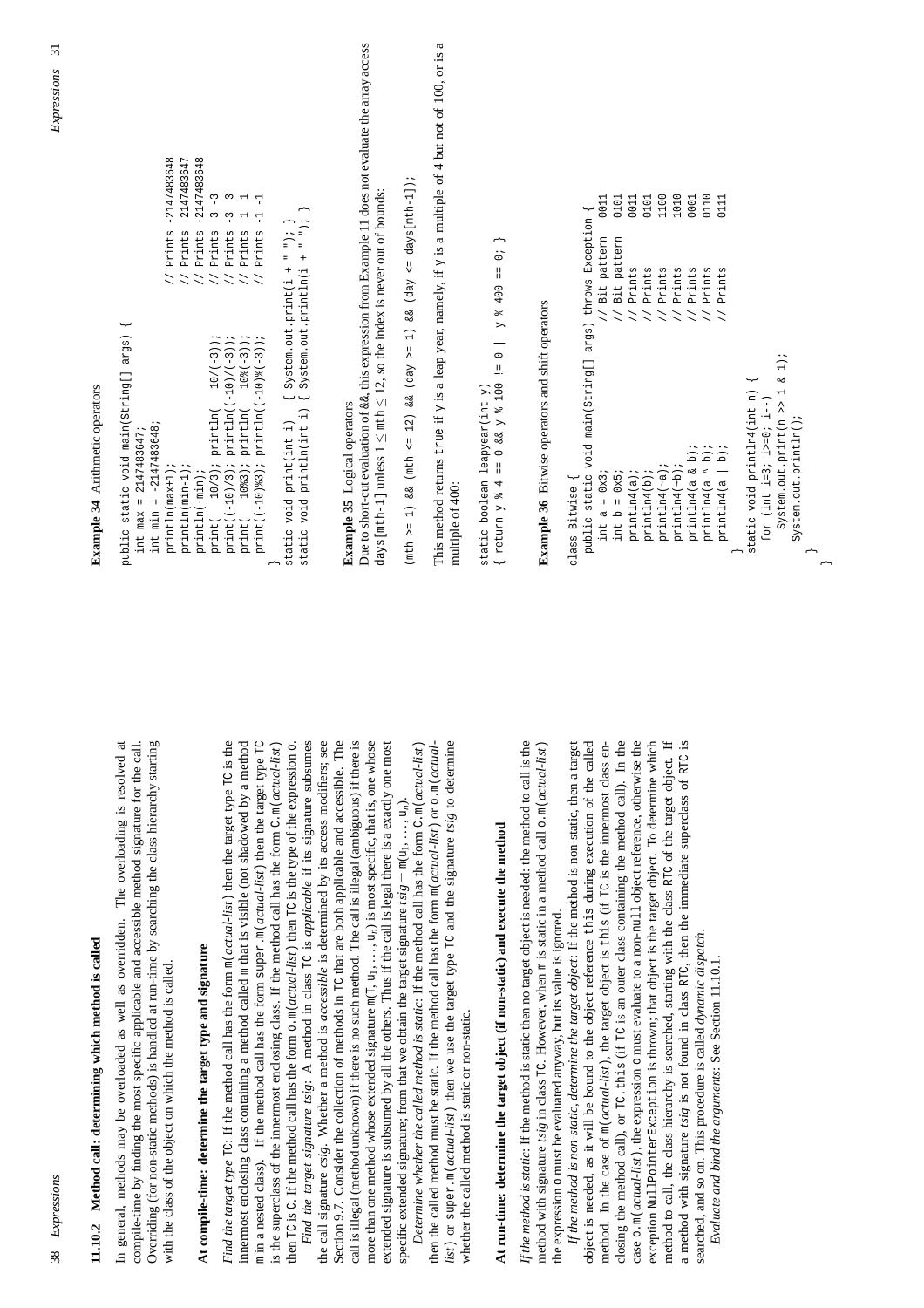### **11.4 Assignment expression**

 $\Xi$ the *assignment expression* x  $\blacksquare$ e, the type of e must be a subtype ቧ the type of x. The type ቧ the expression is the same as the type of x. The assignment is executed হ evaluating expression e and storing its value in variable x, after a widening conversion (Section 11.11)  $\equiv$ necessary. When e is a compile-time constant of type byte, char, short or int, and x has type byte, char or short, then a narrowing conversion is done automatically, provided the value of e is within the range representable in x (Section 5.1). The value ቧ the expression x  $\blacksquare$ e is that of x after the assignment.

The assignment operator is right associative, so the multiple assignment x  $\blacksquare$ ≻<br>⊪ e has the same meaning as x  $\blacksquare$ ସ  $\blacksquare$ e), that is, evaluate the expression e, assign its value to y, and then to x.

When e has reference type (object type or array type), then only a reference to the object or array is stored in x. Thus the assignment x  $^{\rm{H}}$ e does not copy the object or array; see Example 38.

When x and e have the same type, the compound assignment x  $\frac{+}{11}$ e is equivalent to x  $\blacksquare$ x + e; however, x is evaluated only once, so in a[i++]  $\frac{+}{11}$ e the variable i is increment only once. When the type of x is t, different from the type of e, then x  $^+$ e is equivalent to x  $\blacksquare$ (t)(x + e), in which the intermediate result  $\widehat{\mathsf{x}}$ +  $\overline{\mathbb{C}}$ is converted to type t (Section 11.11); again x is evaluated only once. The other compound assignment operators  $-$  =,  $*$  =, and so on, are similar.

Since the value ቧ<br>ት the expression x  $\frac{+}{11}$ e is  $\thinspace$  that of x after the assignment, and the assignment operators associate to the right, one can write ps[i]  $\blacksquare$ sum  $\frac{+}{11}$ e to first increment sum by e and then store the result in ps[i]; see Example 27.

### **11.5 Conditional expression**

The *conditional expression* ይ .. ወ<br>.. e3 is legal if e1 has type boolean, and ዉ<br>የ2 and ዉ<br>የ both have numeric types, or both have type boolean.<br>۹ both have compatible reference types. The conditional expression is evaluated  $\mathbf{\hat{z}}$ first evaluating e1. If e1 evaluatesto true, then e2 is evaluated; otherwise ዉ<br>የ is evaluated. The resulting value is the value ቧ the conditional expression.

### **11.6 Object creation expression**

The *object creation expression*

new  $\tilde{c}$ *actual-list*)

creates a ne w object of class C, by calling that constructor in class C whose signature matches the arguments in *actual-list*.

The *actual-list* is evaluated from left  $\Xi$ right  $\Xi$ obtain a list ቧ argument values. These argument values are  $p$ unoq to the constructor's parameters, an object ቧ the class is created in. the memory, the non-static fields are given default initial values according to their type, a superclass constructor is called (explicitly or implicitly),  $\stackrel{\scriptscriptstyle w}{=}$ non-static field initializers and initializer blocks are executed in order ቧ appearance, and finally the constructor body is executed  $\Xi$ initialize the object. The value ቧ the constructor call expression is the newly created object, whose class is C.

When C is an inner class in class D, and o evaluates to an object ቧ class D, then one may create a C-object inside o using the syntax o.new  $\tilde{c}$ *actual-list*); see Example  $\mathfrak{B}$ 

### **11.7 Instance test expression**

The *instance test* e instanceof t is evaluated হ evaluating e to a value v. If v is not nu<br>I and is a reference  $\Xi$ an object ቧ class C, where C is a subtype of t, the result is true; otherwise false.

**Example 45** Calling non-overloaded, non-overridden methods

This program uses the SPoint class from Example 14. The static methods getSize and getPoint may be called by prefixing them with the class name SPoint or an expression ቧ type SPoint, such as q. They may be called before any objects have been created. The non-static method getIndex  $\mathop{\rm max}\limits$  $\Xi$ called with an object, as in r.getIndex(); then the method is executed with the current object reference this punoq to r.

```
public static void main(String[] args) ~
                                                                                                                                                                                             System.out.println("Number o<br>m
                                                                                                                                                                                             points created: " + SPoint.getSize());
                                                                                                                                                                              SPoint لہ<br>اا
                                                                                                                                                                              new SPoint(12, 123);
                                                                                                                                                            SPoint م<br>"
                                                                                                                                                            new SPoint(200, 10);
                                                                                                                                           SPoint ۲<br>ا
                                                                                                                                           new SPoint(99, 12);
                                                                                                                        SPoint s = p;
                                                                                                       q = null;
                                                                                      System.out.println("Number o<br>m
                                                                                      points created: " + SPoint.getSize());
                                                                     System.out.println("Number o<br>m
                                                                     points created: " + q.getSize());
                                                    System.out.println("r is point number " + r.getIndex());
                                     for (int i=0; i<SPoint.getSize(); i++)
                 System.out.println("SPoint number " + i + " is " + SPoint.getPoint(i));
~
```
**Example 46** Parameter passing copies references, not objects and arrays

 $\Xi$ the method call m(p, d, a) belo w, the object reference held in p is copied  $\overline{\rm s}$ parameter d of m, so p and ą refer to the same object, the integer held in d is copied to dd, and the array reference held in a is copied  $\Xi$ aa. At the end ቧ method m, the state ቧ the computer memory is this:



When method m returns, its parameters pp, dd and a<br>a are discarded. The variables p, d and a are unmodified, but the object and the array pointed to by p and a have been modified.

```
public static void main(String[] args) ~
                                                                                                                                                                 Point p = new Point(10, 20);
                                                                                                                                                    int[] a = new int[5];
                                                                                                                                        int d = 8;
                                                                                                                          System.out.println("p i ( q + n ) is
                                                                                                                           // Prints: ₩
                                                                                                                            is (10, 20)
                                                                                                              System.out.println("a[3] is " + a[3]); // Prints: a[3] ።<br>በ<br>0
                                                                                                 m(p, d, a);
                                                                                     System.out.println("p i \cdot p);
                                                                                      // Prints: ₩
                                                                                       is (18, 28)
                                                                         System.out.println("d is " + d); // // Prints: م
                                                                          is<br>8<br>8
                                                            System.out.println("a[3] is " + a[3]); Prints: a[3] is 22
                                     static
                                               ~
                                     void m(Point pp, int dd, int[] aa) ~
                       pp.move(dd, pp.move(dd, dd);
            م<br>=
             117;
aa[3] \blacksquare22;
```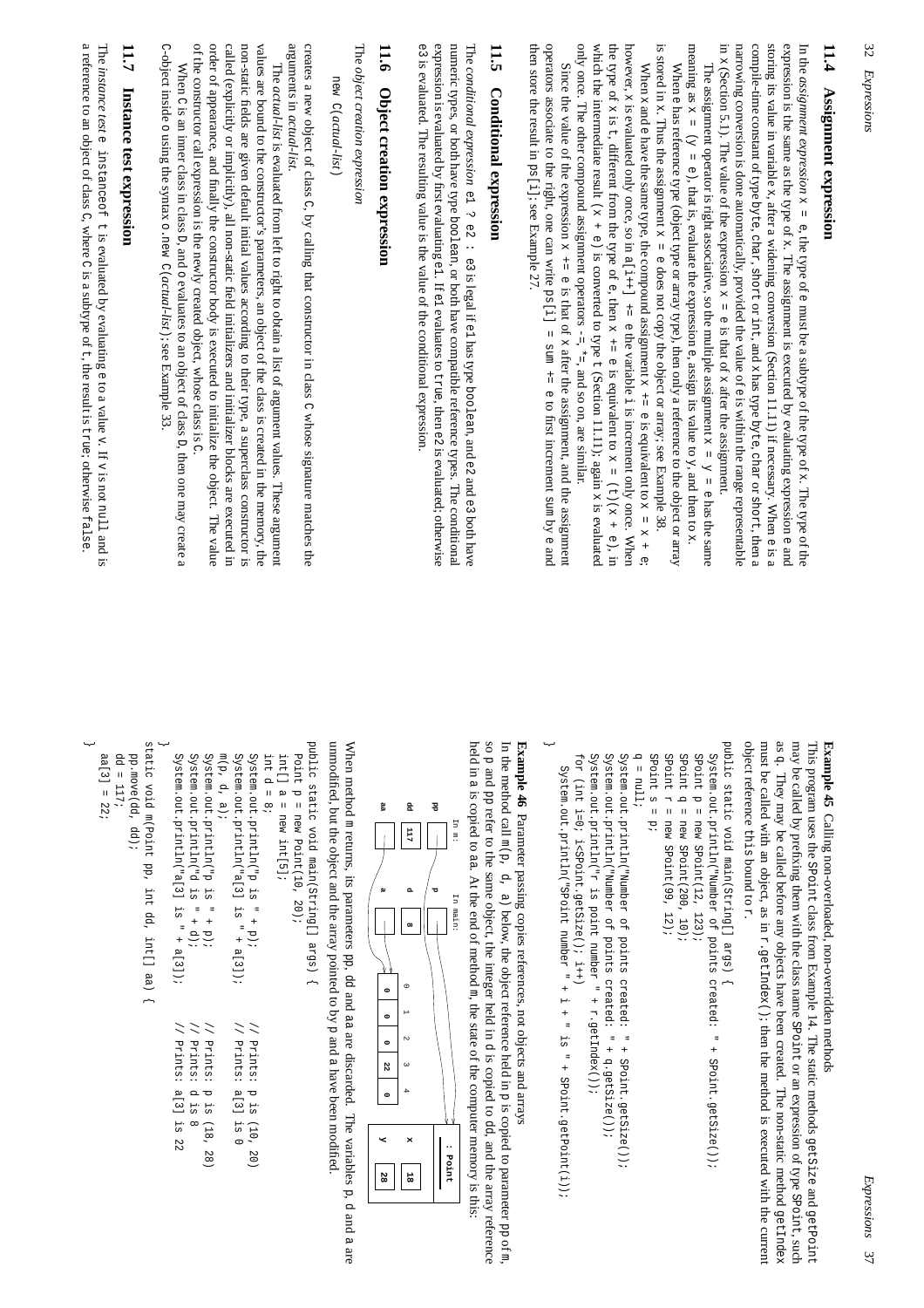| ì<br>Ņ<br>Ç<br>Ç |
|------------------|
| 1                |
|                  |

## 11.10 Method call expression **11.10 Method call expression**

A method call expression, or method invocation, must have one of these four forms: *method call* expression, or *method invocation*, must have one of these four forms:

m(*actual-list*)

super.m(*actual-list*)

 $C.m(actual-list)$  $\circ$ . m( $actual-list$ ) C.m(*actual-list*) o.m(*actual-list*)

The *call signature* is  $\cos g = m(t_1, ..., t_n)$  where  $(t_1, ..., t_n)$  is the list of types of the *n* arguments in the *actual-list*.<br>In the *actual-list*. where  $m$  is a method name, C is a class name, and o is an expression of reference type. The *actual-list* is a possibly empty comma-separated list of expressions, called the arguments or actual parameters. where m is a method name, C is a class name, and o is an expression of reference type. The *actual-list* is a possibly empty comma-separated list of expressions, called the *arguments* or *actual parameters*. m(t<sub>1</sub>, ...,  $t_n$ ) where ( $t_1$ , ...,  $t_n$ ) is the list of types of the *n* arguments The *call signature* is *csig* in the actual-list. in the *actual-list*.

(1) method names may be overloaded, each version of the method having a distinct signature; (2) methods may be overridden, that is, re-implemented in subclasses; (3) non-static methods are called by dynamic dispatch, given a target object; and (4) a method call in a nested class may call a method Determining what method is actually called by a method call is moderately complicated because (1) method names may be overloaded, each version of the method having a distinct signature; (2) methods may be overridden, that is, re-implemented in subclasses; (3) non-static methods are called by dynamic dispatch, given a target object; and (4) a method call in a nested class may call a method declared in some enclosing class. declared in some enclosing class.

Section 11.10.1 describes argument evaluation and parameter passing, assuming the simple case Section 11.10.1 describes argument evaluation and parameter passing, assuming the simple case w to determine where it is clear which method m is being called. Section 11.10.2 then describes ho which method is being called in the general case. which method is being called in the general case.

## 11.10.1 Method call: parameter passing **11.10.1 Method call: parameter passing**

Here we consider the evaluation of a method call  $m(\alpha c \alpha a l-lis)$  when it is clear which method  $m$  is Here we consider the evaluation of a method call m(*actual-list*) when it is clear which method m is called, and focus on the parameter passing mechanism. called, and focus on the parameter passing mechanism

The call is evaluated by evaluating the expressions in the actual-list from left to right to obtain the argument values. These argument values are then bound to the corresponding parameters in the method's formal-list, in order of appearance. A widening conversion (see Section 11.11) occurs if widening conversion (see Section 11.11) occurs if The call is evaluated by evaluating the expressions in the *actual-list* from left to right to obtain the argument values. These argument values are then bound to the corresponding parameters in the the type of an argument expression is a subtype of the method's corresponding parameter type. the type of an argument expression is a subtype of the method's corresponding parameter type. method's *formal-list*, in order of appearance.

his change does not affect the argument. For an argument of reference type, the parameter holds a copy of the object or array reference, and hence the parameter refers to the same object or array as the actual argument expression. Thus if the method changes that object or array, the changes will be Java uses call-by-value to bind argument values to formal parameters, so the formal parameter holds a copy of the argument value. Thus if the method changes the value of a formal parameter, Java uses *call-by-value* to bind argument values to formal parameters, so the formal parameter holds a copy of the argument value. Thus if the method changes the value of a formal parameter, For an argument of reference type, the parameter holds a copy of the object or array reference, and hence the parameter refers to the same object or array as the actual argument expression. Thus if the method changes that object or array, the changes will be visible after the method returns (see Example 46). visible after the method returns (see Example 46). this change does not affect the argument.

A non-static method must be called with a target object, for example as o.m (*actual-list*), where the target object is the value of o, or as m(actual-list) where the target object is the current object reference this. In either case, during execution of the method body, this will be bound to the target non-static method must be called with a target object, for example as o.m(*actual-list*), where the target object is the value of o, or as m(*actual-list*) where the target object is the current object reference this. In either case, during execution of the method body, this will be bound to the target object.

A static method is not called with a target object, and it is illegal to use the identifier this inside static method is not called with a target object, and it is illegal to use the identifier this inside the method body. the method body.

When the argument values have been bound to the formal parameters, then the method body is executed. The value of the method call expression is the value returned by the method if its returntype is non-void; otherwise the method call expression has no value. When the method returns, all When the argument values have been bound to the formal parameters, then the method body is executed. The value of the method call expression is the value returned by the method if its returntype is non-void; otherwise the method call expression has no value. When the method returns, all parameters and local variables in the method are discarded. parameters and local variables in the method are discarded.

are compile-time constants. The assignment  $b2 = b1+1$  would be illegal because  $b1+1$  is not a compile-time constant. The assignment  $b2 = 123+5$  would be illegal because, although  $123+5$  is a and b2 = 123+1 perform an implicit narrowing from int to byte, because the right-hand sides The assignment  $d = 12$  performs a widening of 12 from int to double. The assignments  $b = 123$ would be illegal because b1+1 is not a would be illegal because, although 123+5 is a The assignment  $d = 12$  performs a widening of 12 from int to double. The assignments b = 123 and b2 = 123+1 perform an implicit narrowing from int to byte, because the right-hand sides 127). **Example 37** Assignment: widening, narrowing, and truncating compound assignment **Example 37** Assignment: widening, narrowing, and truncating compound assignment 128 compile-time constant, its value is not representable as a byte (whose range is are compile-time constants. The assignment b2 = b1+1 compile-time constant. The assignment b2 = 123+5

| double d;                |                                                                  |
|--------------------------|------------------------------------------------------------------|
| $d = 12$                 | // widening conversion from int to double                        |
| byte $b1 = 123$ , $b2$ ; | narrowing conversion from int to byte                            |
| $b2 = 123 + 1$           | // legal: 123+1 is a compile-time constant                       |
| $b2 = (byte)(b1 + 1);$   | // legal: (byte)(bl + 1) has type byte                           |
| $int x = 0$ ;            |                                                                  |
| $x == 1.5$               | // equivalent to: $x = (\text{int})(x + 1.5)$ ; thus adds 1 to x |

## Example 38 Assignment does not copy objects **Example 38** Assignment does not copy objects

This example uses the Point class from Example 13. Assignment (and parameter passing) copies This example uses the Point class from Example 13. Assignment (and parameter passing) copies only the reference, not the object: only the reference, not the object:

| Point $p1 = new Point(10, 20)$     |                                   |
|------------------------------------|-----------------------------------|
| System.out.println("pl is " + pl); | // prints: pl is (10, 20)         |
| Point $p2 = p1$ ;                  | // pl and p2 refer to same object |
| $p2$ . move $(8, 8)$ ;             |                                   |
| System.out.println("p2 is " + p2); | // $prints: p2 is (18, 28)$       |
| System.out.println("pl is " + pl); | // prints: pl is (18, 28)         |
|                                    |                                   |

### Compute the product of all elements of array xs: Compute the product of all elements of array xs: Example 39 Compound assignment operators **Example 39** Compound assignment operators

// equivalent to:  $prod$  =  $prod$  =  $prod$  \*  $xsl1$ ] prod \*= xs[i]; // equivalent to: prod = prod \* xs[i] static double multiply(double[] xs) { static double multiply(double[] xs) for (int i=0; i<xs.length; i++) for (int i=0; i<xs.length; i++) double prod =  $1.0$ ; double prod = 1.0;  $prod d * = xsl[i];$ return prod; return prod;

## Return the absolute value of x (always non-negative): Example 40 The conditional expression **Example 40** The conditional expression

ways non-negative): static double absolute(double x) static double absolute(double x) Return the absolute value of x (al

{ return  $(x) = 0$  ?  $x : -x$  ;  $\frac{1}{2}$ { return (x >= 0 ? x : -x); }

## Example 41 Object creation and instance test **Example 41** Object creation and instance test

System.out.println("null is a Double: " + (null instanceof Double)); System.out.println("null is a Double: " + (null instanceof Double)); System.out.println("nl is a Double: " + (nl instanceof Double)); "  $+$  (n2 instance of Double)); System.out.println("n2 is a Number: " + (n2 instanceof Number)); System.out.println("n1 is a Double: " + (n1 instanceof Double)); System.out.println("n2 is a Double: " + (n2 instanceof Double)); System.out.println("n2 is a Number: " + (n2 instanceof Number));// The following statements print: false, true, false, true // The following statements print: false, true, false, true System.out.println("n2 is a Double: Number  $n2 = new Double(3.14)$ ; Number n2 = new Double(3.14); Number n1 = new Integer(17); Number n1 = new Integer(17);